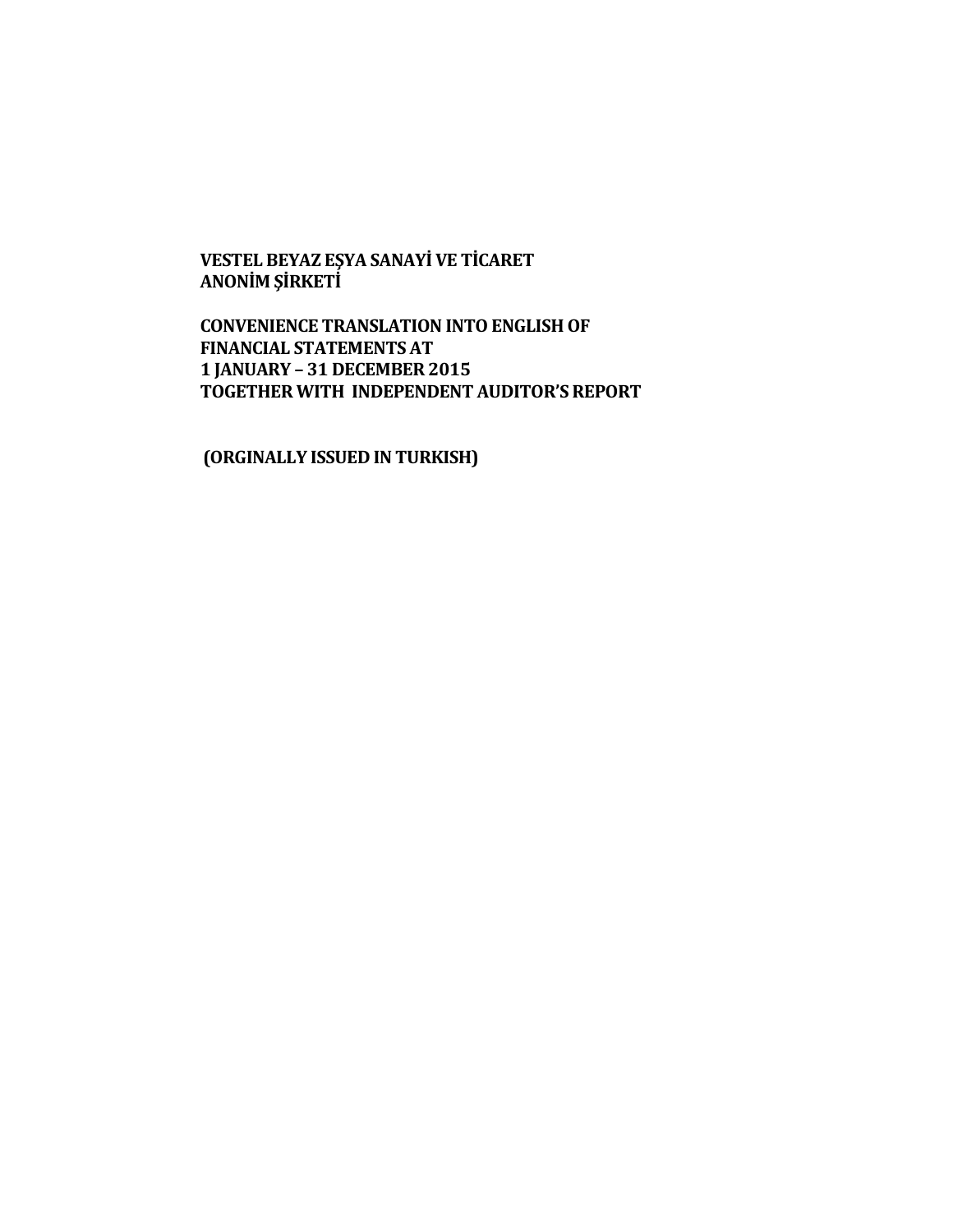

#### **CONVENIENCE TRANSLATION INTO ENGLISH OF INDEPENDENT AUDITOR'S REPORT ORIGINALLY ISSUED IN TURKISH**

#### **INDEPENDENT AUDITOR'S REPORT**

To the Board of Directors of Vestel Beyaz Eşya Sanayi ve Ticaret A.Ş.;

#### **Report on the Financial Statements**

1. We have audited the accompanying financial statements of Vestel Beyaz Eşya Sanayi ve Ticaret A.Ş.; (the "Company"), which comprise the statement of financial position as at 31 December 2015 and the statement of profit or loss and other comprehensive income, statement of changes in equity and statement of cash flows for the period then ended and a summary of significant accounting policies and other explanatory notes.

#### *Management's Responsibility for the Financial Statements*

2. The Company's management is responsible for the preparation and fair presentation of these financial statements in accordance with Turkish Accounting Standards and for such internal control as management determines is necessary to enable the preparation of financial statements that are free from material misstatement, whether due to fraud or error.

#### *Independent Auditor's Responsibility*

3. Our responsibility is to express an opinion on these financial statements based on our audit. Our audit was conducted in accordance with standards on auditing issued by the Capital Markets Board of Turkey and Independent Auditing Standards that part of Turkish Standards on Auditing issued by the Public Oversight Accounting and Auditing Standards Authority. Those standards require that ethical requirements are complied with and that the audit is planned and performed to obtain reasonable assurance whether the financial statements are free from material misstatement.

An independent audit involves performing procedures to obtain evidence about the amounts and disclosures in the financial statements. The procedures selected depend on independent auditor's professional judgment, including the assessment of the risks of material misstatement of the financial statements, whether due to error or fraud. In making those risk assessments, the independent auditor considers internal control relevant to the entity's preparation and fair presentation of the financial statements in order to design audit procedures that are appropriate in the circumstances, but not for the purpose of expressing an opinion on the effectiveness of the entity's internal control. An independent audit includes also evaluating the appropriateness of accounting policies used and the reasonableness of accounting estimates made by management, as well as evaluating the overall presentation of the financial statements.

*Başaran Nas Bağımsız Denetim ve Serbest Muhasebeci Mali Müşavirlik A.Ş. a member of PricewaterhouseCoopers BJK Plaza, Süleyman Seba Caddesi No:48 B Blok Kat 9 Akaretler Beşiktaş 34357 İstanbul-Turkey www.pwc.com/tr Telephone: +90 (212) 326 6060 Facsimile: +90 (212) 326 6050*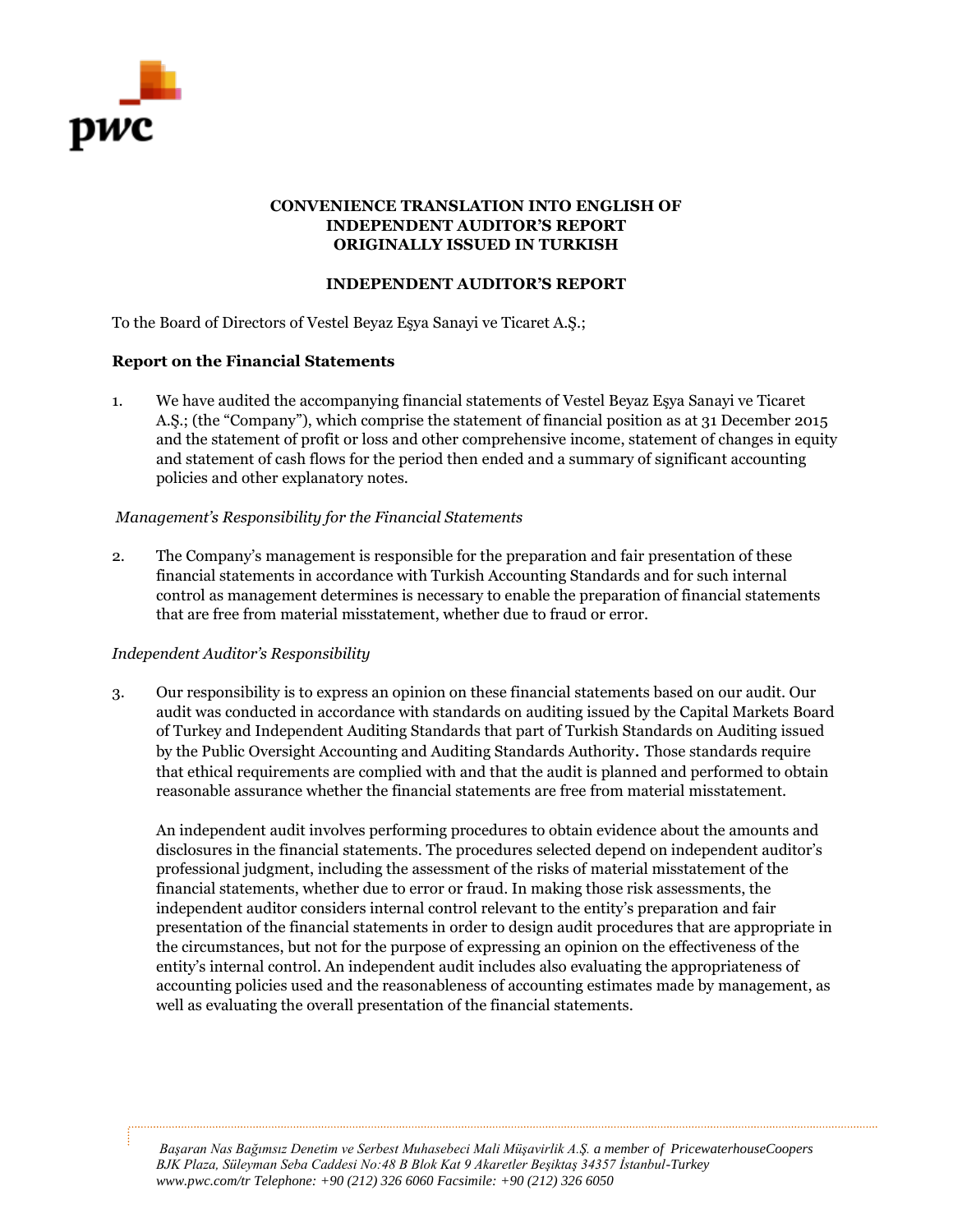

We believe that the independent audit evidence we have obtained during our audit is sufficient and appropriate to provide a basis for our audit opinion.

#### *Opinion*

4. In our opinion, the financial statements present fairly, in all material respects, the financial position of Vestel Beyaz Eşya Sanayi ve Ticaret A.Ş. as at 31 December 2015 and their financial performance and cash flows for the period then ended in accordance with Turkish Accounting Standards.

#### *Other Responsibilities Arising From Regulatory Requirements*

- 5. In accordance with subparagraph 4 of Article 398 of the Turkish Commercial Code ("TCC") No: 6102; auditor's report on the early risk identification system and committee has been submitted to the Company's Board of Directors on 11 February 2016.
- 6. In accordance with subparagraph 4 of Article 402 of the TCC; no significant matter has come to our attention that causes us to believe that the Company's bookkeeping activities for the period 1 January - 31 December 2015 is not in compliance with the code and provisions of the Company's articles of association in relation to financial reporting.
- 7. In accordance with subparagraph 4 of Article 402 of the TCC; the Board of Directors submitted to us the necessary explanations and provided required documents within the context of audit.

Başaran Nas Bağımsız Denetim ve Serbest Muhasebeci Mali Müşavirlik A.Ş. a member of PricewaterhouseCoopers

Mehmet Karakurt, SMMM Partner

Istanbul, 12 February 2016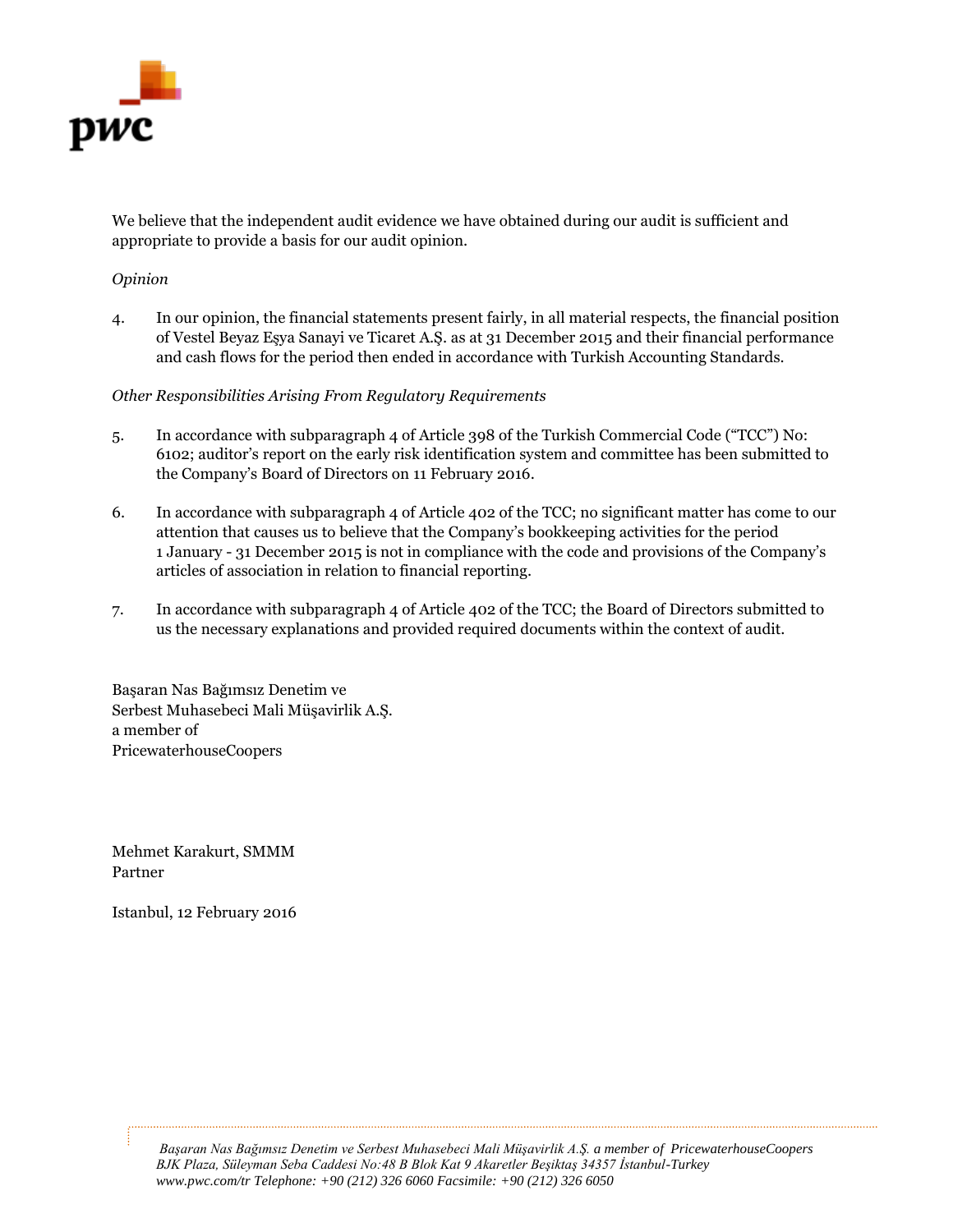## **CONTENTS**

| $1 - 3$ |
|---------|
| $4 - 5$ |
| 6       |
| 7-8     |

# NOTES TO THE FINANCIAL STATEMENTS FOR THE PERIOD 1 JANUARY - 31 DECEMBER 2015

| NOTE <sub>1</sub>  |                                                                        | 9  |
|--------------------|------------------------------------------------------------------------|----|
| NOTE <sub>2</sub>  |                                                                        |    |
| NOTE <sub>3</sub>  |                                                                        |    |
| NOTE <sub>4</sub>  |                                                                        |    |
| NOTE <sub>5</sub>  |                                                                        |    |
| NOTE <sub>6</sub>  |                                                                        |    |
| NOTE <sub>7</sub>  |                                                                        | 29 |
| NOTE <sub>8</sub>  |                                                                        |    |
| NOTE <sub>9</sub>  |                                                                        |    |
| NOTE <sub>10</sub> |                                                                        | 31 |
| NOTE <sub>11</sub> |                                                                        |    |
| NOTE <sub>12</sub> |                                                                        |    |
| NOTE <sub>13</sub> |                                                                        | 36 |
| NOTE <sub>14</sub> |                                                                        |    |
| NOTE <sub>15</sub> |                                                                        | 39 |
| NOTE <sub>16</sub> |                                                                        |    |
| NOTE <sub>17</sub> |                                                                        | 41 |
| NOTE <sub>18</sub> |                                                                        |    |
| NOTE <sub>19</sub> |                                                                        |    |
| NOTE <sub>20</sub> |                                                                        | 45 |
| NOTE <sub>21</sub> | GENERAL ADMINISTRATIVE EXPENSES, MARKETING EXPENSES, RESEARCH          |    |
|                    |                                                                        |    |
| NOTE <sub>22</sub> |                                                                        |    |
| NOTE <sub>23</sub> |                                                                        |    |
| NOTE <sub>24</sub> |                                                                        | 48 |
| NOTE <sub>25</sub> | TAXES ON INCOME (INCLUDING DEFERRED TAX ASSETS AND LIABILITIES)  49-52 |    |
| NOTE <sub>26</sub> |                                                                        | 52 |
| NOTE <sub>27</sub> |                                                                        | 53 |
| NOTE <sub>28</sub> |                                                                        |    |
| NOTE <sub>29</sub> | <b>FINANCIAL INSTRUMENTS</b>                                           |    |
|                    |                                                                        |    |
|                    |                                                                        |    |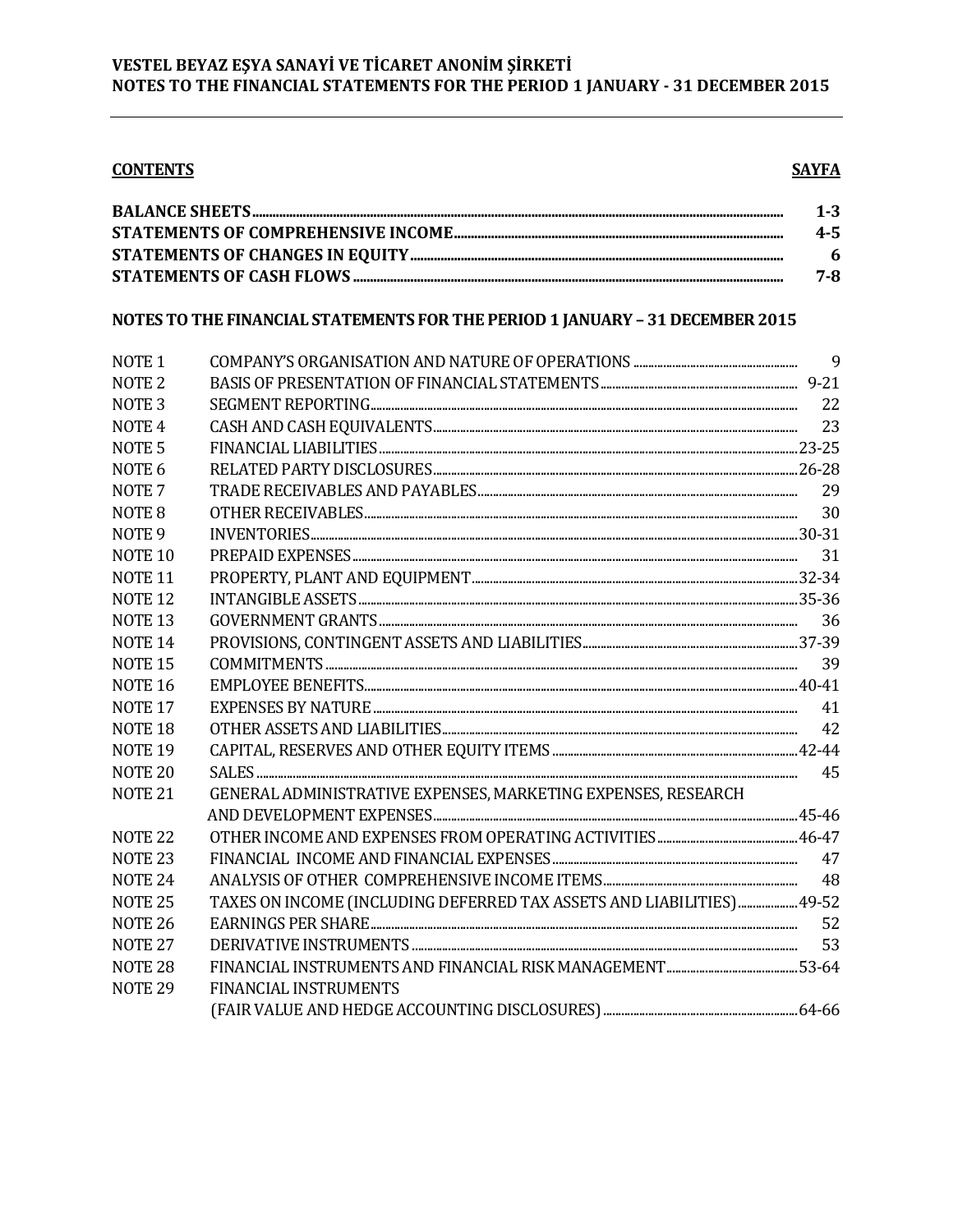# **VESTEL BEYAZ EŞYA SANAYİ VE TİCARET ANONİM ŞİRKETİ BALANCE SHEETS AS OF 31 DECEMBER 2015 AND 31 DECEMBER 2014**

(Amounts expressed in thousands of Turkish Lira ("TL") unless otherwise indicated.)

|                                  | <b>Notes</b> | <b>Audited</b><br><b>31 December 2015</b> | Audited<br><b>31 December 2014</b> |
|----------------------------------|--------------|-------------------------------------------|------------------------------------|
| <b>ASSETS</b>                    |              |                                           |                                    |
| <b>Current assets</b>            |              |                                           |                                    |
| Cash and cash equivalents        | 4            | 88.687                                    | 163.711                            |
| Derivative financial instruments | 27           | 21.072                                    | 30.312                             |
| Trade receivables                |              | 824.585                                   | 657.750                            |
| Related parties                  | 6            | 818.706                                   | 646.554                            |
| Other parties                    | 7            | 5.879                                     | 11.196                             |
| Other receivables                |              | 98.237                                    | 50.557                             |
| Other parties                    | 8            | 98.237                                    | 50.557                             |
| Inventories                      | 9            | 261.376                                   | 229.782                            |
| Prepaid expenses                 | 10           | 10.306                                    | 13.325                             |
| Current income tax assets        | 25           | 13.460                                    |                                    |
| Other current assets             | 18           | 292                                       | 100                                |
| <b>Total current assets</b>      |              | 1.318.015                                 | 1.145.537                          |
| <b>Non-current assets</b>        |              |                                           |                                    |
| Prepaid expenses                 | 10           | 3.752                                     | 5.694                              |
| Property, plant and equipment    | 11           | 314.570                                   | 330.230                            |
| Intangible assets                |              | 84.963                                    | 67.976                             |
| Other intagible assets           | 12           | 84.963                                    | 67.976                             |
| <b>Total non-current assets</b>  |              | 403.285                                   | 403.900                            |
| <b>TOTAL ASSETS</b>              |              | 1.721.300                                 | 1.549.437                          |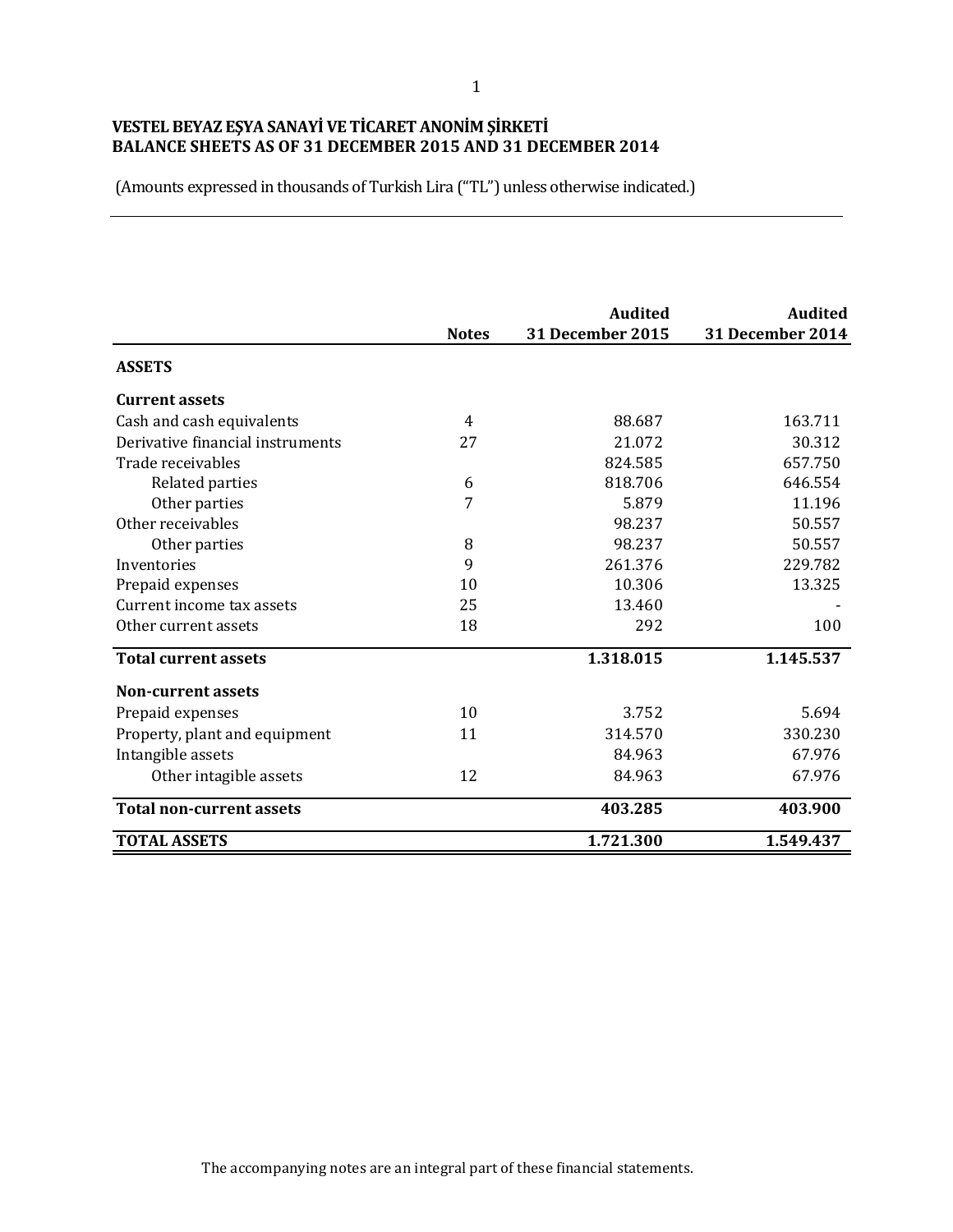## **VESTEL BEYAZ EŞYA SANAYİ VE TİCARET ANONİM ŞİRKETİ BALANCE SHEETS AS OF 31 DECEMBER 2015 AND 31 DECEMBER 2014**

(Amounts expressed in thousands of Turkish Lira ("TL") unless otherwise indicated.)

|                                      |              | <b>Audited</b>          | Audited                 |
|--------------------------------------|--------------|-------------------------|-------------------------|
|                                      | <b>Notes</b> | <b>31 December 2015</b> | <b>31 December 2014</b> |
| <b>LIABILITIES</b>                   |              |                         |                         |
| <b>Current liabilities</b>           |              |                         |                         |
| Short term financial liabilities     | 5            | 5.973                   | 60.744                  |
| Trade payables                       |              | 730.650                 | 555.571                 |
| Related parties                      | 6            | 25.198                  | 8.758                   |
| Other parties                        | 7            | 705.452                 | 546.813                 |
| Liabilities for employee benefits    | 16           | 20.054                  | 17.660                  |
| Derivative financial instruments     | 27           | 616                     | 5.946                   |
| Current income tax liabilities       | 25           |                         | 2.601                   |
| Short term provisions                |              | 1.358                   | 1.100                   |
| Other provisions                     | 14           | 1.358                   | 1.100                   |
| Other current liabilities            | 18           | 6.470                   | 5.580                   |
| <b>Total current liabilities</b>     |              | 765.121                 | 649.202                 |
| <b>Non-current liabilities</b>       |              |                         |                         |
| Long term financial liabilities      | 5            | 54.516                  | 58.220                  |
| Other payables                       |              | 160.438                 | 142.372                 |
| Related parties                      | 6            | 160.438                 | 142.372                 |
| Long term provisions                 |              | 21.907                  | 25.382                  |
| Provision for employee benefits      | 16           | 21.907                  | 25.382                  |
| Derivative financial instruments     | 27           |                         | 5.800                   |
| Deferred tax liability               | 25           | 5.045                   | 5.898                   |
| <b>Total non-current liabilities</b> |              | 241.906                 | 237.672                 |
| <b>TOTAL LIABILITIES</b>             |              | 1.007.027               | 886.874                 |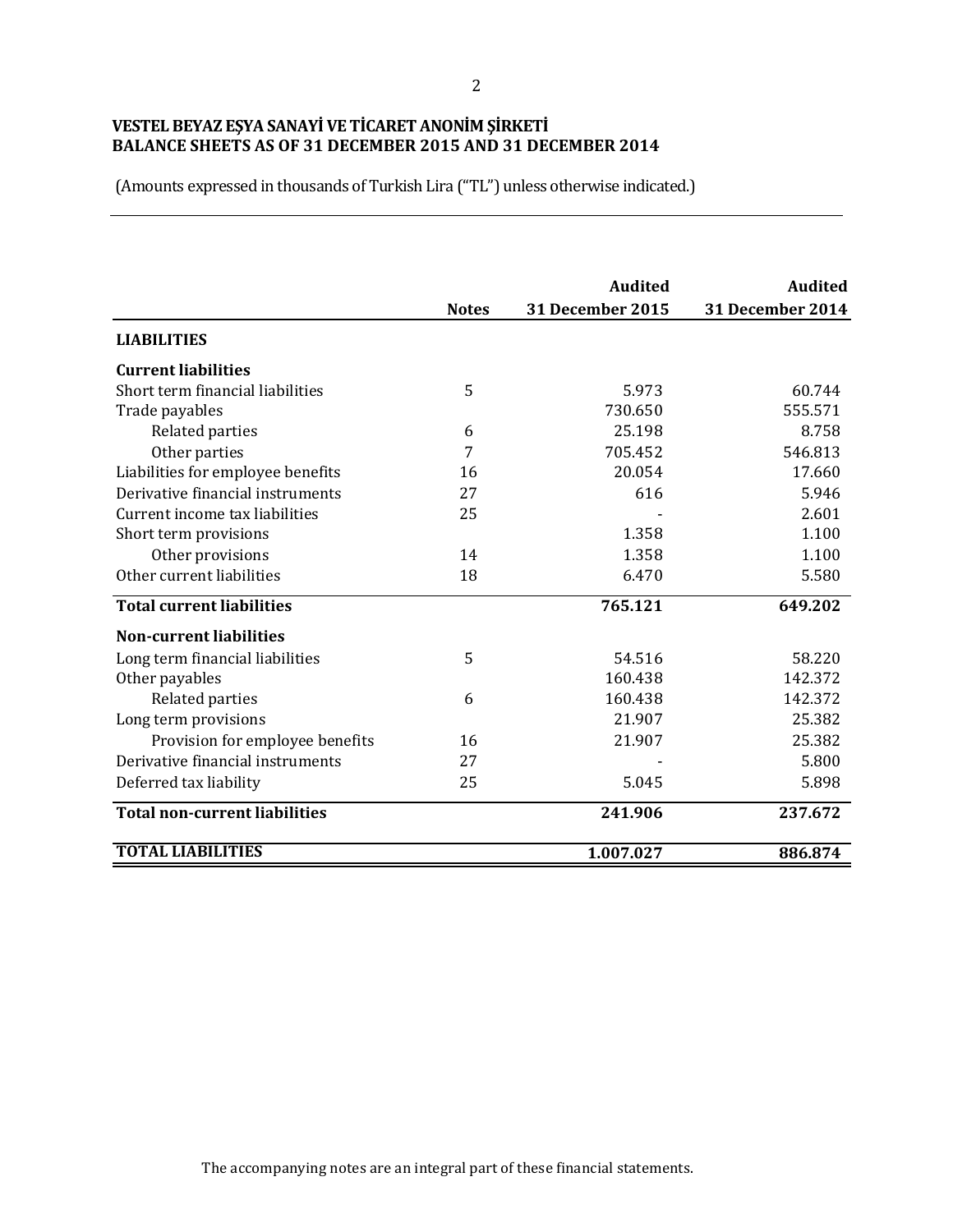# **VESTEL BEYAZ EŞYA SANAYİ VE TİCARET ANONİM ŞİRKETİ BALANCE SHEETS AS OF 31 DECEMBER 2015 AND 31 DECEMBER 2014**

(Amounts expressed in thousands of Turkish Lira ("TL") unless otherwise indicated.)

|                                                                | <b>Notes</b> | <b>Audited</b><br><b>31 December 2015</b> | <b>Audited</b><br>31 December 2014 |
|----------------------------------------------------------------|--------------|-------------------------------------------|------------------------------------|
| <b>EQUITY</b>                                                  |              |                                           |                                    |
| Paid in capital                                                | 19           | 190.000                                   | 190.000                            |
| Adjustments to share capital                                   | 19           | 9.734                                     | 9.734                              |
| Share premium                                                  | 19           | 109.031                                   | 109.031                            |
| Other comprehensive income/expense not                         |              |                                           |                                    |
| to be reclassified to profit or loss                           |              | (3.686)                                   | (9.209)                            |
| Revaluation gain/loss<br>Other comprehensive income/expense to | 24           | (3.686)                                   | (9.209)                            |
| be reclassified to profit or loss                              | 24           | 7.629                                     | 20.512                             |
| Cash flow hedges                                               |              | 7.629                                     | 20.512                             |
| Restricted reserves                                            | 19           | 57.354                                    | 41.803                             |
| Accumulated deficit                                            | 19           | 180.316                                   | 169.515                            |
| Net loss for the period                                        |              | 163.895                                   | 131.177                            |
| <b>Total equity</b>                                            |              | 714.273                                   | 662.563                            |
| <b>TOTAL LIABILITIES AND EQUITY</b>                            |              | 1.721.300                                 | 1.549.437                          |

Financial statements for the period 1 January – 31 December 2015 were approved by the Board of Directors of Vestel Beyaz Eşya Sanayi ve Ticaret A.Ş. on 11 February 2016.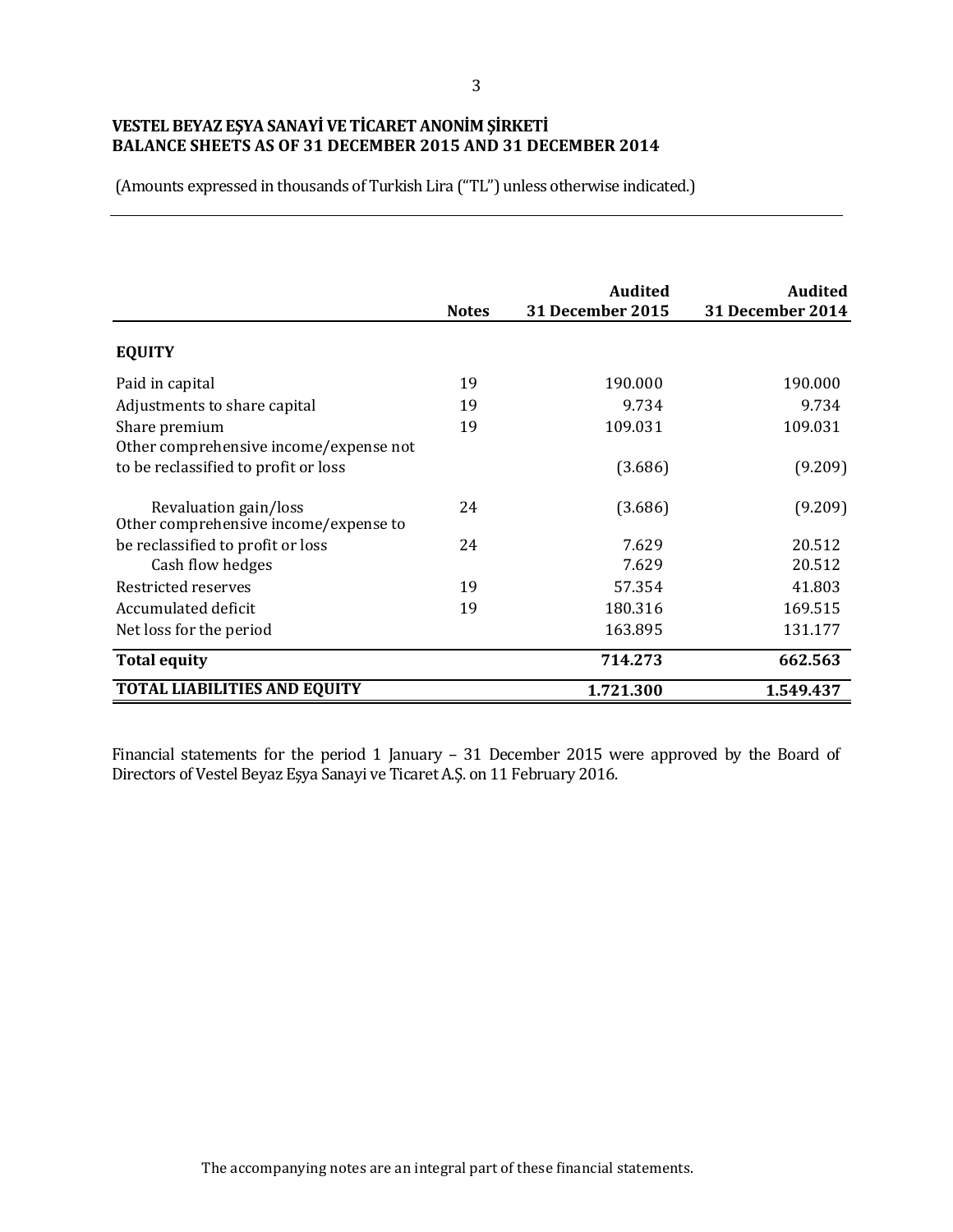# **VESTEL BEYAZ EŞYA SANAYİ VE TİCARET ANONİM ŞİRKETİ STATEMENTS OF COMPREHENSIVE INCOME FOR THE PERIODS 1 JANUARY - 31 DECEMBER 2015 AND 2014**

(Amounts expressed in thousands of Turkish Lira ("TL") unless otherwise indicated).

|    | <b>Audited</b><br>1 January -<br><b>31 December</b> | <b>Audited</b><br>1 January -<br>31 December<br>2014 |
|----|-----------------------------------------------------|------------------------------------------------------|
|    |                                                     |                                                      |
| 20 | 2.524.068                                           | 2.337.141                                            |
| 20 | (2.151.671)                                         | (2.036.804)                                          |
|    | 372.397                                             | 300.337                                              |
| 21 | (40.606)                                            | (42.748)                                             |
| 21 | (45.925)                                            | (36.395)                                             |
| 21 | (25.666)                                            | (27.123)                                             |
| 22 | 155.451                                             | 66.942                                               |
| 22 | (150.492)                                           | (111.347)                                            |
|    | 265.159                                             | 149.666                                              |
| 23 | 186.021                                             | 90.534                                               |
| 23 | (274.239)                                           | (88.041)                                             |
|    | 176.941                                             | 152.159                                              |
|    |                                                     |                                                      |
| 25 | (12.059)                                            | (20.767)                                             |
| 25 | (987)                                               | (215)                                                |
|    | 163.895                                             | 131.177                                              |
|    |                                                     | 0,69                                                 |
|    | <b>Notes</b><br>26                                  | 2015<br>0,86                                         |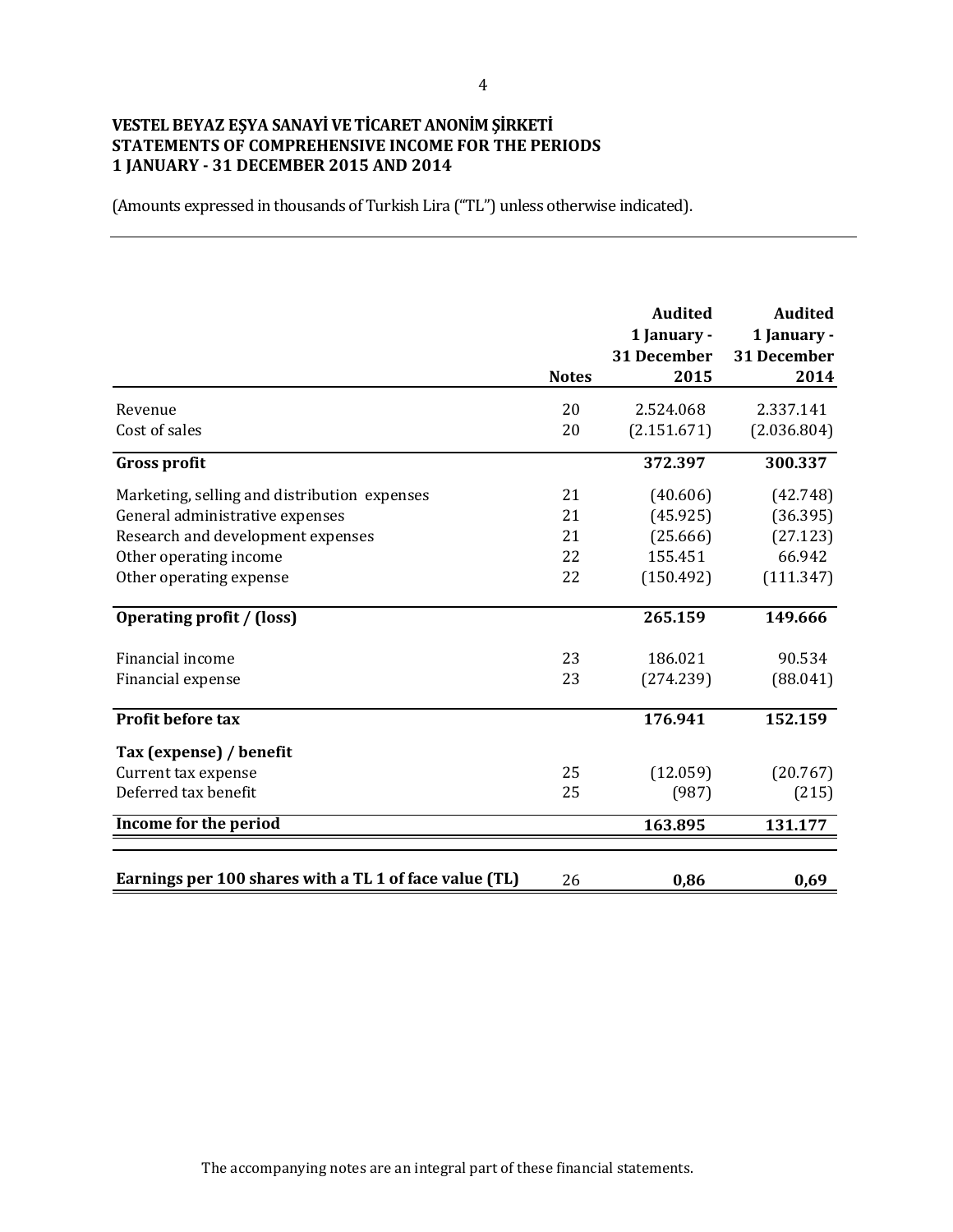# **VESTEL BEYAZ EŞYA SANAYİ VE TİCARET ANONİM ŞİRKETİ STATEMENTS OF COMPREHENSIVE INCOME FOR THE PERIODS 1 JANUARY - 31 DECEMBER 2015 AND 2014**

(Amounts expressed in thousands of Turkish Lira ("TL") unless otherwise indicated).

|                                                                                                                        | <b>Audited</b><br>1 January -<br>31 December<br>2015 | <b>Audited</b><br>1 January -<br>31 December<br>2014 |
|------------------------------------------------------------------------------------------------------------------------|------------------------------------------------------|------------------------------------------------------|
| Other comprehensive income / (loss)                                                                                    |                                                      |                                                      |
| Items not to be reclassified to<br>profit or loss<br>Actuarial gain / (loss) arising from defined                      | 5.523                                                | (9.017)                                              |
| benefit plans<br>Tax effect of other comprehensive income not to be                                                    | 6.904                                                | (11.271)                                             |
| reclassified to profit or loss<br>Deferred tax income / loss                                                           | (1.381)<br>(1.381)                                   | 2.254<br>2.254                                       |
| Items to be reclassified to profit or loss<br>Cash flow hedges                                                         | (12.883)<br>(16.104)                                 | 24.408<br>30.510                                     |
| Tax effect of other comprehensive income/expense to be<br>reclassified to profit or loss<br>Deferred tax income / loss | 3.221<br>3.221                                       | (6.102)<br>(6.102)                                   |
| Other comprehensive (loss) / income                                                                                    | (7.360)                                              | 15.391                                               |
| <b>Total comprehensive income</b>                                                                                      | 156.535                                              | 146.568                                              |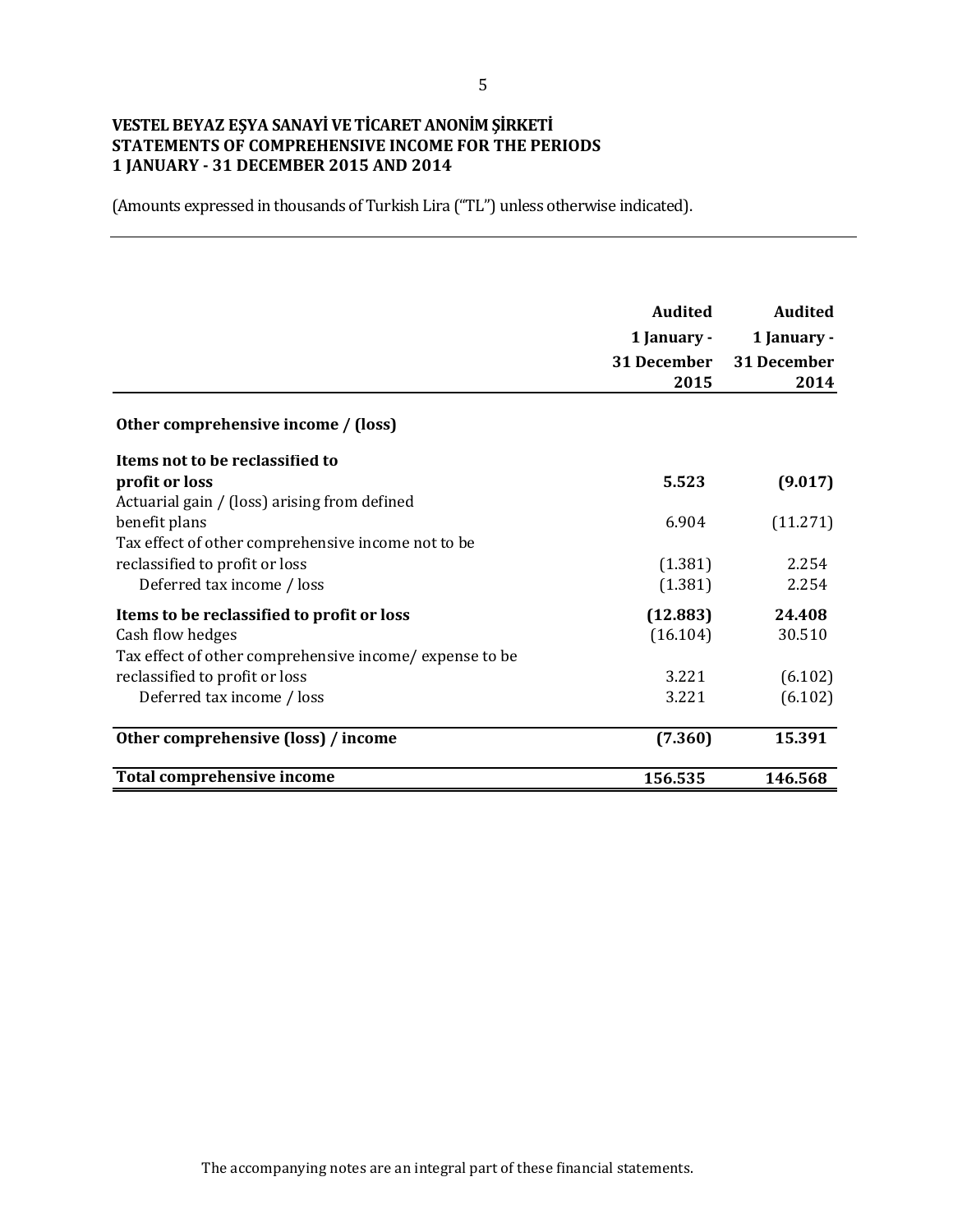## **VESTEL BEYAZ EŞYA SANAYİ VE TİCARET ANONİM ŞİRKETİ STATEMENTS OF CHANGES IN SHAREHOLDERS' EQUITY FOR THE PERIODS 1 JANUARY – 31 DECEMBER 2015 AND 2014**

(Amounts expressed in thousands of Turkish Lira ("TL") unless otherwise indicated.)

|                                                                                     |                               |                                                    |                                    |                                                           | Comprehensive<br>income /(loss)<br>not to be<br>reclassified to<br>profit or loss | <b>Other</b><br>Comprehensive<br>income $/$ (loss) to<br>be reclassified to<br>profit or loss |                                   | Accumulated deficit /<br><b>Retained Earnings</b> |                                   |  |
|-------------------------------------------------------------------------------------|-------------------------------|----------------------------------------------------|------------------------------------|-----------------------------------------------------------|-----------------------------------------------------------------------------------|-----------------------------------------------------------------------------------------------|-----------------------------------|---------------------------------------------------|-----------------------------------|--|
| <b>Balances at 1 January 2014</b>                                                   | Paid in<br>capital<br>190.000 | <b>Adjustments</b><br>to share<br>capital<br>9.734 | <b>Share</b><br>premium<br>109.031 | <b>Actuarial loss on</b><br>employee<br>benefits<br>(192) | <b>Cash flow hedge</b><br>fund<br>(3.896)                                         | Restricted<br>reserves<br>38.886                                                              | Accumulated<br>deficit<br>144.552 | Net loss for<br>the period<br>52.689              | <b>Total</b><br>equity<br>540.804 |  |
| Transfer to accumulated deficit                                                     |                               |                                                    |                                    |                                                           |                                                                                   |                                                                                               | 52.689                            | (52.689)                                          |                                   |  |
| Transfer to restricted reserves<br>Dividends<br>Total comprehensive income          |                               |                                                    |                                    | (9.017)                                                   | 24.408                                                                            | 2.917                                                                                         | (2.917)<br>(24.809)               | $\overline{\phantom{a}}$<br>131.177               | (24.809)<br>146.568               |  |
| <b>Balances at 31 December 2014</b>                                                 | 190.000                       | 9.734                                              | 109.031                            | (9.209)                                                   | 20.512                                                                            | 41.803                                                                                        | 169.515                           | 131.177                                           | 662.563                           |  |
| <b>Balances at 1 January 2015</b><br>Transfer to accumulated deficit                | 190.000                       | 9.734                                              | 109.031                            | (9.209)                                                   | 20.512                                                                            | 41.803                                                                                        | 169.515<br>131.177                | 131.177<br>(131.177)                              | 662.563                           |  |
| Transfer to restricted reserves<br>Dividends<br>Total comprehensive income / (loss) |                               |                                                    |                                    | 5.523                                                     | (12.883)                                                                          | 15.551                                                                                        | (15.551)<br>(104.825)             | $\overline{\phantom{a}}$<br>163.895               | (104.825)<br>156.535              |  |
| <b>Balances at 31 December 2015</b>                                                 | 190.000                       | 9.734                                              | 109.031                            | (3.686)                                                   | 7.629                                                                             | 57.354                                                                                        | 180.316                           | 163.895                                           | 714.273                           |  |

The accompanying notes are an integral part of these financial statements.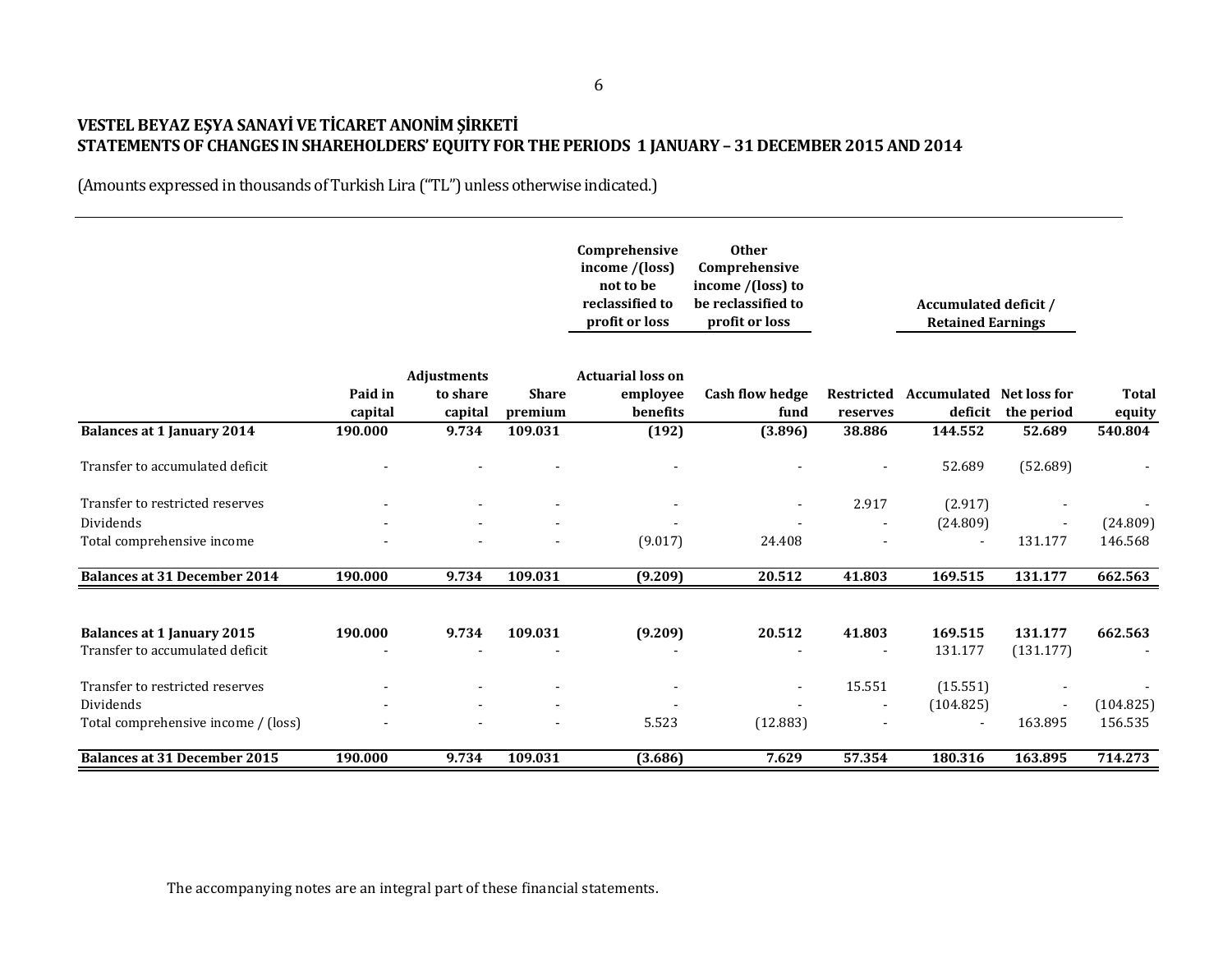## **VESTEL BEYAZ EŞYA SANAYİ VE TİCARET ANONİM ŞİRKETİ STATEMENTS OF CASH FLOWS FOR THE PERIODS 1 JANUARY – 31 DECEMBER 2015 AND 2014**

(Amounts expressed in thousands of Turkish Lira ("TL") unless otherwise indicated.)

|                                                                                                 | <b>Notes</b> | <b>Audited</b><br>1 January - | <b>Audited</b><br>1 January -<br>31 December 2015 31 December 2014 |
|-------------------------------------------------------------------------------------------------|--------------|-------------------------------|--------------------------------------------------------------------|
| <b>Operating activities:</b>                                                                    |              |                               |                                                                    |
| Income before tax                                                                               |              | 176.941                       | 152.159                                                            |
| Adjustments to reconcile net cash provided from<br>operating activities to income before taxes: |              |                               |                                                                    |
| - Depreciation and amortization of fixed assets                                                 | 11           | 85.237                        | 84.070                                                             |
| - Changes in other provisions                                                                   |              | 258                           | 734                                                                |
| - Provision for employment termination benefits                                                 | 16           | 8.629                         | 6.044                                                              |
| - Provision for impairment on inventories                                                       | 9            | (449)                         | (994)                                                              |
| - Interest expense                                                                              | 23           | 19.507                        | 17.245                                                             |
| - Interest income                                                                               | 23           | (1.267)                       | (173)                                                              |
| - (Gain) / loss from sales of tangible                                                          |              |                               |                                                                    |
| and intangible assets                                                                           |              | (206)                         | (209)                                                              |
| - Derivative financial instruments (income) /                                                   |              |                               |                                                                    |
| expense accrual                                                                                 |              | (17.994)                      | (3.988)                                                            |
| - Unrealized foreign exchage gains / losses                                                     |              | 1.489                         | 4.095                                                              |
| Change in blocked cash and cash equivalents                                                     | 4            | 600                           | (86)                                                               |
| Changes in working capital:                                                                     |              |                               |                                                                    |
| (Increase) / decrease in trade receivables                                                      | 6,7          | (166.835)                     | (117.814)                                                          |
| (Increase) / decrease in inventories                                                            | 9            | (31.145)                      | 95.360                                                             |
| (Increase) / decerase in other receivables and other                                            |              |                               |                                                                    |
| current assets                                                                                  |              | (42.911)                      | 12.245                                                             |
| Increase / (decrease) in trade payables                                                         | 6,7          | 175.079                       | 83.073                                                             |
| Increase / (decrease) in other payables and other                                               |              |                               |                                                                    |
| liabilities                                                                                     |              | 3.284                         | 6.210                                                              |
| <b>Cash flows from operating activities</b>                                                     |              |                               |                                                                    |
| Employment termination benefits paid                                                            | 16           | (5.200)                       | (4.367)                                                            |
| Current income tax paid                                                                         | 25           | (28.120)                      | (17.655)                                                           |
| Net cash provided by operating activities                                                       |              | 176.897                       | 315.949                                                            |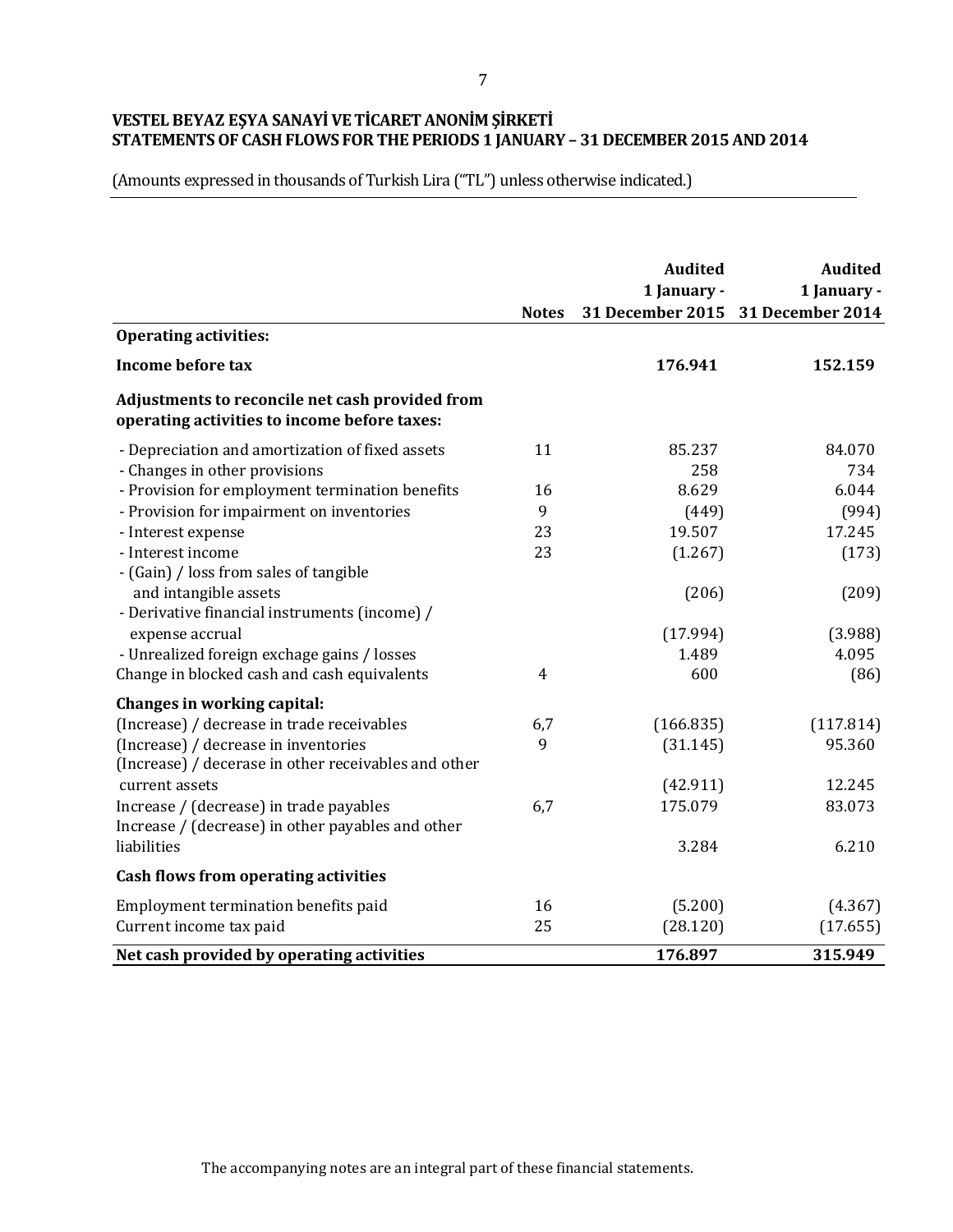## **VESTEL BEYAZ EŞYA SANAYİ VE TİCARET ANONİM ŞİRKETİ STATEMENTS OF CASH FLOWS FOR THE PERIODS 1 JANUARY – 31 DECEMBER 2015 AND 2014**

(Amounts expressed in thousands of Turkish Lira ("TL") unless otherwise indicated.)

| <b>Investing activities:</b>                              | <b>Notes</b>   | <b>Audited</b><br>1 January - | <b>Audited</b><br>1 January -<br>31 December 2015 31 December 2014 |
|-----------------------------------------------------------|----------------|-------------------------------|--------------------------------------------------------------------|
|                                                           |                |                               |                                                                    |
| Acquisition of tangible assets                            | 11             | (57.012)                      | (74.919)                                                           |
| Cash provided from sales of tangible and                  |                |                               |                                                                    |
| intangible assets                                         |                | 1.025                         | 2.325                                                              |
| Acquisition of intangible assets                          | 12             | (30.371)                      | (21.642)                                                           |
| Net cash used in investing activities                     |                | (86.358)                      | (94.236)                                                           |
| <b>Financing activities:</b>                              |                |                               |                                                                    |
| Proceeds from bank borrowings                             |                | 176.387                       | 29.570                                                             |
| Repayment of bank borrowings                              |                | (236.688)                     | (210.413)                                                          |
| İlişkili taraflardan alınan diğer borçlar                 | 6              | 18.066                        | 142.372                                                            |
| Dividends paid                                            | 6              | (104.825)                     | (24.809)                                                           |
| Interest paid                                             |                | (19.170)                      | (13.557)                                                           |
| Interest received                                         |                | 1.267                         | 173                                                                |
| Net cash used by financing activities                     |                | (164.963)                     | (76.664)                                                           |
| Net (decrease) / increase in cash and cash<br>equivalents |                | (74.424)                      | 145.049                                                            |
| Cash and cash equivalents at the beginning of the         |                |                               |                                                                    |
| period                                                    | 4              | 163.089                       | 18.040                                                             |
| Cash and cash equivalents at the end of the period        | $\overline{4}$ | 88.665                        | 163.089                                                            |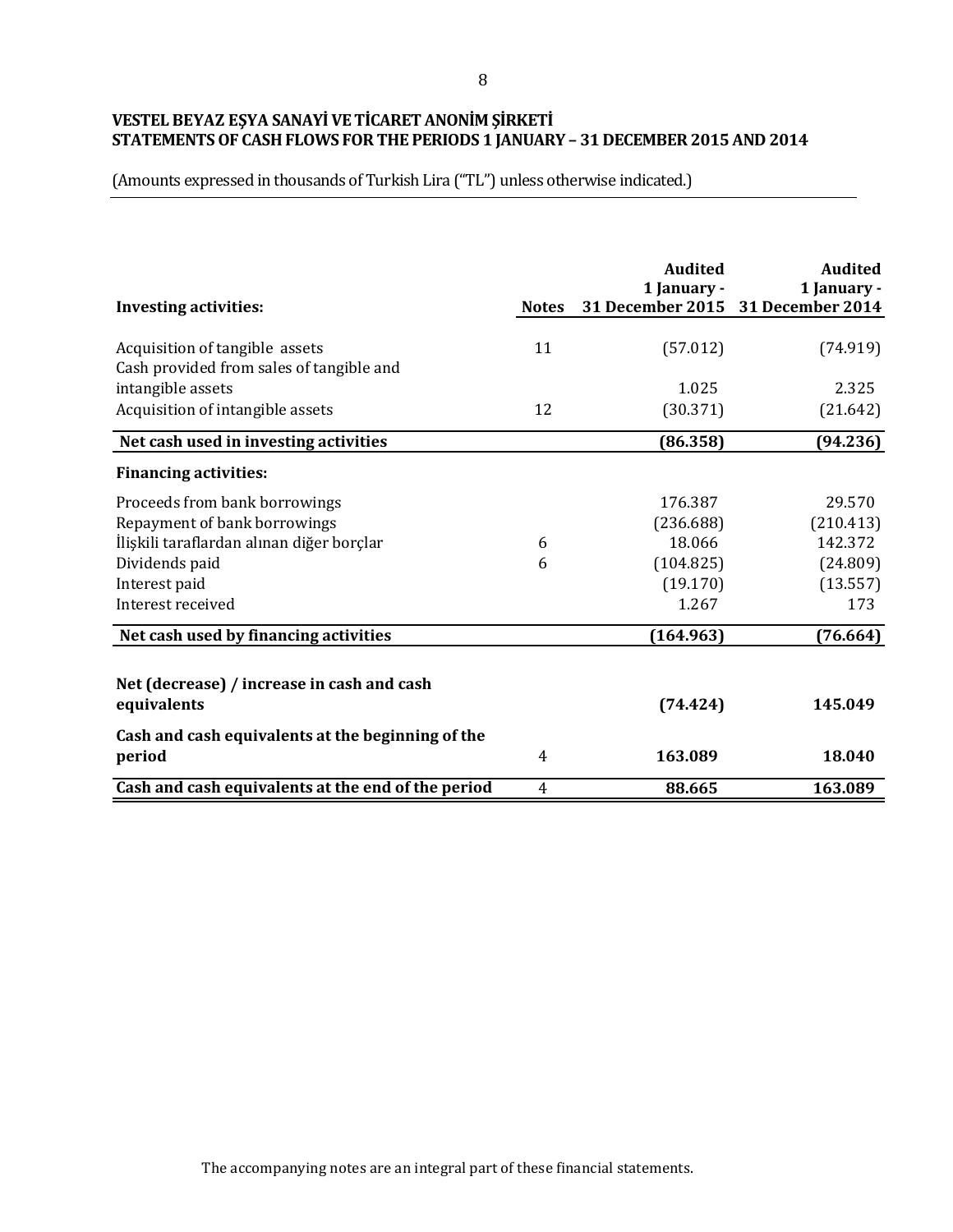(Amounts expressed in thousands of Turkish Lira ("TL") unless otherwise indicated).

#### **NOTE 1 – COMPANY'S ORGANISATION AND NATURE OF OPERATIONS**

Vestel Beyaz Eşya Sanayi ve Ticaret A.Ş. (the "Company" or "Vestel Beyaz Eşya") was incorporated in 1997 under the Turkish Commercial Code and its head office is located at Levent 199, Büyükdere Caddesi No: 199, 34394 Şişli / İstanbul.

The Company started its operations in 1999 and produces refrigerators, room air conditioning units, washing machines, cookers, dishwashers and water heaters. The Company's production facilities occupy 346 thousand square meters of enclosed area located in Manisa Organized Industrial Zone on total area of 395 thousand square meters.

The Company is a member of Vestel Group of Companies which are under the control of the Zorlu Family. The Company performs its foreign sales and domestic sales via Vestel Ticaret A.Ş. which is also a member of Vestel Group of Companies.

The Company is registered to Capital Market Board and its shares have been quoted to Borsa Istanbul ("BİST") since 21 April 2006.

As of 31 December 2015, the number of personnel employed was 5.793 (31 December 2014: 5.566)

As of balance sheet dates, the shareholders of the Company and their percentage shareholdings were as follows:

|                                          | Share % |
|------------------------------------------|---------|
|                                          |         |
| Vestel Elektronik Sanayi ve Ticaret A.S. | 94,62   |
| Other shareholders                       | 5,38    |

#### **100,00**

As of 31 December 2015, 59.800.000 shares of the Company have been quoted at the Borsa Istanbul ("BİST") (31,5 % of its share capital; 31 December 2014: 31,5 %).

#### **NOTE 2 – BASIS OF PRESENTATION OF FINANCIAL STATEMENTS**

#### **2.1 Basis of presentation**

#### **2.1.1 Statement of compliance**

The accompanying financial statements are prepared in accordance with the Communiqué Serial II, No: 14.1, "Principals of Financial Reporting in Capital Markets" published in the Official Gazette numbered 28676 on 13 June 2013. According to the article 5 of the Communiqué, interim financial statements are prepared in accordance with Turkish Accounting Standards / Turkish Financial Reporting Standards ("TAS" / "TFRS") and its addendum and interpretations ("IFRIC") issued by the Public Oversight Accounting and Auditing Standards Authority ("POAASA") Turkish Accounting Standards Board.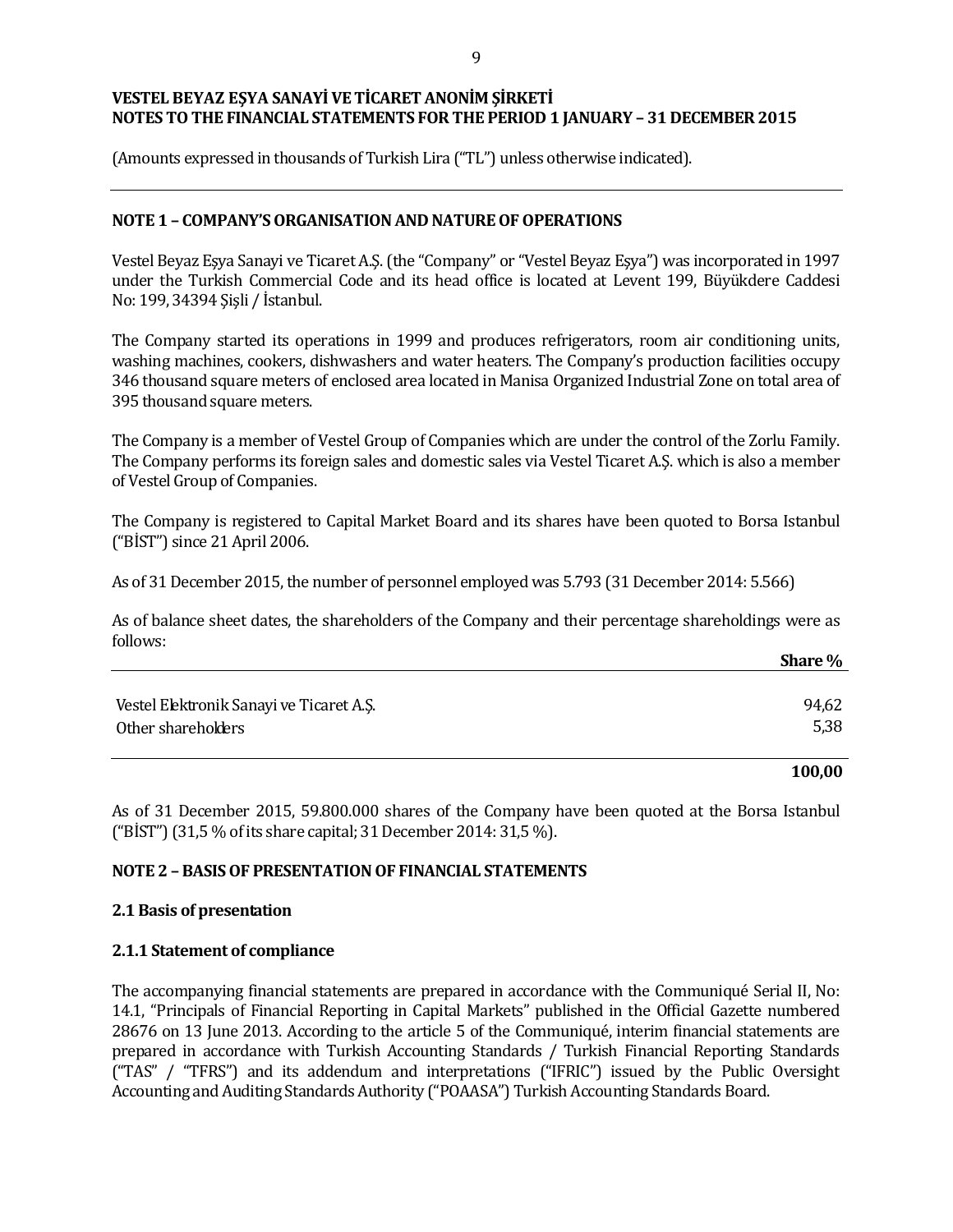(Amounts expressed in thousands of Turkish Lira ("TL") unless otherwise indicated).

# **NOTE 2 – BASIS OF PRESENTATION OF FINANCIAL STATEMENTS (Cont'd)**

The Company maintains its accounting records and prepares its statutory financial statements in accordance with the Turkish Commercial Code ("TCC"), tax legislation and the uniform chart of accounts issued by the Ministry of Finance. The financial statements, except for the financial assets and liabilities presented with their fair values, are maintained under historical cost conversion in TL. These financial statements are based on the statutory records which are maintained under historical cost conversion, with the required adjustments and reclassifications reflected for the purpose of fair presentation in accordance with the TAS/TFRS.

With the decision taken on 17 March 2005, the CMB announced that, effective from 1 January 2005, the application of inflation accounting is no longer required for the companies operating in Turkey and preparing their financial statements in accordance with CMB Financial Reporting Standards. Accordingly, TAS 29, "Financial Reporting in Hyperinflationary Economies" issued by the IASB, has not been applied in the financial statements for the accounting year commencing from 1 January 2005.

# **2.2 Comparative information and restatement of prior period financial statements**

Financial statements of the Company have been prepared comparatively with the preceding financial period, in order to enable determination of trends in financial position and performance. Comparative figures are reclassified, where necessary, to conform to changes in presentation in the financial statements.

# **2.3. Amendments in Turkey Financial Reporting Standards**

# **a) New standards, amendments and interpretations issued and effective for the financial year beginning 1 January 2015 and are adopted by the Company:**

- **TAS 19 (amendments), "Defined Benefit Plans",** effective for annual periods beginning on or after 1 July 2014. The amendments clarify that, if the amount of the contributions is independent of the number of years of service, an entity is permitted to recognise such contributions as a reduction in the service cost in the period in which the service is rendered, instead of allocating the contributions to the periods of service. The amendments had no effect on the financial position or performance of the Group.
- **Annual improvements 2010-2012:** Effective for annual periods beginning on or after 1 July 2014. The 2010–2012 Cycle improvements have amended the below standards:
	- TFRS 2, Share Based Payment
	- TFRS 3, Business Combinations
	- TFRS 8, Operating Segments
	- TFRS 13, Fair Value Measurement
	- TAS 16, Property, Plant and Equipment and TAS 38 Intangible Assets
	- TFRS 9, Financial Instruments, TAS 37, Provisions, Contingent Liabilities and Contingent Assets
	- TAS 39, Financial Instruments: Recognition and Measurement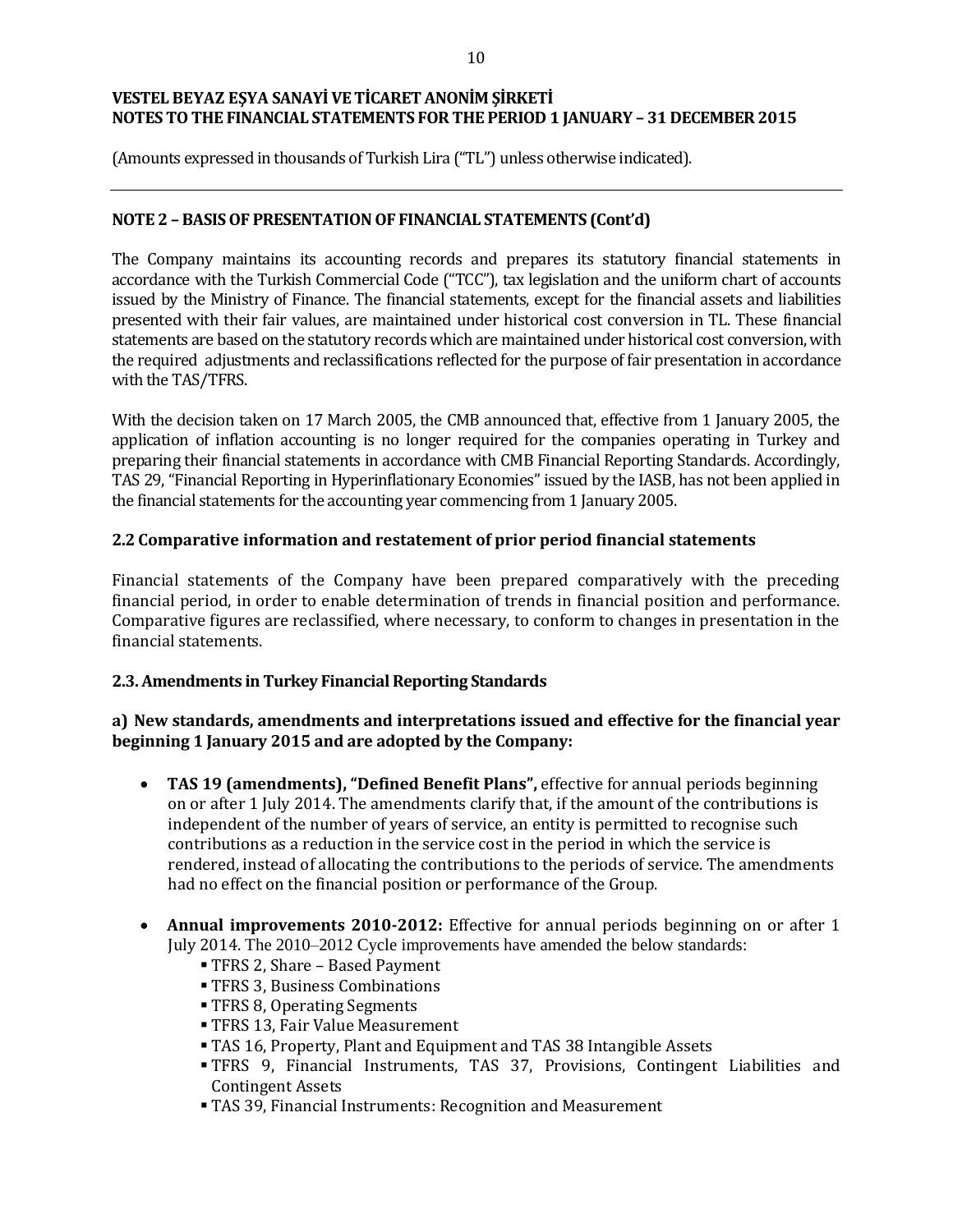(Amounts expressed in thousands of Turkish Lira ("TL") unless otherwise indicated).

## **NOTE 2 – BASIS OF PRESENTATION OF FINANCIAL STATEMENTS (Cont'd)**

- **Annual improvements 2011-2013:** Effective for annual periods beginning on or after 1 July 2014. Annual Improvements to TFRSs 2011–2013 Cycle amend the following 4 standards:
	- TFRS 1, First-time Adoption of International Financial Reporting Standards
	- TFRS 3, Business Combinations
	- TFRS 13, Fair Value Measurement
	- TAS 40, Investment Property

## **b) Standards and amendments to existing standards that are not yet effective and have not been early adopted by the Company:**

- **TFRS 11 (amendments), "Joint Arrangements",** is effective for annual periods beginning on or after 1 January 2016. This amendment adds new guidance on how to account for the acquisition of an interest in a joint operation that constitutes a business. The amendments specify the appropriate accounting treatment for such acquisitions.
- **TAS 16 and TAS 38 (amendments), "Tangible Assets", "Intangible Assets",** is effective for annual periods beginning on or after 1 January 2016. In this amendment the IASB has clarified that the use of revenue based methods to calculate the depreciation of an asset is not appropriate because revenue generated by an activity that includes the use of an asset generally reflects factors other than the consumption of the economic benefits embodied in the asset.
- **TFRS 14, "Regulatory deferral accounts",** is effective for annual periods beginning on or after 1 January 2016. 'Regulatory deferral accounts' permits first–time adopters to continue to recognise amounts related to rate regulation in accordance with their previous GAAP requirements when they adopt TFRS.
- **TFRS 15, "Revenue from contracts with customers",** is effective for annual periods beginning on or after 1 January 2017. The International Accounting Standards Board (IASB) and the US national standard-setter, the Financial Accounting Standards Board (FASB), initiated a joint project to clarify the principles for recognising revenue and to develop a common revenue standard for IFRS and US GAAP. The objective of this Standard is to establish the principles that an entity shall apply to report useful information to users of financial statements about the nature, amount, timing and uncertainty of revenue and cash flows arising from a contract with a customer. The new model employs an asset and liability approach, rather than current revenue guidance focuses on an earnings process.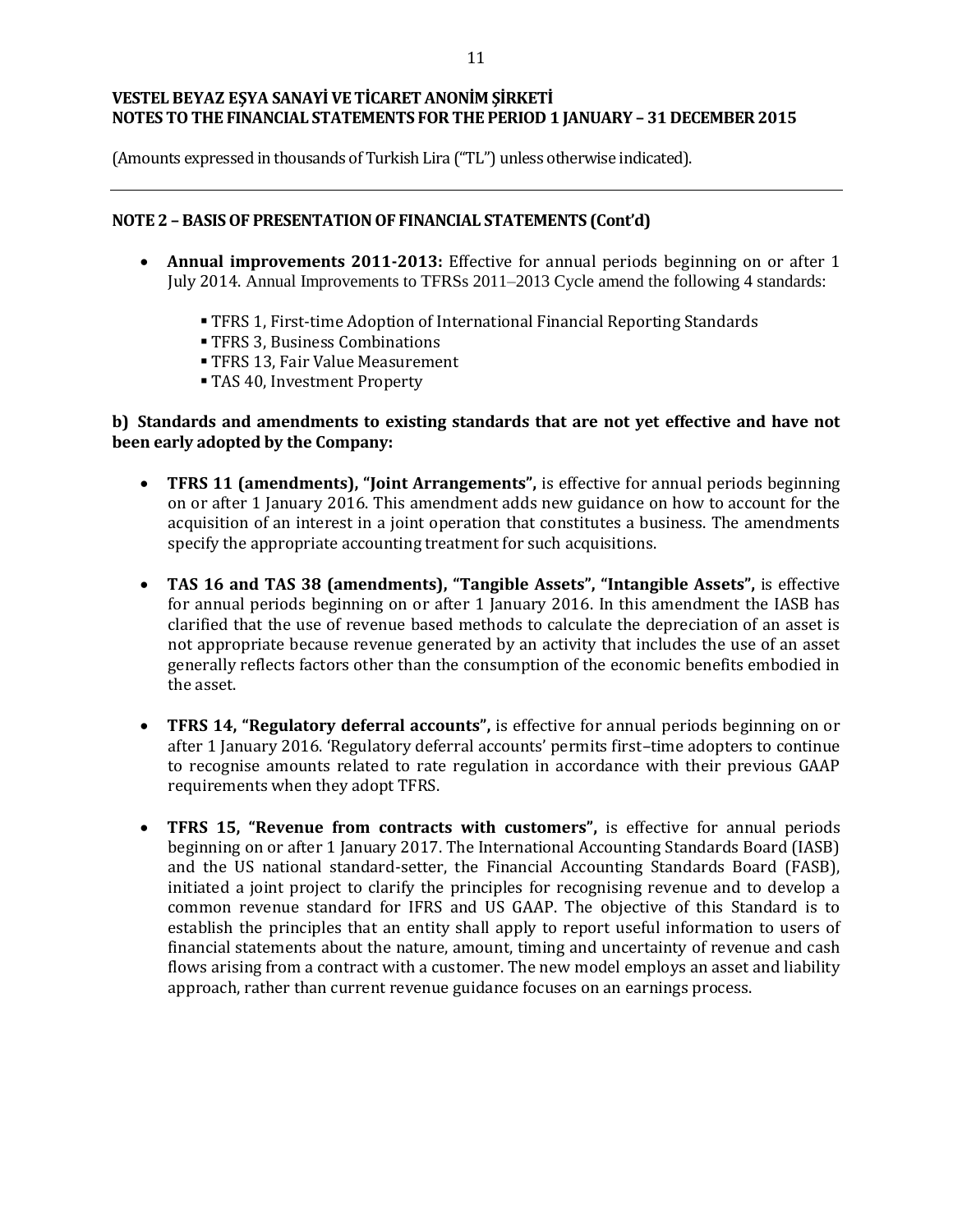(Amounts expressed in thousands of Turkish Lira ("TL") unless otherwise indicated).

#### **NOTE 2 – BASIS OF PRESENTATION OF FINANCIAL STATEMENTS (Cont'd)**

- **TFRS 9 (amendments), "'Financial instruments',** regarding general hedge accounting" Effective for annual periods beginning on or after 1 January 2018. These amendments to IFRS 9, 'Financial instruments', bring into effect a substantial overhaul of hedge accounting that will allow entities to better reflect their risk management activities in the financial statements.
- **Annual improvements 2014:** Effective for annual periods beginning on or after 1 January 2016. Annual Improvements amend the following 4 standards
	- TFRS 5, 'Non-current assets held for sale and discontinued operations', changes in sales method
	- TFRS 7, 'Financial Instruments: Disclosures', with respect to TFRS 1, changes in labor contracts
	- TAS 19, 'Employee benefits', changes in discount rates
	- TAS 34, 'Interim financial reporting', changes in explanation of information
- **TAS 1, "Presentation of financial statements",** is effective for annual periods beginning on or after 1 January 2016, adress perceived impediments to preparers exercising their judgements in presenting their financial reports.

The Company will evaluate the effect of the aforementioned changes within its operations and apply changes starting from effective date. It is expected that the application of the standards and interpretations will not have a significant effect on the financial statements of the Company.

**c) Other new standards, amendments and interpretations issued and effective as of 1 January 2015 have not been presented since they are not relevant to the operations of the Company or have insignificant impact on the financial statements.**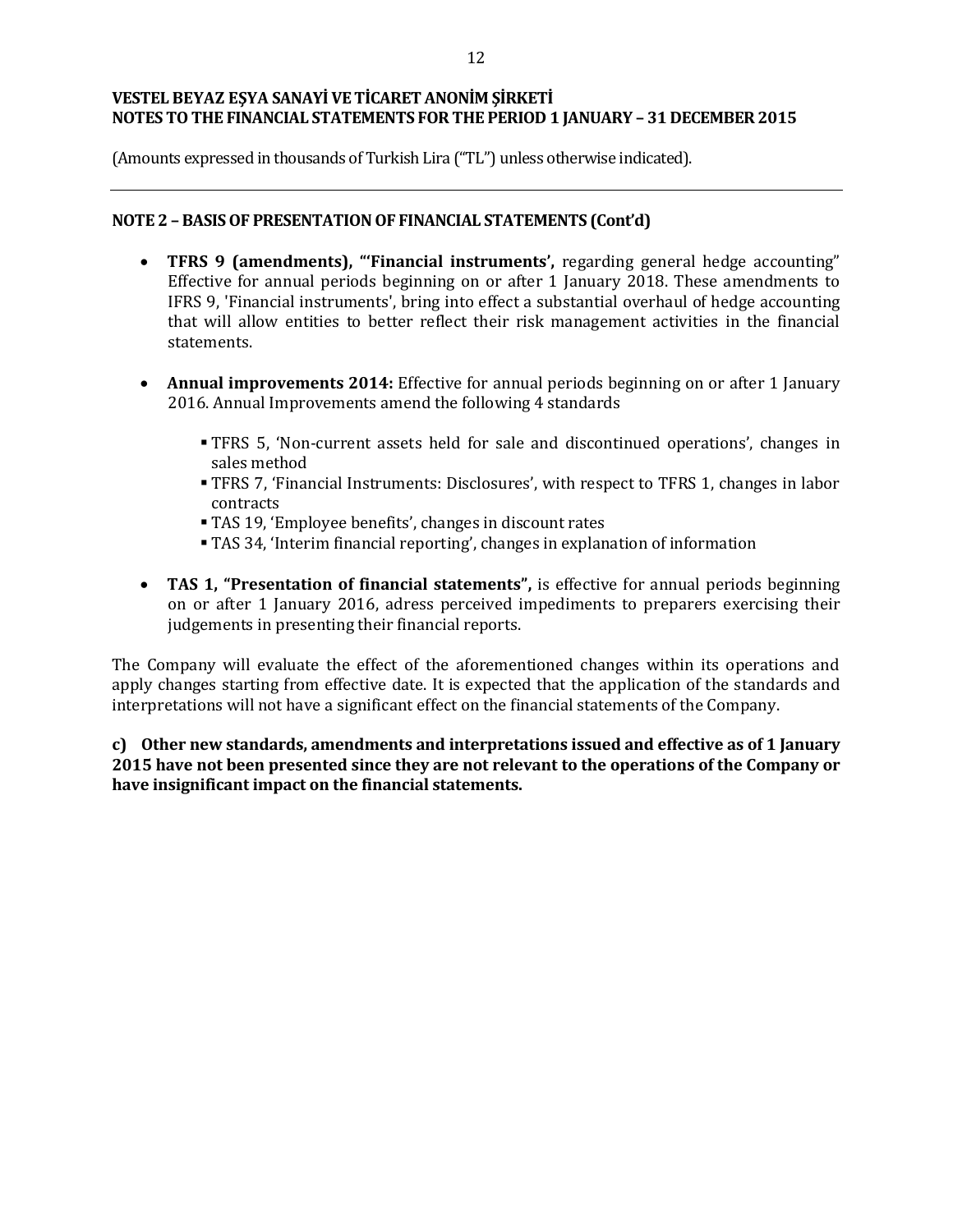(Amounts expressed in thousands of Turkish Lira ("TL") unless otherwise indicated).

### **NOTE 2 – BASIS OF PRESENTATION OF FINANCIAL STATEMENTS (Cont'd)**

#### **2.4. Summary of significant accounting policies**

#### **2.4.1 Revenue**

Revenue is measured at the fair value of the consideration received or receivable taking into account the amount of any trade discounts and volume rebates allowed by the entity.

Revenue from the sale of goods shall be recognised when all the following conditions have been satisfied:

- Company has transferred to the buyer significant risks and reward of ownership of the goods,
- Company retains neither continuing managerial involvement to the degree usually associated with ownership nor effective control over the goods sold,
- The amount of revenue can be measured reliably,
- It is probable that the economic benefits associated with the transaction will flow to the entity, and
- The costs incurred or to be incurred in respect of the transaction can be measured reliably.

#### **2.4.2 Inventories**

Inventories are stated at the lower of cost and net realizable value. Costs, including an appropriate portion of fixed and variable overhead expenses, are assigned to inventories held by the method most appropriate to the particular class of inventory. Company uses moving weighted average method for costing.

Net realizable value represents the estimated selling price less all estimated costs of completion and costs necessary to make a sale. When the net realizable value of inventory is less than cost, the inventory is written down to the net realizable value and the expense is included in statement of income in the period the write-down or loss occurred. When the circumstances that previously caused inventories to be written down below cost no longer exist or when there is clear evidence of an increase in net realizable value because of changed economic circumstances, the amount of the write-down is reversed. The reversal amount is limited to the amount of the original write-down.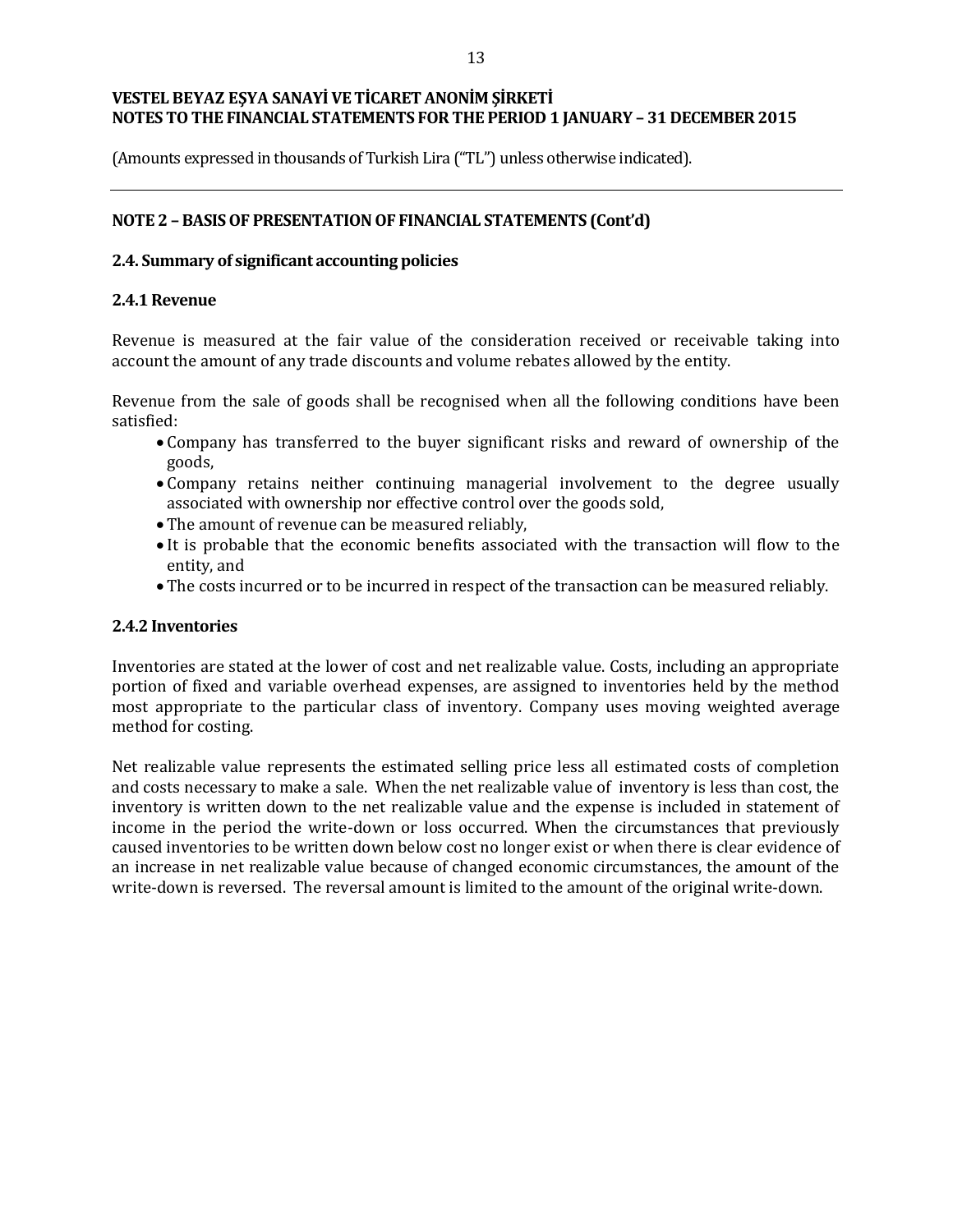(Amounts expressed in thousands of Turkish Lira ("TL") unless otherwise indicated).

## **NOTE 2 – BASIS OF PRESENTATION OF FINANCIAL STATEMENTS (Cont'd)**

### **2.4.3 Property, plant and equipment**

Property, plant and equipment are carried at cost less accumulated depreciation. Depreciation is provided on restated amounts of property, plant and equipments using the straight-line method based on the estimated useful lives of the assets, except for land due to their indefinite useful life.

Property, plant and equipment are reviewed for impairment whenever events or changes in circumstances indicate that the carrying amount may not be recoverable. An impairment loss is recognized for the amount by which the asset's carrying amount exceeds its recoverable amount. The recoverable amount is the higher of an asset's fair value less costs to sell and value in use.

Gains or losses on disposals of property, plant and equipment are included in other operating income and other operating expense.

Costs, such as repairs and maintenance or part replacement of tangible assets, are included in the asset's carrying amount or recognised as a separate asset, as appropriate, only when it is probable that future economic benefits with the item will flow to the Company. All other costs are charged to statements of profit or loss during the financial year in which they are incurred.

#### **2.4.4 Intangible assets**

#### **a) Research and development costs**

Research costs are recognized as expense in the period in which they are incurred. An intangible asset arising from development (or from the development phase of an internal project) if and only if an entity can demonstrate all of the following:

- The technical feasibility of completing the intangible asset so that it will be available for use or sale;
- Its intention to complete the intangible asset and use or sell it;
- Its ability to use or sell the intangible asset;
- How the intangible asset will generate probable future economic benefits;
- The availability of adequate technical, financial and other resources to complete the development and to use or sell the intangible asset; and
- Its ability to measure reliably the expenditure attributable to the intangible asset during its development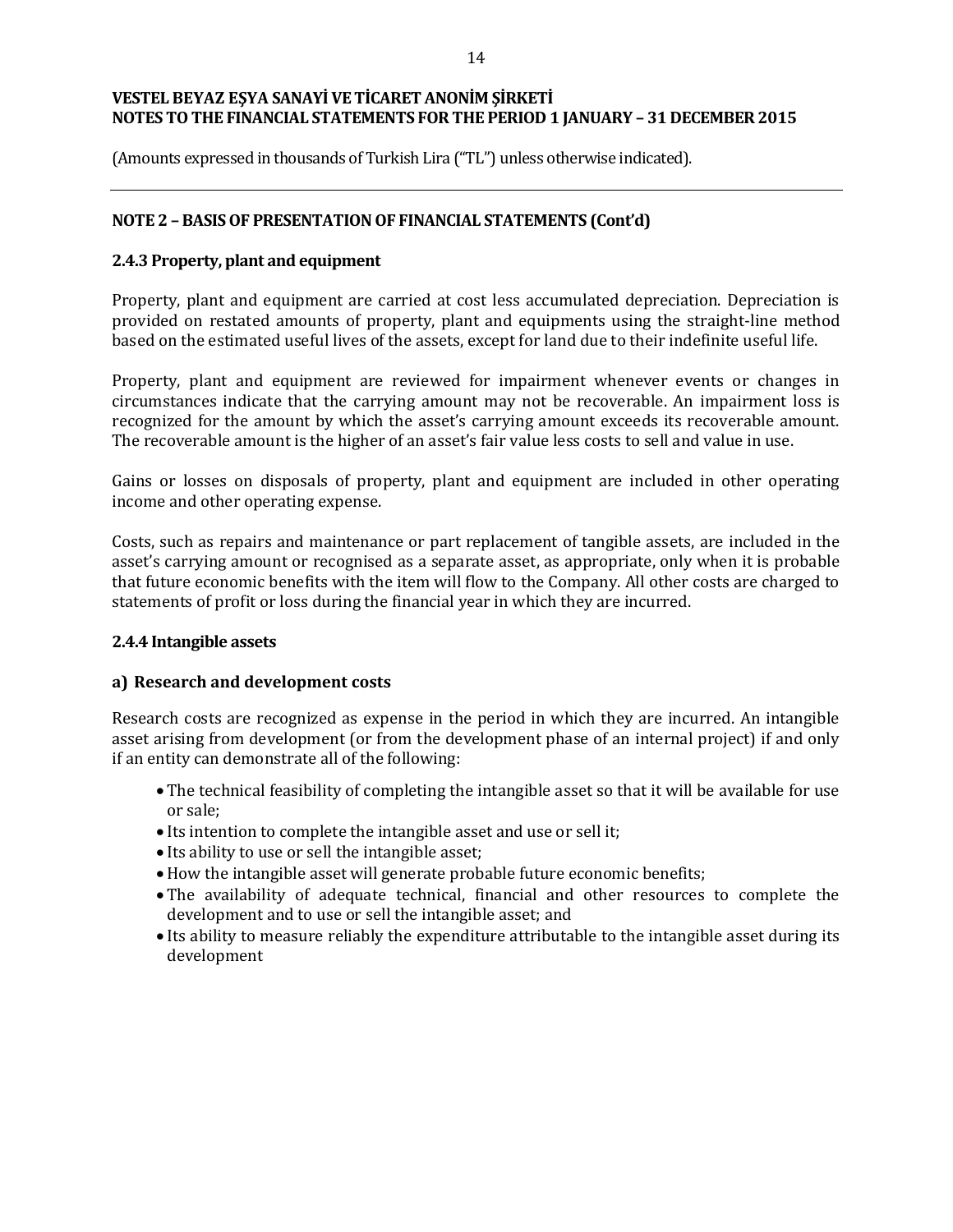(Amounts expressed in thousands of Turkish Lira ("TL") unless otherwise indicated).

# **NOTE 2 – BASIS OF PRESENTATION OF FINANCIAL STATEMENTS (Cont'd)**

Other development costs are recognized as expense as incurred. If it is not possible to distinguish the research phase from the development phase of an internal project, the entity treats the expenditure on that project as if it were incurred in the research phase only.

# **b) Rights and other intangible fixed assets**

Rights and other intangible assets consist acquired computer software, computer software development costs and other identifiable rights. Rights and other intangible assets are recognized at their acquisition costs and are amortized on a straight line basis over their expected useful lives which are less than five years.

# **2.4.5 Financial instruments**

# **a) Financial assets**

The Company classifies its financial assets in the following categories: Financial assets at fair value through profit or loss, loans and receivables. The classification depends on the purpose for which the financial assets were acquired.

# Financial assets at fair value through profit or loss

Financial assets at fair value through profit or loss are financial assets held for trading. A financial asset is classified in this category if acquired principally for the purpose of selling in the short-term. Derivatives are also categorized as held for trading unless they are designated as hedges.

# Loans and receivables

Trade receivables, loans, and other receivables that have fixed or determinable payments that are not quoted in an active market are classified in this category. Loans and receivables (trade and other receivables, bank deposits, cash and others) are measured at amortized cost using the effective interest method less any impairment. Interest income is recognized by applying the effective interest rate, except for cases when the recognition of interest would be immaterial.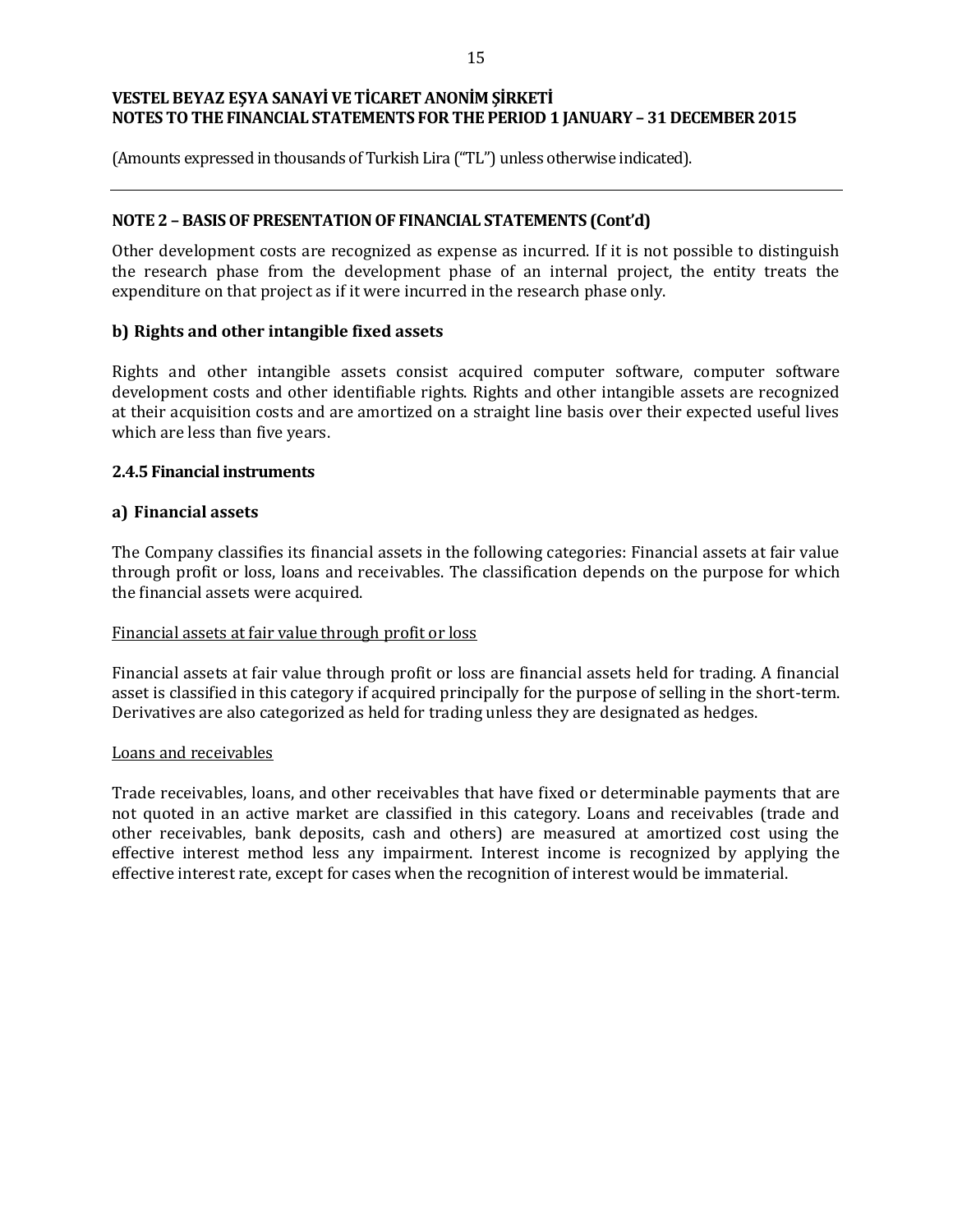(Amounts expressed in thousands of Turkish Lira ("TL") unless otherwise indicated).

## **NOTE 2 – BASIS OF PRESENTATION OF FINANCIAL STATEMENTS (Cont'd)**

## Impairment of financial assets

Financial assets, other than those at fair value through profit or loss, are assessed for indicators of impairment at each reporting period. Financial assets are impaired where there is objective evidence that, as a result of one or more events that occurred after the initial recognition of the financial asset, the estimated future cash flows of the investment have been impacted.

For financial assets carried at amortized cost, the amount of the impairment is the difference between the asset's carrying amount and the present value of estimated future cash flows, discounted at the original effective interest rate.

For financial assets carried at amortized cost, if the amount of a past impairment loss decreases and the decrease can be related objectively to an event occurring after the impairment was recognized, then the impairment is reversed through profit or loss. However, the carrying amount should not be increased to an amount that exceeds what the amortized cost would have been at the date of the reversal had the impairment not been recognized.

For financial assets carried at cost, if there is objective evidence of impairment, the amount of the impairment loss is measured as the difference between carrying amount and the present value of estimated future cash flows discounted at the current rate of return for a similar financial asset. Once an impairment loss has been recognized on a financial asset recognized at cost, it is not permitted to recognize a reversal.

#### **b) Financial liabilities**

Financial liabilities are classified as either financial liabilities at fair value through profit or loss or other financial liabilities.

#### Financial liabilities at fair value through profit or loss

Financial liabilities at fair value through profit or loss are stated at fair value, with any resultant gain or loss recognized in profit or loss. The net gain or loss recognized in profit or loss incorporates any interest paid on the financial liability.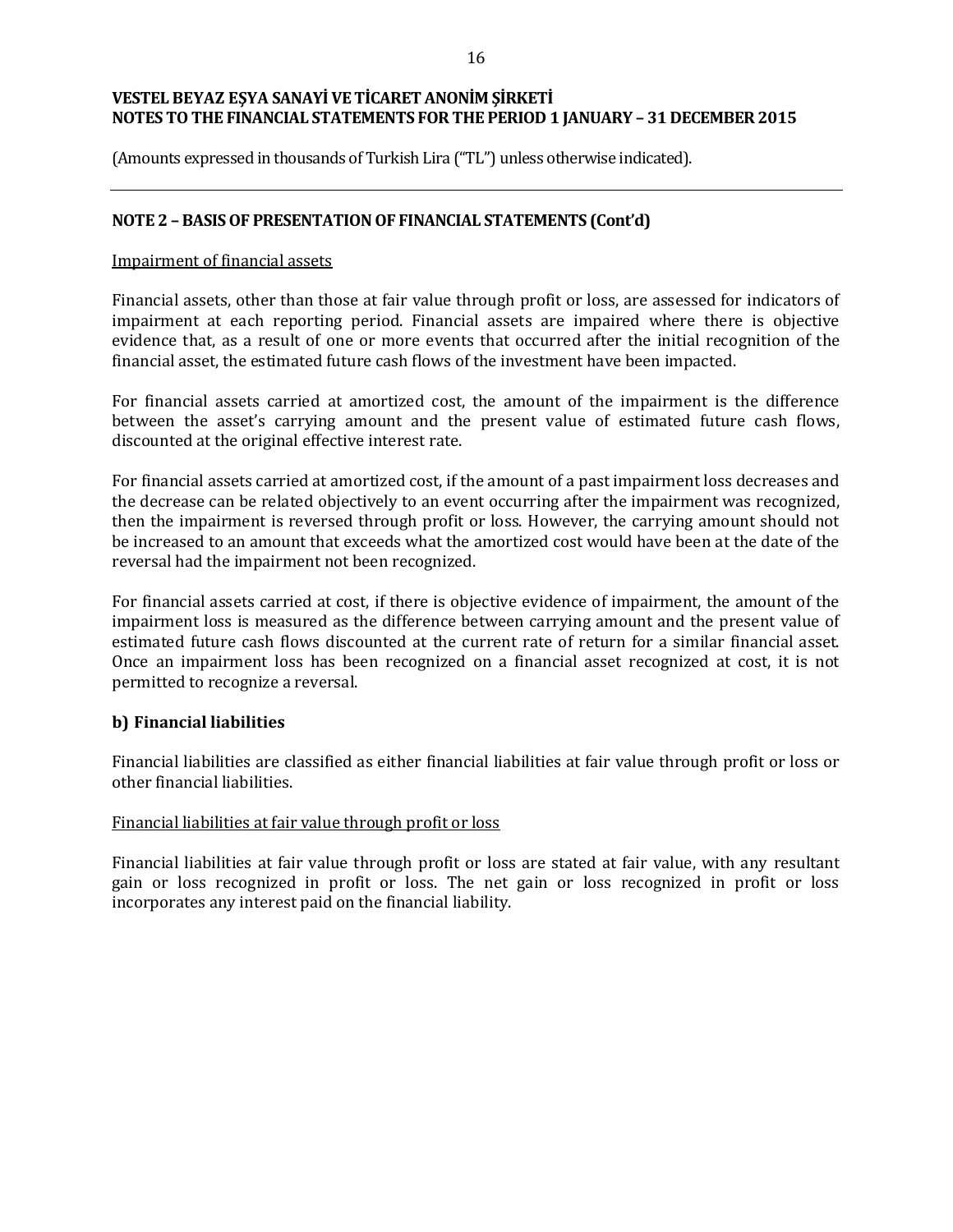(Amounts expressed in thousands of Turkish Lira ("TL") unless otherwise indicated).

### **NOTE 2 – BASIS OF PRESENTATION OF FINANCIAL STATEMENTS (Cont'd)**

#### Other financial liabilities

Other financial liabilities, including borrowings, are initially measured at fair value, net of transaction costs. Other financial liabilities are subsequently measured at amortized cost using the effective interest method plus the interest expense recognized on an effective yield basis.

The effective interest method is calculating the amortized cost of a financial liability and of allocating interest expense over the relevant period. The effective interest rate discounts the estimated future cash payments through the expected life of the financial liability, or, where appropriate, a shorter period.

## **c) Derivative financial instruments and hedge accounting:**

Derivatives are initially recognized at fair value on the date a derivative contract is entered into and are subsequently re-measured at their fair value. Fair values of derivatives are carried as assets when positive and as liabilities when negative. The method of recognizing the resulting gain or loss depends on whether the derivative is designated as a hedging instrument, and if so the nature of the item being hedged.

The Company documents at the inception of the transaction the relationship between hedging instruments and hedged items, as well as its risk management objectives and strategy for undertaking various hedging transactions. The Company also documents its assessment, both at hedge inception and on an ongoing basis, of whether the derivatives that are used in hedging transactions are highly effective in offsetting changes in fair values of hedged items.

#### Derivative financial instruments held for trading

The Company's held for trading derivative financial instruments consist of forward foreign currency purchase and sale contracts. Such derivative financial instruments providing effective protection against the risk for the Company economically and due to meeting the conditions for hedge accounting usually, they are accounted as derivative financial instruments held for trading in financial statements. The fair value changes of these derivative instruments are recognized in income statement as financial income / expense.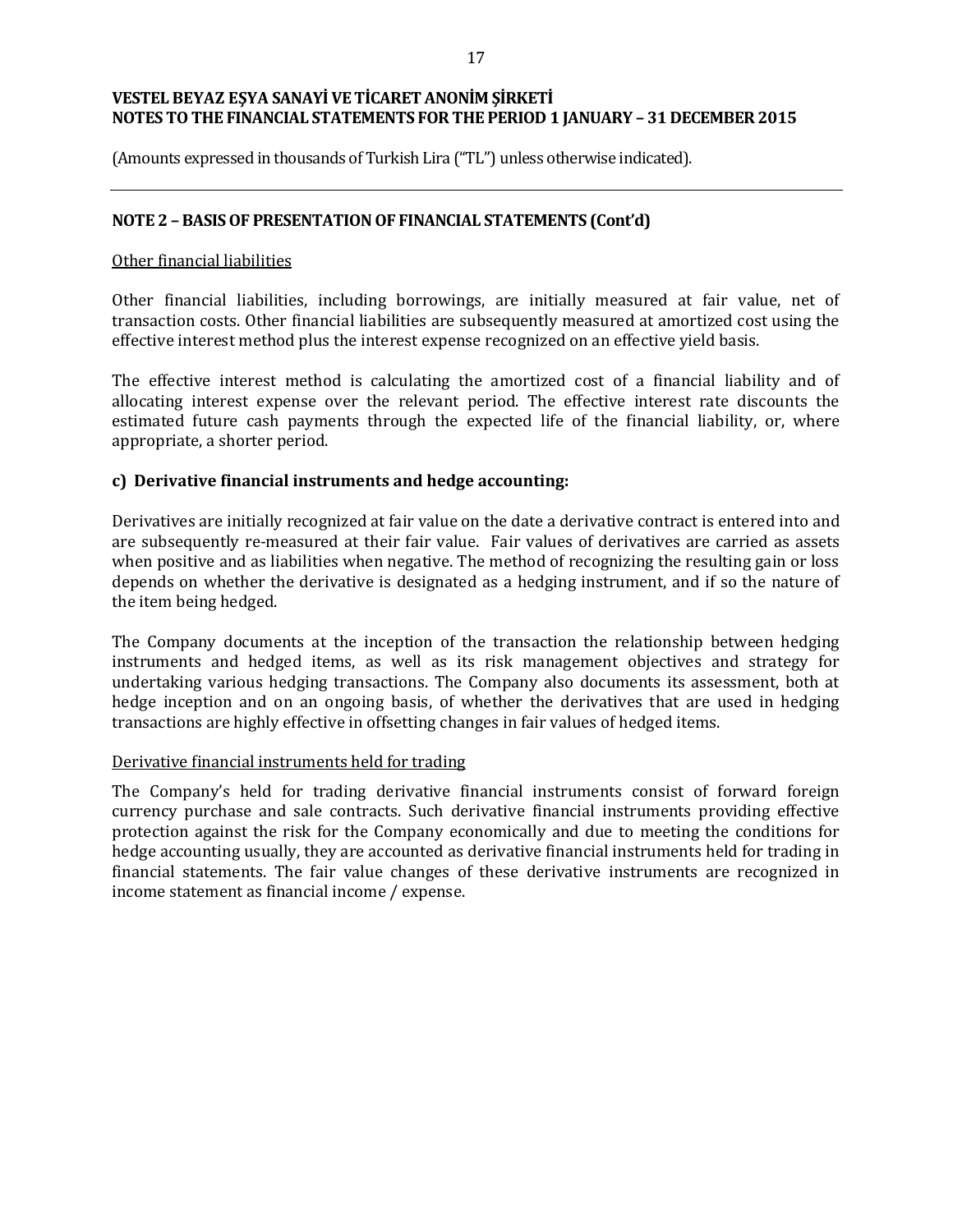(Amounts expressed in thousands of Turkish Lira ("TL") unless otherwise indicated).

## **NOTE 2 – BASIS OF PRESENTATION OF FINANCIAL STATEMENTS (Cont'd)**

### Cash flow hedges:

The effective portion of changes in the fair value of derivatives that are designated and qualify as cash flow hedges is recognized in equity within cash flow hedge reserves. The gain or loss relating to the ineffective portion is recognized immediately in the statement of comprehensive income within finance income/ expense. Amounts accumulated in equity are reclassified to profit or loss in the periods when the hedged item affects profit or loss (for example, when the forecast sale that is hedged takes place or portion related to the accrued interest). When a hedging instrument expires or is sold, or when a hedge no longer meets the criteria for hedge accounting, any cumulative gain or loss existing in equity at that time remains in equity and is recognized when the forecast transaction is ultimately recognized, in the statement of comprehensive income within finance income/ expense. The Company has evaluated its forward contracts and recognized certain contracts as hedging derivative instruments since they have been carrying necessary hedging conditions regarding to TAS 39.

## **2.4.6 Foreign currency transactions**

Transactions in foreign currencies during the period are recorded at the rates of exchange prevailing on the dates of the transactions. Monetary items denominated in foreign currencies are translated to TL at the rates prevailing on the balance sheet date. Exchange differences on foreign currency denominated monetary assets and liabilities are recognized in profit or loss in the period in which they arise except for the effective portion of the foreign currency hedge of net investments in foreign operations. On monetary items which are denominated in foreign currency and measured with historical costs are translated using the exchange rates at the dates of initial transactions.

#### **2.4.7 Provisions, contingent assets and liabilities**

Provisions are recognized when the Company has a present obligation as a result of a past event, and it is probable that the Company will be required to settle that obligation, and a reliable estimate can be made of the amount of the obligation.

Possible assets or obligations that arise from past events and whose existence will be confirmed only by the occurrence or non-occurrence of one or more uncertain events not wholly within the control of the company are not included in the financial statements and treated as contingent assets or liabilities.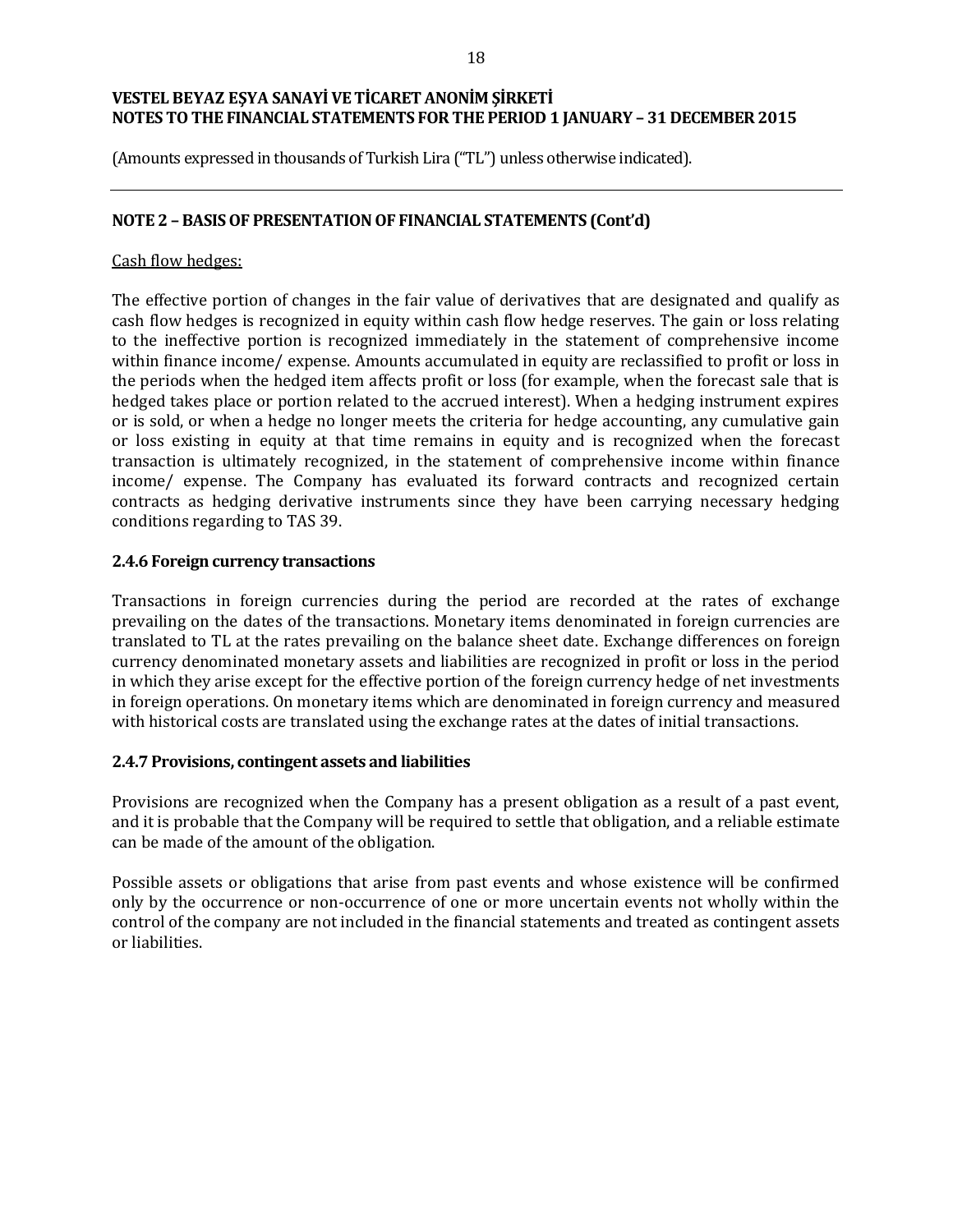(Amounts expressed in thousands of Turkish Lira ("TL") unless otherwise indicated).

### **NOTE 2 – BASIS OF PRESENTATION OF FINANCIAL STATEMENTS (Cont'd)**

### **2.4.8Related parties**

Shareholders, key management personnel and board members, their close family members and companies controlled, jointly controlled or significantly influenced by them and Zorlu Holding Group companies are considered and referred to as related parties.

#### **2.4.9Taxation on income**

Tax expense for the period comprises current and deferred tax. Tax is recognized in the income statement, except to the extent that it relates to items directly recognized in equity. In that case, tax is recognized in shareholders' equity.

The tax currently payable is based on taxable profit for the year. Taxable profit differs from profit as reported in the income statement because it excludes items of income or expense that are taxable or deductible in other years and it further excludes items that are never taxable or deductible. The Company's liability for current tax is calculated using tax rates that have been enacted or substantively enacted by the balance sheet date.

Deferred tax is recognized on temporary differences between the carrying amounts of assets and liabilities in the financial statements and the corresponding tax bases which is used in the computation of taxable profit. Deferred tax liabilities are generally recognized for all taxable temporary differences and deferred tax assets are recognized for all deductible temporary differences to the extent that it is probable that taxable profits will be available against which those deductible temporary differences can be utilized.

Deferred tax liabilities are recognized for taxable temporary differences associated with investments in subsidiaries and associates, and interests in joint ventures, except where the Company is able to control the reversal of the temporary difference and it is probable that the temporary difference will not reverse in the foreseeable future. Deferred tax assets arising from deductible temporary differences associated with such investments and interests are only recognized to the extent that it is probable that there will be sufficient taxable profits against which to utilize the benefits of the temporary differences and they are expected to reverse in the foreseeable future.

Deferred tax assets and liabilities are offset when there is a legally enforceable right to set off current tax assets against current tax liabilities and when they relate to income taxes levied by the same taxation authority and the Company intends to settle its current tax assets and liabilities on a net basis.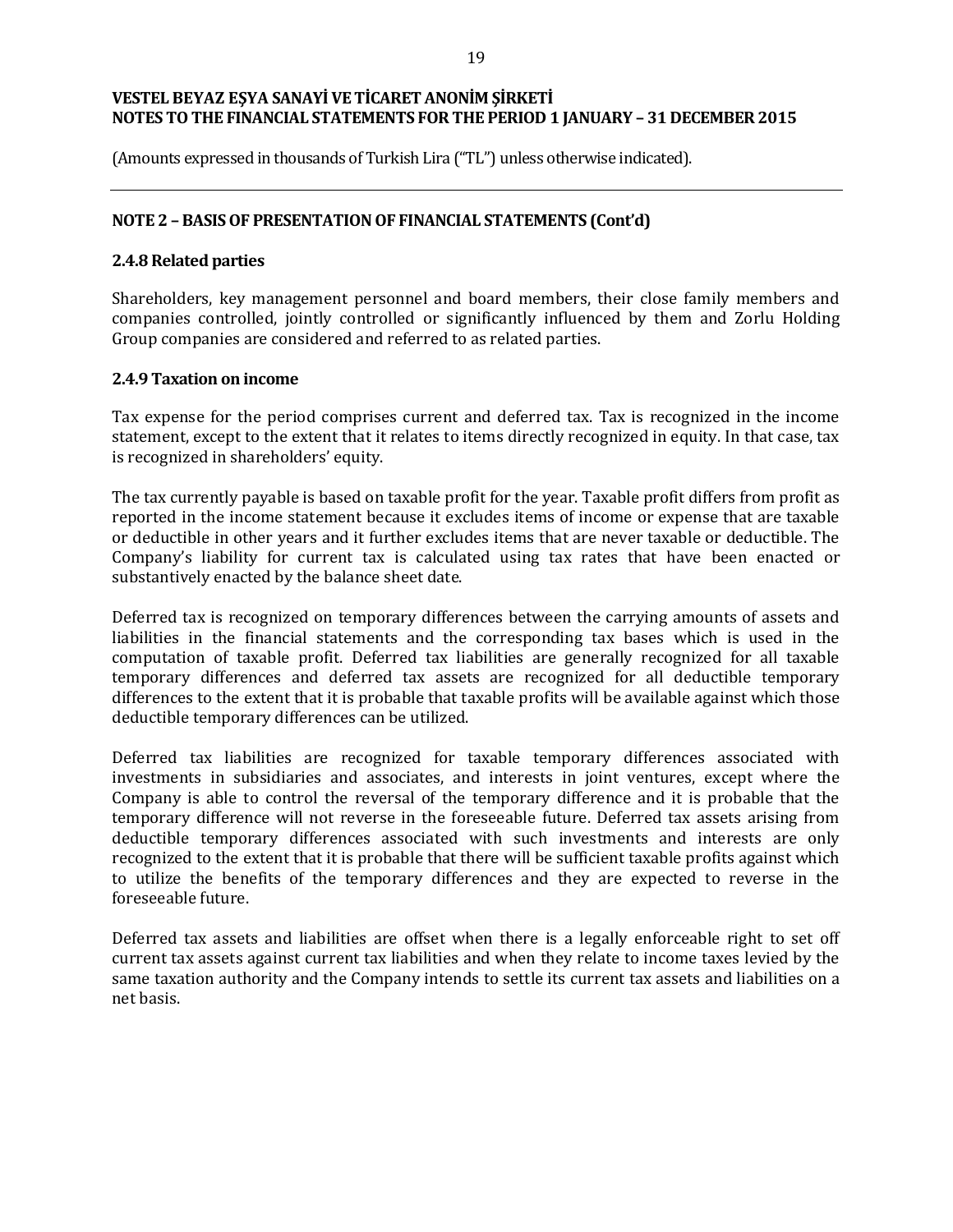(Amounts expressed in thousands of Turkish Lira ("TL") unless otherwise indicated).

# **NOTE 2 – BASIS OF PRESENTATION OF FINANCIAL STATEMENTS (Cont'd)**

# **2.4.10 Employee termination benefits**

Employment termination benefits, as required by the Turkish Labor Law and the laws applicable in the countries where the subsidiaries operate, represent the estimated present value of the total reserve of the future probable obligation of the Company arising in case of the retirement of the employees. According to Turkish Labor Law and other laws applicable in Turkey, the Company is obliged to pay employment termination benefits to all personnel in cases of termination of employment without due cause, call for military service, be retired or death upon the completion of a minimum one year service. Employment termination benefits are considered as being part of defined retirement benefit plan as per TAS 19. All actuarial gains and losses are recognized in statements of income.

# **2.4.11Government grants**

Government grants, including non-monetary grants at fair value, are recognized in financial statements when there is reasonable assurance that the entity will comply with the conditions attaching to them, and the grants will be received.

Incentives for research and development activities are recognized in financial statements when they are authorized by the related institutions.

# **2.4.12 Earnings per share**

Earnings per share disclosed in the statement of income is determined by dividing net income attributable to equity holder of the parent by the weighted average number of such shares outstanding during the year concerned.

# **2.4.13 Statement of cash flows**

In the statement of cash flows, cash flows are classified into three categories as operating, investment and financing activities. Cash flows from operating activities are those resulting from the Company's production and sales activities. Cash flows from investment activities indicate cash inflows and outflows resulting from property, plant and equipments and financial investments. Cash flows from financing activities indicate the resources used in financing activities and the repayment of these resources. Cash and cash equivalents comprise of cash in hand accounts, bank deposits and shortterm, highly liquid investments that are readily convertible to known amounts of cash with maturities equal or less than three months.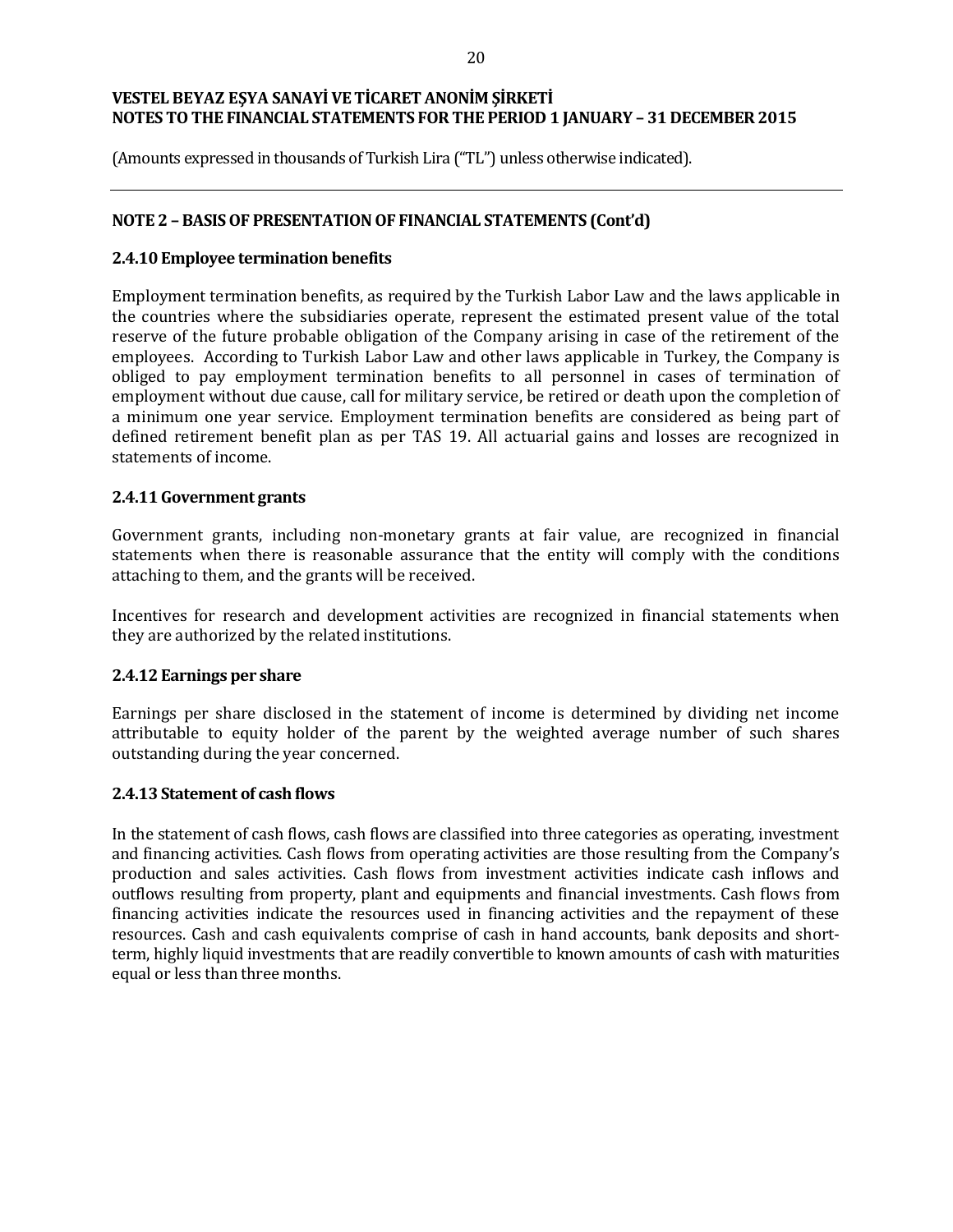(Amounts expressed in thousands of Turkish Lira ("TL") unless otherwise indicated).

### **NOTE 2 – BASIS OF PRESENTATION OF FINANCIAL STATEMENTS (Cont'd)**

### **2.4.14Offsetting**

All items with significant amounts and nature, even with similar characteristics, are presented separately in the financial statements. Insignificant amounts are grouped and presented by means of items having similar substance and function. When the nature of transactions and events necessitate offsetting, presentation of these transactions and events over their net amounts or recognition of the assets after deducting the related impairment are not considered as a violation of the rule of non-offsetting. As a result of the transactions in the normal course of business, revenue other than sales are presented as net if the nature of the transaction or the event qualify for offsetting.

## **2.4.15 Events after the balance sheet date**

Events after the balance sheet date, announcements related to net profit or even declared after other selective financial information has been publicly announced, include all events that take place between the balance sheet date and the date when balance sheet was authorized for issue.

In the case that events require a correction to be made on the balance sheet date, the Company makes the necessary corrections to the financial statements. Moreover, the events that occur subsequent to the balance sheet date and that do not require a correction to be made are disclosed in accompanying notes, where the decisions of the users of financial statements are affected.

#### **2.5. Critical accounting estimates and judgments**

Preparation of financial statements requires the use of estimates and assumptions that may affect the amount of assets and liabilities recognized as of the balance sheet date, disclosures of contingent assets and liabilities and the amount of revenue and expenses reported. Although these estimates and assumptions rely on the Company management's best knowledge about current events and transactions, actual outcomes may differ from those estimates and assumptions. Significant estimates of the Company management are as follows:

#### i. Income taxes:

There are many transactions and calculations for which the ultimate tax determination is uncertain during the ordinary course of business and significant judgment is required in determining the provision for income taxes. The Company recognizes tax liabilities for anticipated tax issues based on estimates of whether additional taxes will be due. Where the final tax outcome of these matters is different from the amounts that were initially recorded, such differences will impact the income tax and deferred income tax provisions in the period in which such determination is made (Note 25).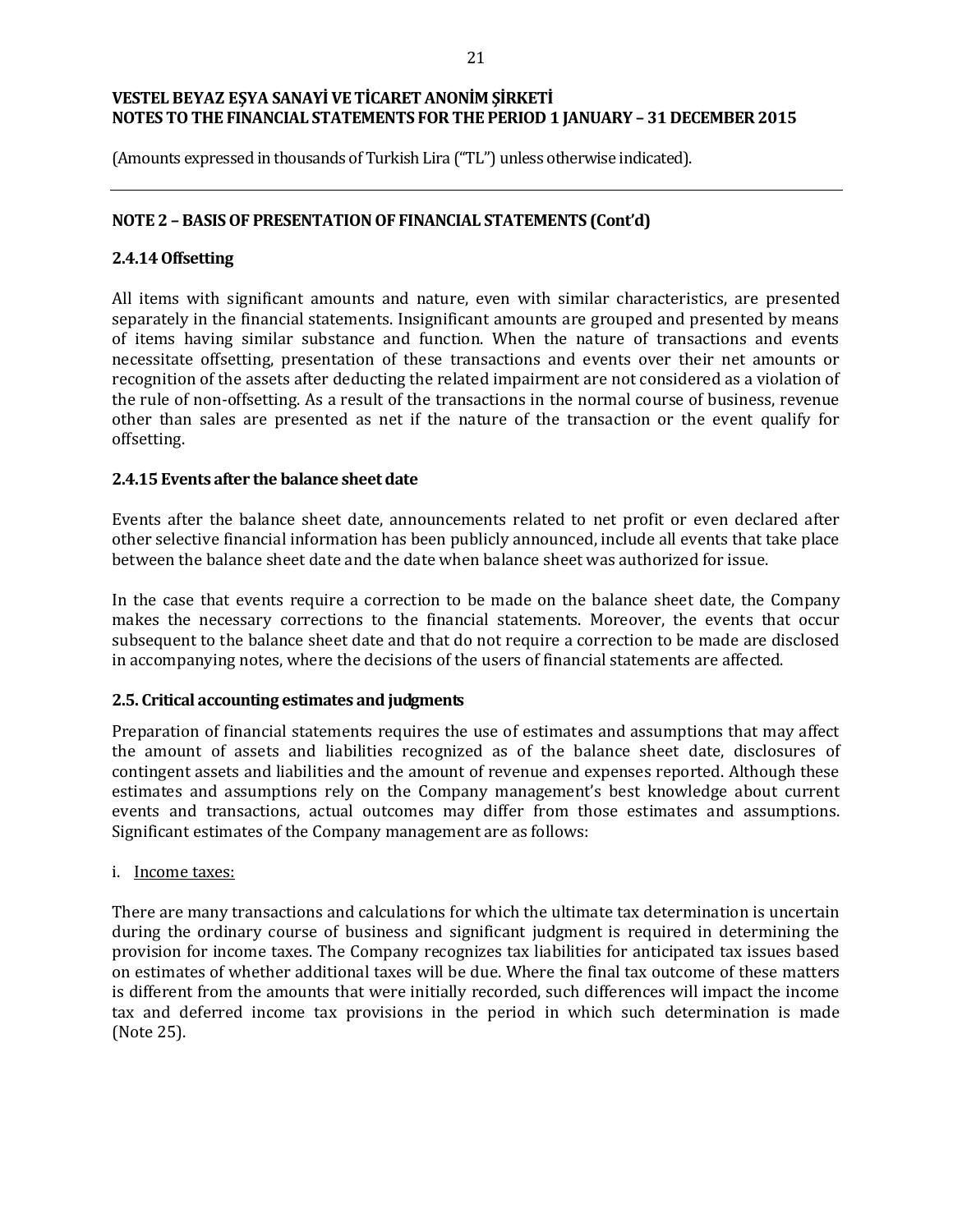(Amounts expressed in thousands of Turkish Lira ("TL") unless otherwise indicated).

# **NOTE 3 - SEGMENT REPORTING**

Operating segments are identified on the same basis as financial information is reported internally to the Company's chief operating decision maker. The Company Board of Directors has been identified as the Company's chief operating decision maker who is responsible for allocating resources between segments and assessing their performances. The Company management determines operating segments by reference to the reports reviewed by the Board of Directors to make strategic decisions.

The Management believes that the Company operates in a single industry sector as the risks and returns for the activities do not show any material difference because the scope of activity covers only the production of white goods and the production processes and classes of customers are similar. As a result all information related to the industrial segment has been fully presented in the attached financial statements.

The Management has decided to use geographical segments for segment reporting considering the fact that risks and returns are affected by the differences in geographical regions.

| <b>Segment revenue</b> | 1 January -<br>31 December<br>2015 | 1 January -<br>31 December<br>2014 |
|------------------------|------------------------------------|------------------------------------|
| Turkey                 | 578.897                            | 589.876                            |
| Europe                 | 1.381.443                          | 1.287.188                          |
| Other                  | 566.851                            | 466.952                            |
| Gross sales            | 2.527.191                          | 2.344.016                          |
| Discounts (-)          | (3.123)                            | (6.875)                            |
| Net sales              | 2.524.068                          | 2.337.141                          |

Other segment sales mainly comprise of sales to Asian and African countries.

The amount of export is 1.948.294 thousand TL for the period ended 31 December 2015 (1 January-31 December 2014: 1.754.140 thousand TL). Export sales are denominated in EURO, USD, GBP and RUB as 97%, 2,5%, 0,4% and 0,1% of total export respectively. (1 January-31 December 2014: 95,5% EUR, 3,8% USD, 0,7% RUB)

The carrying value of segment assets and costs incurred in order to obtain these assets are not separately disclosed since all assets of the company are located in Turkey.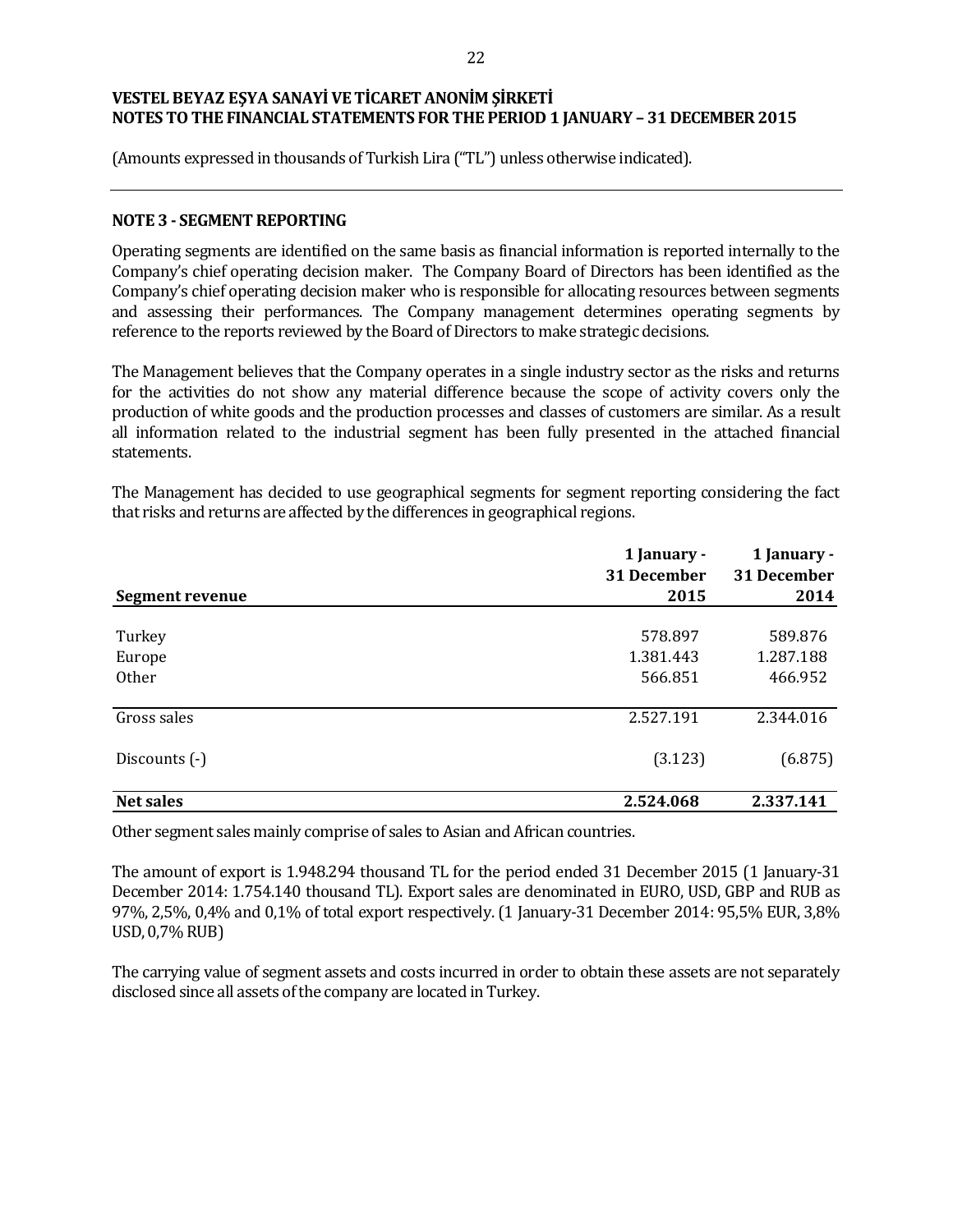(Amounts expressed in thousands of Turkish Lira ("TL") unless otherwise indicated).

# **NOTE 4 – CASH AND CASH EQUIVALENTS**

|                           |        | 31 December 2015 31 December 2014 |
|---------------------------|--------|-----------------------------------|
|                           |        |                                   |
| Cash                      | 147    | 86                                |
| <b>Bank deposits</b>      |        |                                   |
| - Demand deposits         | 28.340 | 53.828                            |
| - Time deposits           | 56.178 | 109.175                           |
| Cheques and notes         | 4.000  |                                   |
| <b>Blocked deposits</b>   | 22     | 622                               |
|                           |        |                                   |
| Cash and cash equivalents | 88.687 | 163.711                           |

#### **Effective interest rates**

|            | 31 December 2015 31 December 2014 |       |
|------------|-----------------------------------|-------|
| EUR        | $\overline{\phantom{a}}$          | 0,05% |
| TL         | 10,80%                            | 9,64% |
| <b>USD</b> | 0.75%                             | 0,71% |

As of 31 December 2015 the Company's time deposits have an average maturity of less than 1 month (31 December 2014: less than 1 month).

## **NOTE 5 – FINANCIAL LIABILITIES**

|                                            | <b>31 December 2015</b> | <b>31 December 2014</b> |
|--------------------------------------------|-------------------------|-------------------------|
| Short - term financial liabilities         |                         |                         |
| Short term bank loans                      | 86                      | 24.023                  |
| Short term portion of long term bank loans | 5.887                   | 36.721                  |
|                                            | 5.973                   | 60.744                  |
| Long - term financial liabilities          |                         |                         |
| Long term bank loans                       | 54.516                  | 58.220                  |
|                                            | 54.516                  | 58.220                  |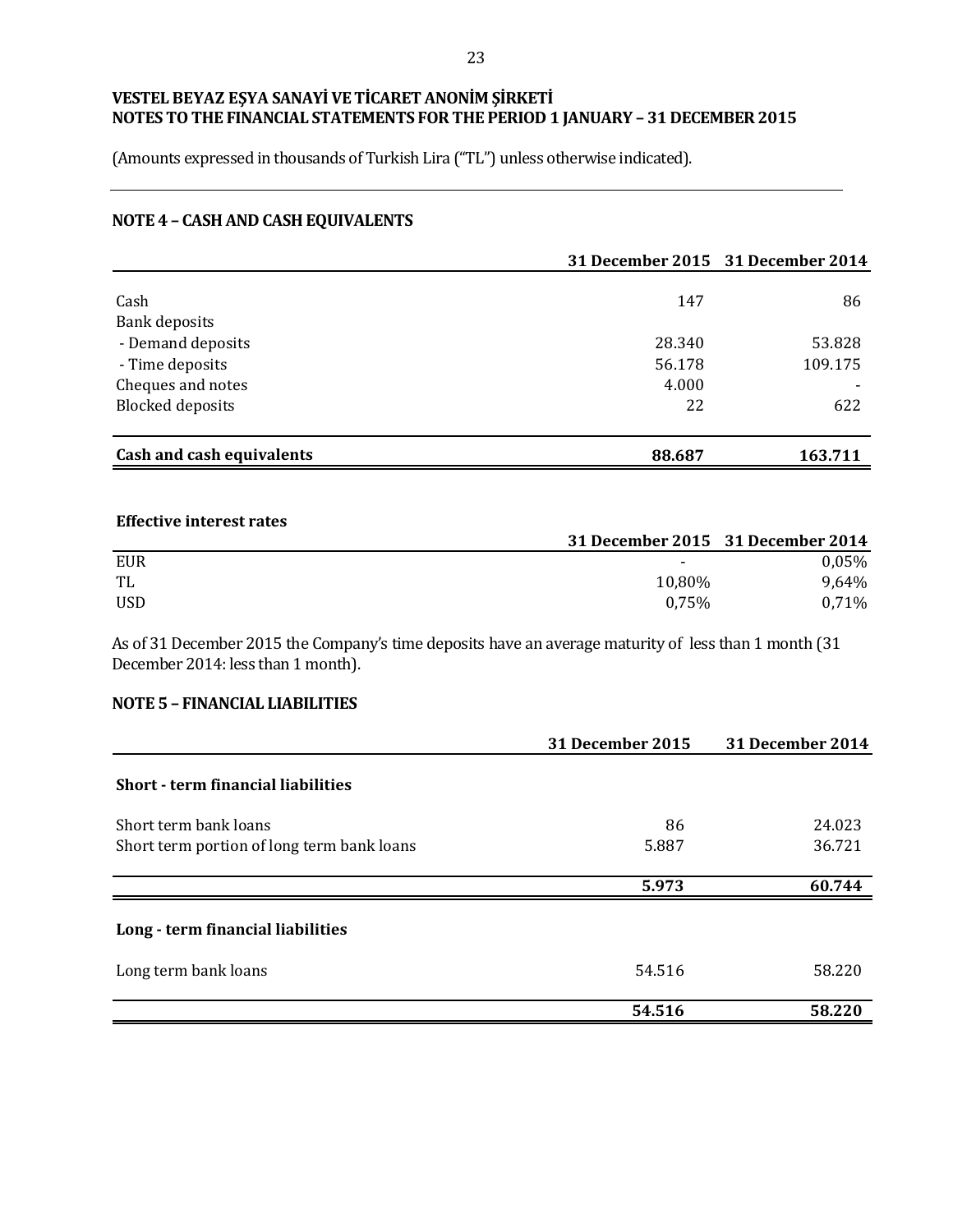(Amounts expressed in thousands of Turkish Lira ("TL") unless otherwise indicated).

# **NOTE 5 – FINANCIAL LIABILITIES (Cont'd)**

Details of the Company's short term financial liabilities is given below:

|          |                                                                 | <b>31 December 2015</b> |            |                                                                    | <b>31 December 2014</b> |                  |
|----------|-----------------------------------------------------------------|-------------------------|------------|--------------------------------------------------------------------|-------------------------|------------------|
| Currency | Weighted<br>average of<br>effective interest<br>rates per annum | Original<br>currency    | Equivalent | Weighted average<br>of effective<br>TL interest rates per<br>annum | Original<br>currency    | TL<br>Equivalent |
|          |                                                                 |                         |            |                                                                    |                         |                  |
| - EUR    |                                                                 |                         |            | 1,42%                                                              | 8.495                   | 23.963           |
| - TL     |                                                                 | 86                      | 86         |                                                                    | 60                      | 60               |
|          |                                                                 |                         |            |                                                                    |                         |                  |
|          |                                                                 |                         | 86         |                                                                    |                         | 24.023           |

Details of the Company's long term financial liabilities are given below:

|                           |                                                                 | <b>31 December 2015</b> |            |                                                                           | <b>31 December 2014</b> |                  |
|---------------------------|-----------------------------------------------------------------|-------------------------|------------|---------------------------------------------------------------------------|-------------------------|------------------|
| Currency                  | Weighted<br>average of<br>effective interest<br>rates per annum | Original<br>currency    | Equivalent | <b>Weighted average</b><br>of effective<br>TL interest rates per<br>annum | Original<br>currency    | TL<br>Equivalent |
| - EUR<br>- TL             | 4,25%                                                           | 1.853                   | 5.887      | 3,25%<br>8,26%                                                            | 11.590<br>4.030         | 32.691<br>4.030  |
| <b>Short term portion</b> |                                                                 |                         | 5.887      |                                                                           |                         | 36.721           |
| - EUR<br>- TL             | 3,85%                                                           | 17.156                  | 54.516     | 4,63%<br>8,26%                                                            | 3.320<br>48.855         | 9.365<br>48.855  |
| Long term portion         |                                                                 |                         | 54.516     |                                                                           |                         | 58.220           |
|                           |                                                                 |                         | 60.403     |                                                                           |                         | 94.941           |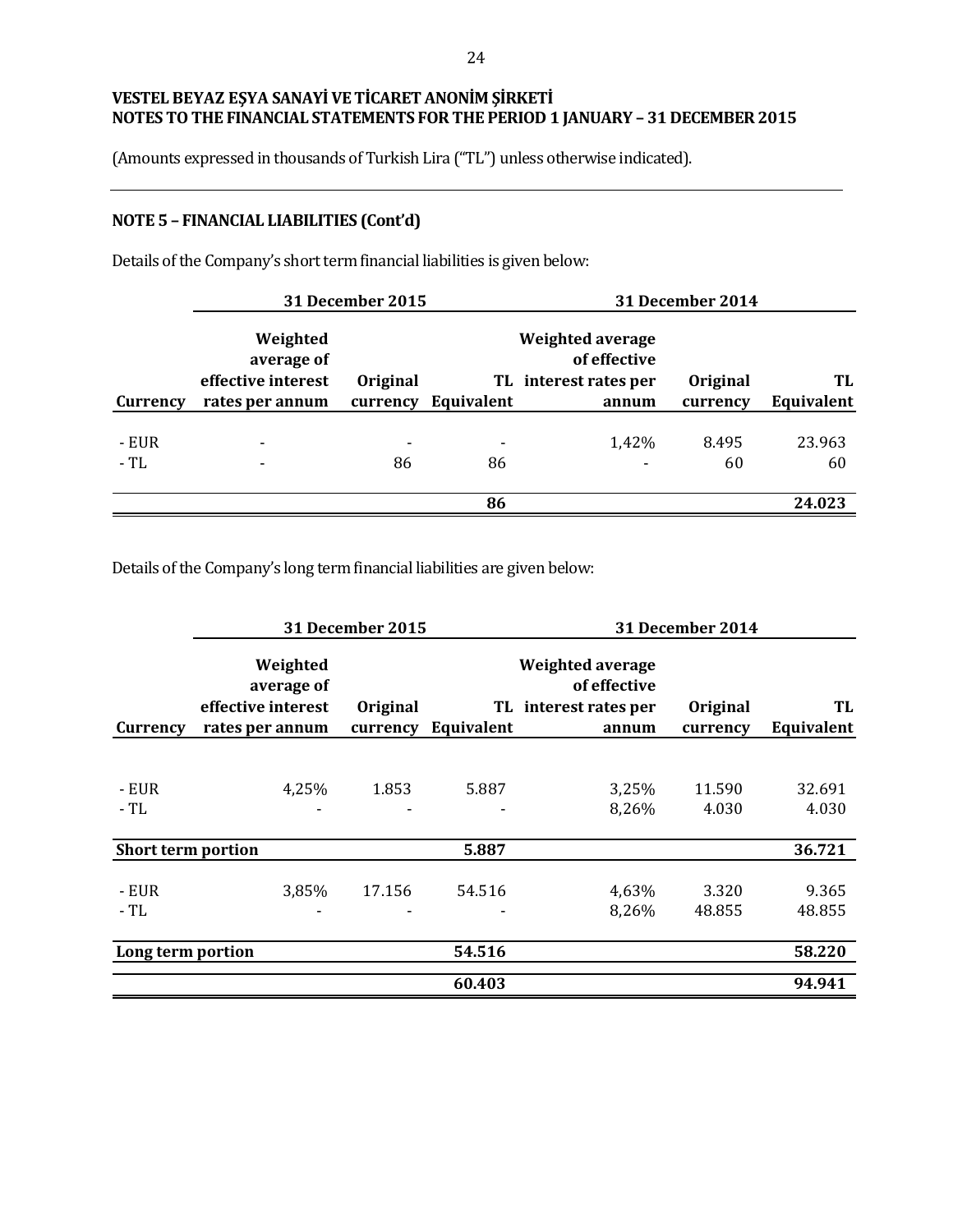(Amounts expressed in thousands of Turkish Lira ("TL") unless otherwise indicated).

#### **NOTE 5 – FINANCIAL LIABILITIES (Cont'd)**

The redemption schedule of the Company's long term financial liabilities are given below:

|                                        | <b>31 December 2015</b> | 31 December 2014 |
|----------------------------------------|-------------------------|------------------|
| One to two years<br>Two to three years | 54.516<br>۰             | 53.861<br>4.359  |
|                                        | 54.516                  | 58.220           |

As of 31 December 2015 total amount of Company's floating rate loans is TL 11.041. (31 December 2014: TL 19.094).

The analysis of Company's borrowings in terms of periods remaining to contractual re-pricing dates is as follows:

|            | 31 December 2015 | 31 December 2014 |
|------------|------------------|------------------|
|            |                  |                  |
| 6-12 month | 11.041           | 19.094           |

Fair value of short term bank borrowings are considered to approximate their carrying values due to immateriality of discounting. Fair values are determined using average effective annual interest rates. Long term bank borrowings are stated at amortized cost using effective interest rate method and their fair values are considered to approximate their carrying values since loans usually have a re-pricing period of six months.

Guarantees given for the bank bans obtained are disclosed in note 14, interest rate sensitivity analysis is disclosed in note 28.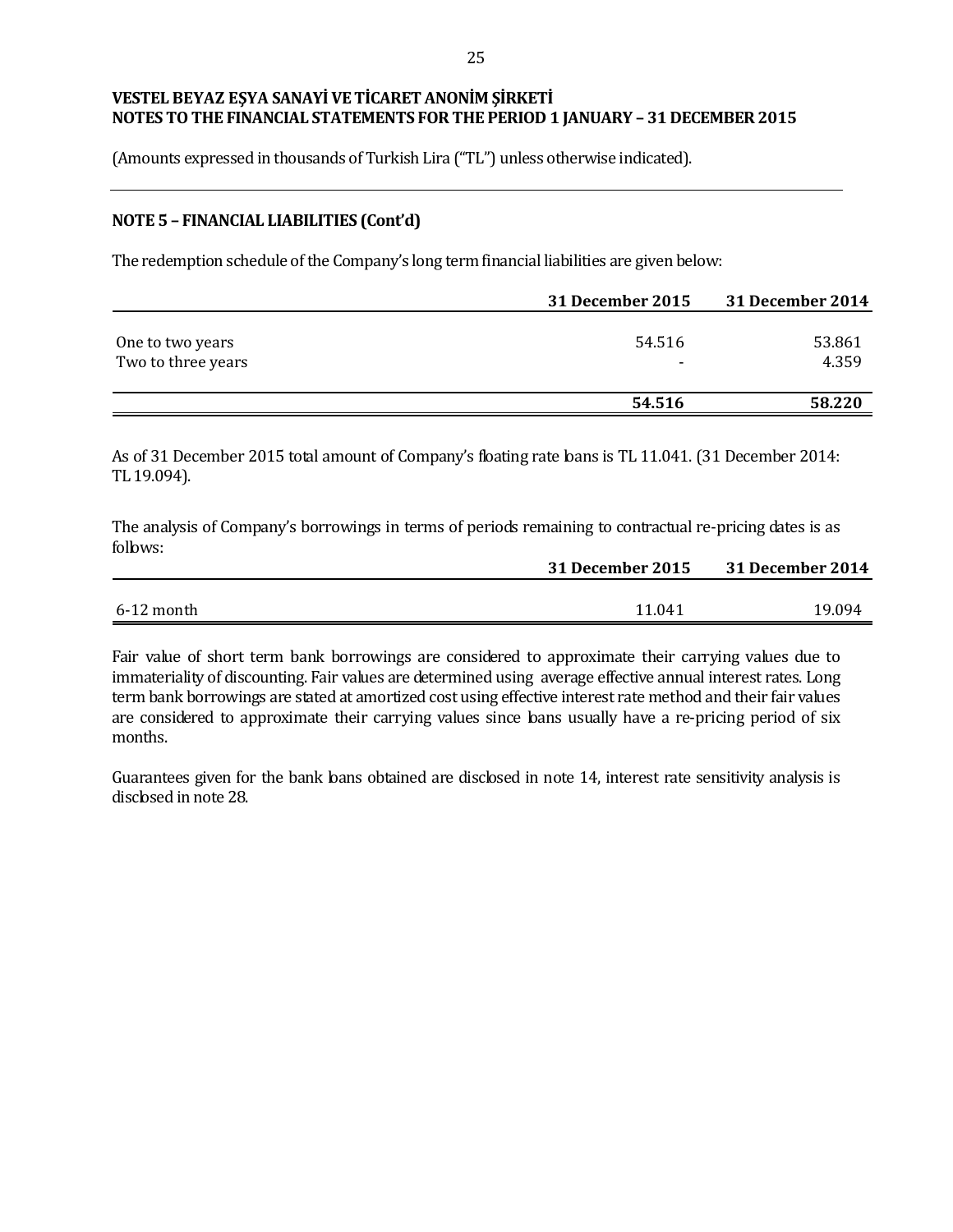(Amounts expressed in thousands of Turkish Lira ("TL") unless otherwise indicated).

#### **NOTE 6 –RELATED PARTY DISCLOSURES**

#### **a) Short term trade receivables from related parties**

|                                      | <b>31 December 2015</b> | 31 December 2014 |
|--------------------------------------|-------------------------|------------------|
|                                      |                         |                  |
| Vestel Ticaret A.S.                  | 821.584                 | 647.352          |
| Other related parties                |                         | 162              |
|                                      | 821.584                 | 647.514          |
| Unearned interest on receivables (-) | (2.878)                 | (960)            |
|                                      | 818.706                 | 646.554          |

The receivables result from the Company's foreign and domestic sales performed via Vestel Ticaret A.Ş. which is also a member of Vestel Group Companies.

#### **b) Short term trade payables to related parties**

|                                          | <b>31 December 2015</b> | 31 December 2014 |
|------------------------------------------|-------------------------|------------------|
|                                          |                         |                  |
| Vestel Elektronik Sanayi ve Ticaret A.S. | 16.573                  | 7.450            |
| Vestel Holland B.V.                      | 8.354                   | 876              |
| Other related parties                    | 473                     | 528              |
|                                          | 25.400                  | 8.854            |
| Unearned interest on payables (-)        | (202)                   | (96)             |
|                                          | 25.198                  | 8.758            |

## **c) Other long term liabilities to related parties**

|                                          | 31 December 2015 | 31 December 2014 |
|------------------------------------------|------------------|------------------|
| Vestel Elektronik Sanayi ve Ticaret A.Ş. | 160.438          | 142.372          |

The annual interest rate for EUR denominated other long term liabilities is Euribor +3,20 and last instalment will be paid in March 2020.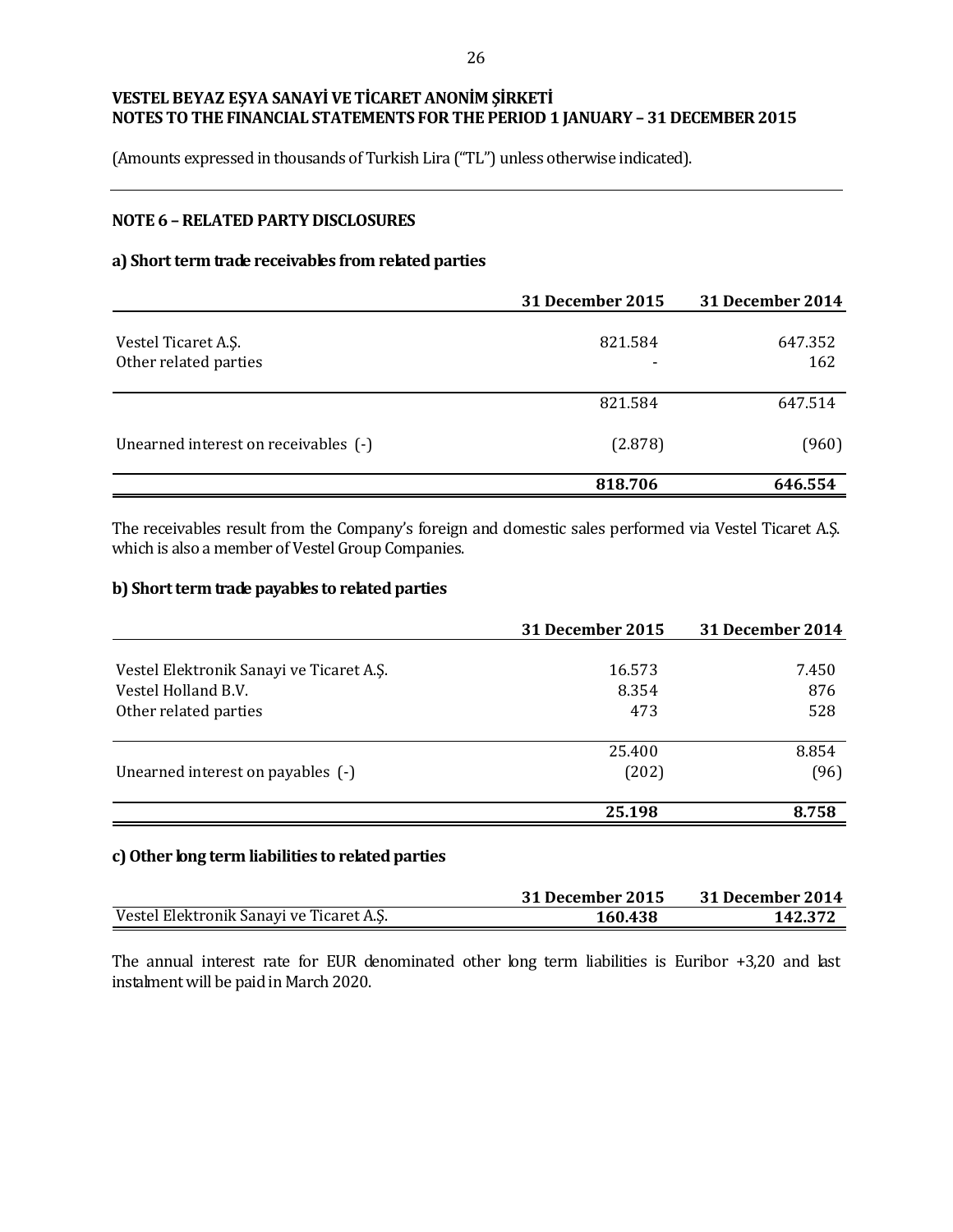(Amounts expressed in thousands of Turkish Lira ("TL") unless otherwise indicated).

# **NOTE 6 –RELATED PARTY DISCLOSURES (Cont'd)**

#### **d) Transactions with related parties**

|                                          | 1 January -<br>31 December | 1 January -<br>31 December |
|------------------------------------------|----------------------------|----------------------------|
|                                          | 2015                       | 2014                       |
| <b>Sales</b>                             |                            |                            |
| Vestel Ticaret A.Ş.                      | 2.487.201                  | 2.226.807                  |
| Vestel Elektronik Sanayi ve Ticaret A.Ş. | 10.963                     | 8.706                      |
| Other related parties                    | 26                         | 147                        |
|                                          | 2.498.190                  | 2.235.660                  |

The Company performs part of its raw material purchases via Vestel Holland B.V which is also a member of Vestel Group Companies.

| <b>Purchases and Operating expenses</b>  |         |         |
|------------------------------------------|---------|---------|
| Vestel Holland B.V.                      | 134.417 | 292.274 |
| Vestel Elektronik Sanayi ve Ticaret A.Ş. | 74.908  | 50.544  |
| Other related parties                    | 10.740  | 23.736  |
|                                          | 220.065 | 366.554 |
|                                          |         |         |
| <b>Other Operating income</b>            |         |         |
| Vestel Ticaret A.Ş.                      | 122.316 | 53.857  |
| Other related parties                    | 1.924   | 9.169   |
|                                          | 124.240 | 63.026  |
|                                          |         |         |
| Other operating expense                  |         |         |
| Vestel Elektronik Sanayi ve Ticaret A.Ş. | 1.004   | 81      |
| Vestel Holland BV.                       | 2.550   | 2.685   |
| Vestel Ticaret A.S.                      | 37.320  | 69.642  |
| Other related parties                    | 3.571   | 4.638   |
|                                          | 44.445  | 77.046  |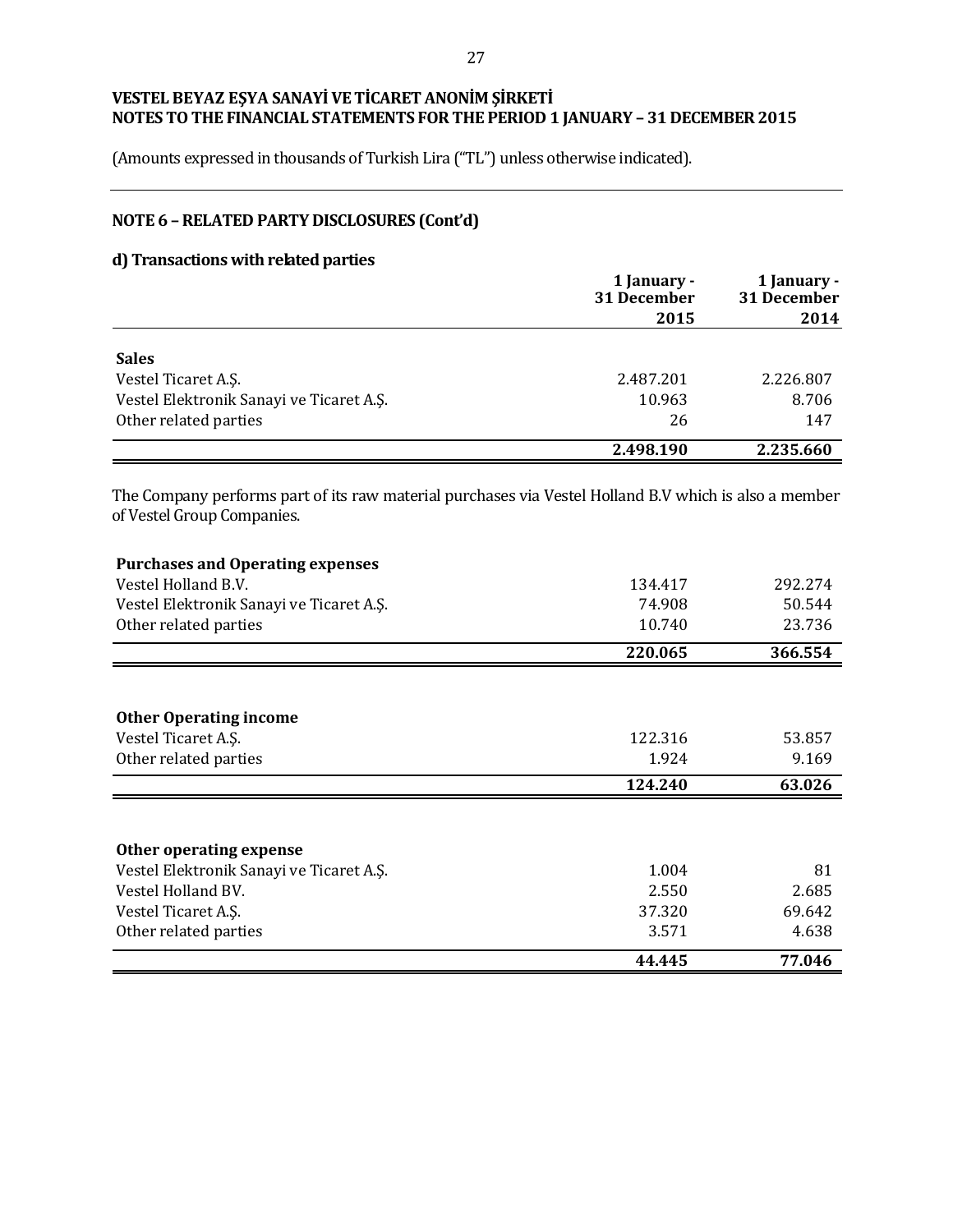(Amounts expressed in thousands of Turkish Lira ("TL") unless otherwise indicated).

### **NOTE 6 –RELATED PARTY DISCLOSURES (Cont'd)**

#### **d) Transactions with related parties**

|                                          | 1 January - | 1 January - |
|------------------------------------------|-------------|-------------|
|                                          | 31 December | 31 December |
|                                          | 2015        | 2014        |
|                                          |             |             |
| <b>Financial income</b>                  |             |             |
| Vestel Elektronik Sanayi ve Ticaret A.Ş. | 12.855      | 10.192      |
|                                          | 12.855      | 10.192      |
|                                          |             |             |
| <b>Financial expense</b>                 |             |             |
| Vestel Elektronik Sanayi ve Ticaret A.Ş. | 24.186      | 4.037       |
|                                          | 24.186      | 4.037       |
|                                          |             |             |
| Dividend paid                            |             |             |
| Vestel Elektronik Sanayi ve Ticaret A.Ş. | 99.189      | 23.215      |
| Other Shareholders                       | 5.636       | 1.594       |
|                                          | 104.825     | 24.809      |

**e)** Guarantees received from and given to related parties are disclosed in note 14.

## **f) Compensation paid to key management including directors, the Chairman of Board of Directors, general managers and assistant general managers.**

Compensation paid to key management for the twelve months period ended 31 December 2015 is 5.534 thousand TL (1 January - 31 December 2014: 4.108 thousand TL).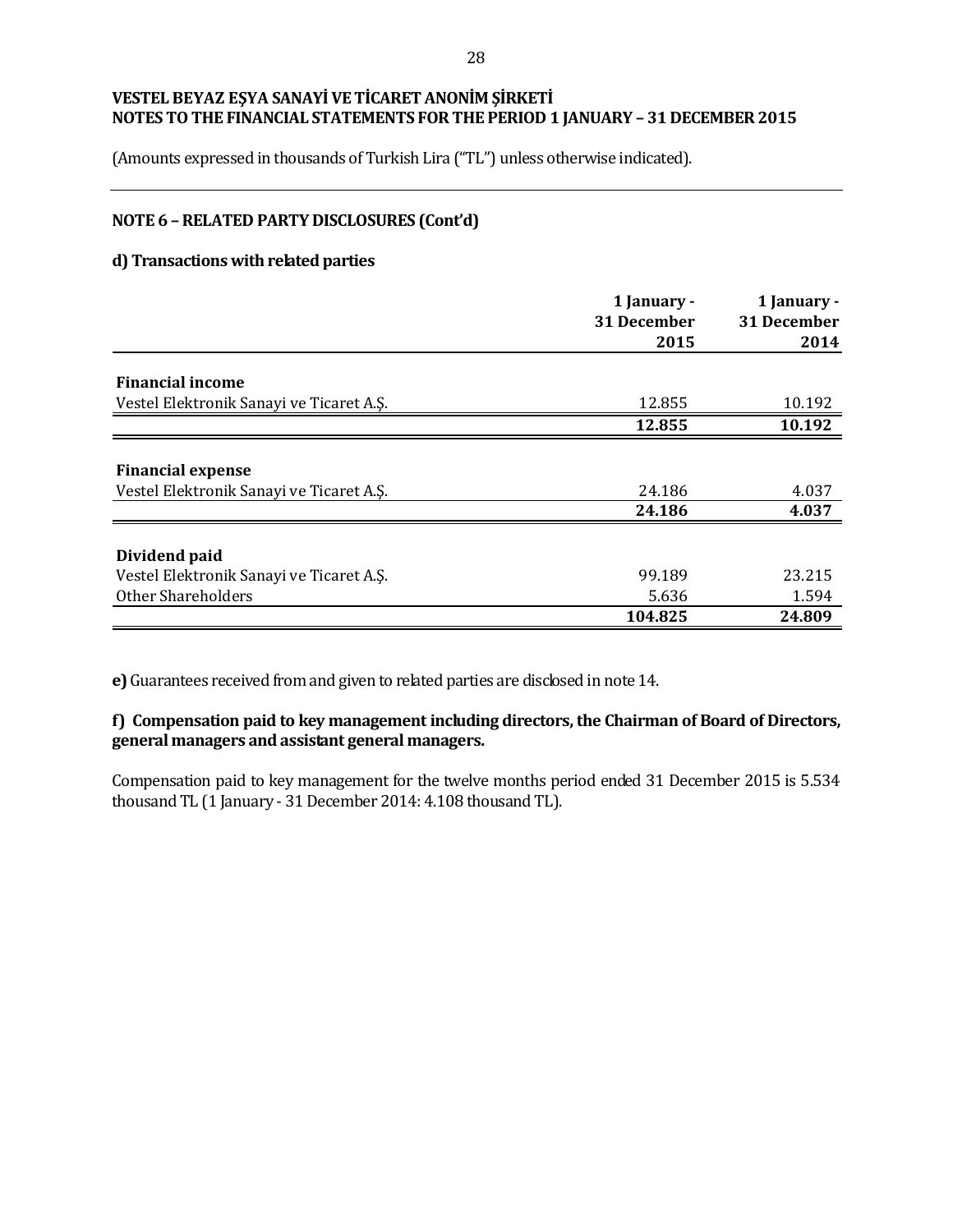(Amounts expressed in thousands of Turkish Lira ("TL") unless otherwise indicated).

| <b>NOTE 7 - TRADE RECEIVABLES AND PAYABLES</b> |         |                                   |
|------------------------------------------------|---------|-----------------------------------|
|                                                |         | 31 December 2015 31 December 2014 |
| Short - term trade receivables                 |         |                                   |
| Trade receivables                              |         |                                   |
| - Related parties (note 6)                     | 821.584 | 647.514                           |
|                                                |         |                                   |
| - Other parties                                | 6.464   | 7.960                             |
| Cheques and notes receivables                  |         | 3.661                             |
|                                                | 828.048 | 659.135                           |
| Unearned interest expense (-)                  |         |                                   |
| - Related parties (note 6)                     | (2.878) | (960)                             |
| - Other parties                                | (375)   | (230)                             |
| Allowance for doubtful receivables (-)         | (210)   | (195)                             |
| Total short - term trade receivables           | 824.585 | 657.750                           |

The Company provides allowance for doubtful receivables based on historical experience.

|                                               |                  | 31 December 2015 31 December 2014 |
|-----------------------------------------------|------------------|-----------------------------------|
| Short term trade payables<br>Trade payables   |                  |                                   |
| - Related parties (note 6)                    | 25.400           | 8.854                             |
| - Other parties                               | 707.759          | 548.459                           |
|                                               | 733.159          | 557.313                           |
| Unearned interest income (-)                  |                  |                                   |
| - Related parties (note 6)<br>- Other parties | (202)<br>(2.307) | (96)<br>(1.646)                   |
| Total short term trade payables               | 730.650          | 555.571                           |

Risk analysis of trade receivables and payables is disclosed in note 28.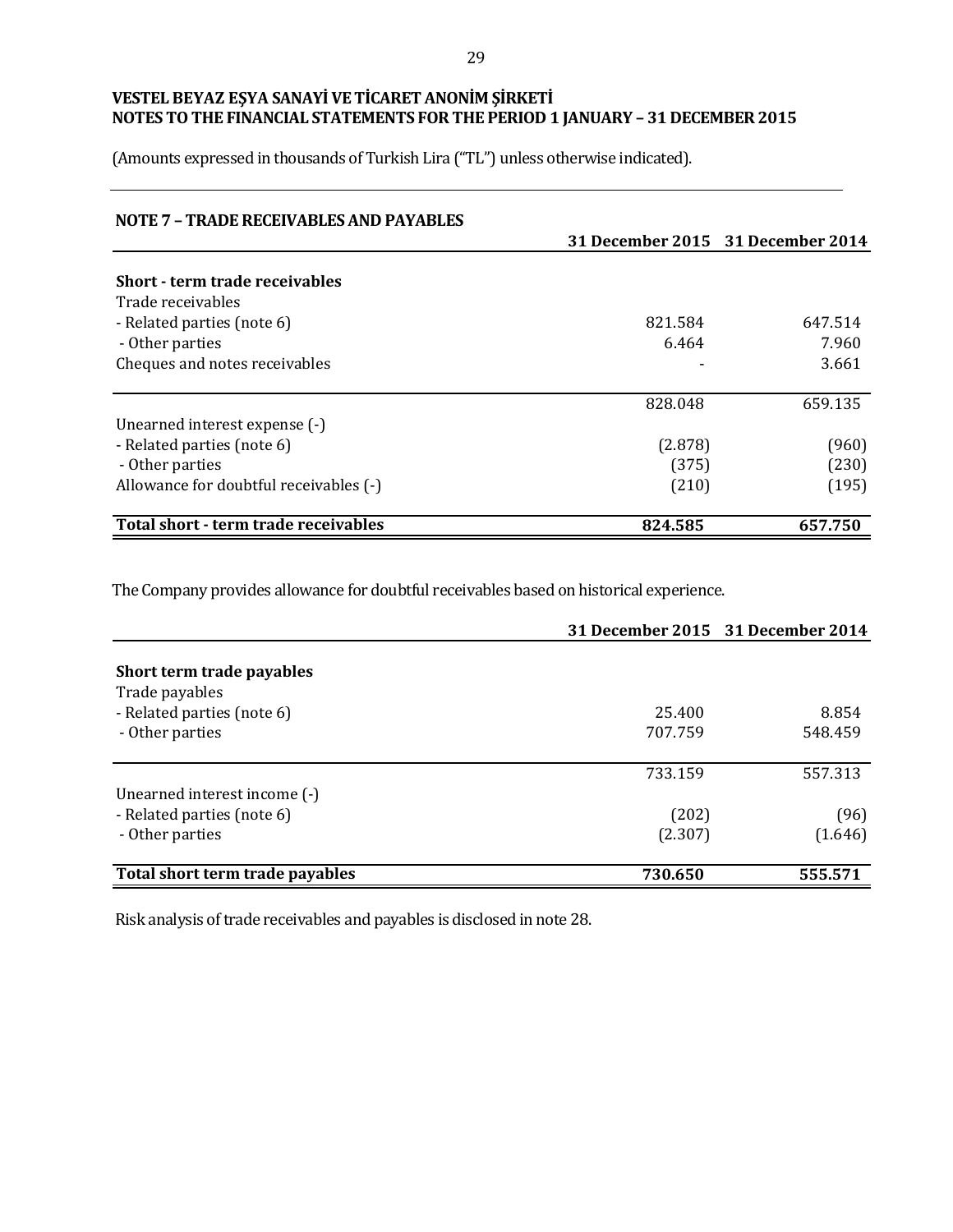(Amounts expressed in thousands of Turkish Lira ("TL") unless otherwise indicated).

#### **NOTE 8 –OTHER RECEIVABLES**

|                                       |        | 31 December 2015 31 December 2014 |
|---------------------------------------|--------|-----------------------------------|
| <b>Short - term other receivables</b> |        |                                   |
| VAT receivable                        | 91.251 | 43.948                            |
| Deposits and guarantees given         | 5.862  | 5.461                             |
| <b>Other</b>                          | 1.124  | 1.148                             |
|                                       |        |                                   |
|                                       | 98.237 | 50.557                            |

#### **NOTE 9 – INVENTORIES**

|                                             |         | 31 December 2015 31 December 2014 |
|---------------------------------------------|---------|-----------------------------------|
|                                             |         |                                   |
| Raw materials                               | 138.839 | 135.499                           |
| Work in process                             | 4.004   | 4.607                             |
| Finished goods                              | 119.151 | 90.540                            |
| <b>Other</b>                                | 4       | 207                               |
|                                             | 261.998 | 230.853                           |
| Provision for impairment on inventories (-) | (622)   | (1.071)                           |
|                                             | 261.376 | 229.782                           |

As of 31 December 2015 the Company does not have inventories pledged as security for liabilities (31 December 2014: None).

Cost of the inventory included in the cost of sales for the period 1 January - 31 December 2015 amounts to 1.835.191 thousand TL (1 January - 31 December 2014:1.751.462 thousand TL).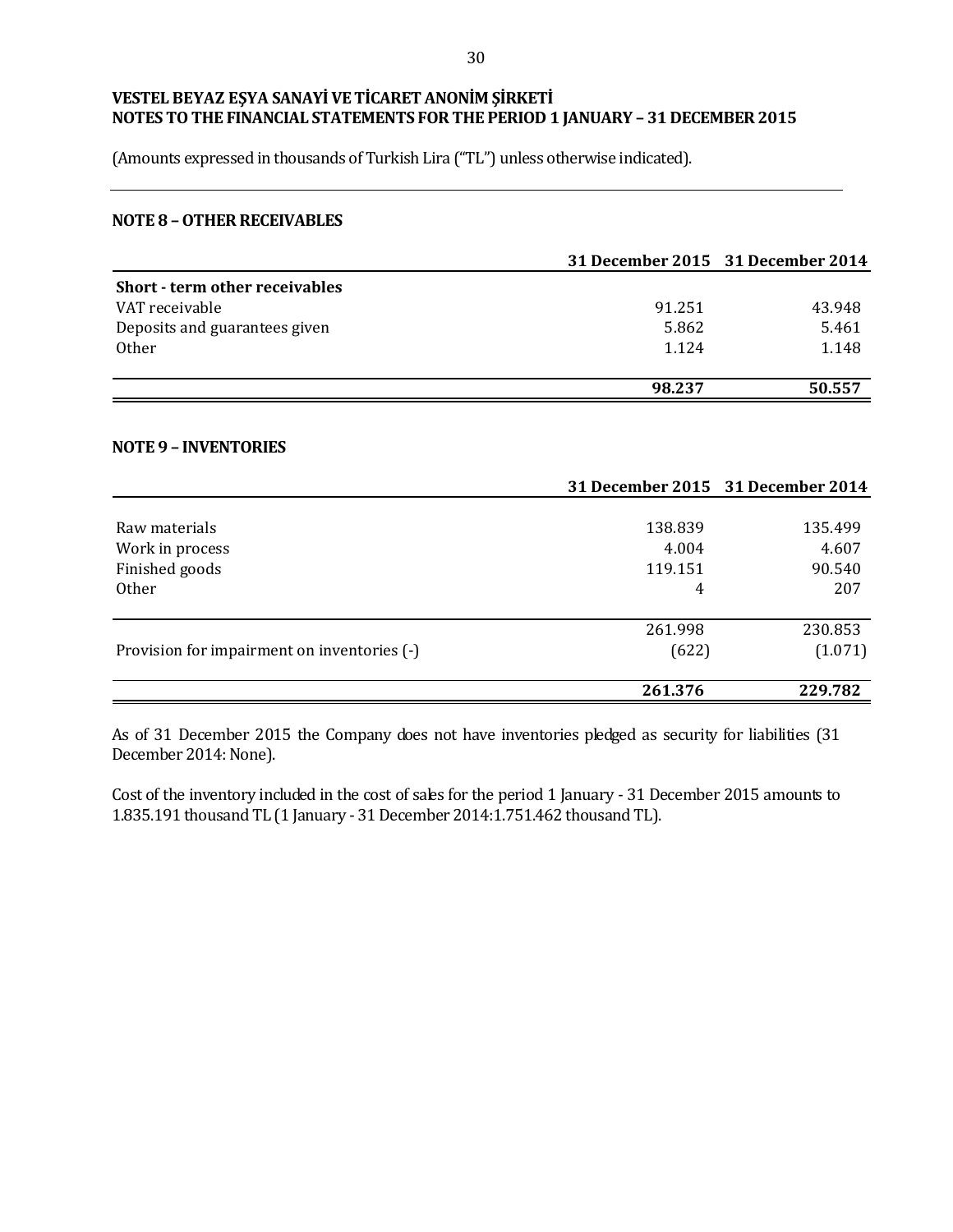(Amounts expressed in thousands of Turkish Lira ("TL") unless otherwise indicated).

# **NOTE 9 – INVENTORIES (Cont'd)**

Allocation of provision for impairment on inventories in terms of inventory type is as follows:

|                                                                | <b>31 December 2015</b> | 31 December 2014                                 |
|----------------------------------------------------------------|-------------------------|--------------------------------------------------|
| Raw materials                                                  | 93                      | 392                                              |
| Finished goods and merchandise                                 | 529                     | 679                                              |
|                                                                | 622                     | 1.071                                            |
| Movement of obsolescence provision on inventory is as follows: |                         |                                                  |
|                                                                | 1 January -             | 1 January -<br>31 December 2015 31 December 2014 |
| <b>Opening balance, 1 January</b>                              | 1.071                   | 2.065                                            |
| Current year additions                                         | 622                     | 1.071                                            |
| Realised due to sale of inventory                              | (1.071)                 | (2.065)                                          |
| <b>Balance at 31 December</b>                                  | 622                     | 1.071                                            |
| <b>NOTE 10 - PREPAID EXPENSES</b>                              |                         |                                                  |
|                                                                |                         | 31 December 2015 31 December 2014                |
| Prepaid expenses in current assets                             |                         |                                                  |
| Order advances given                                           | 3.578                   | 7.531                                            |
| Prepaid expenses                                               | 6.725                   | 5.779                                            |
| Business advances given                                        | 3                       | 15                                               |
|                                                                | 10.306                  | 13.325                                           |
| Prepaid expenses in non-current assets                         |                         |                                                  |
| Advances given for fixed asset purchases                       | 3.014                   | 4.718                                            |
| Prepaid expenses                                               | 738                     | 976                                              |
|                                                                | 3.752                   | 5.694                                            |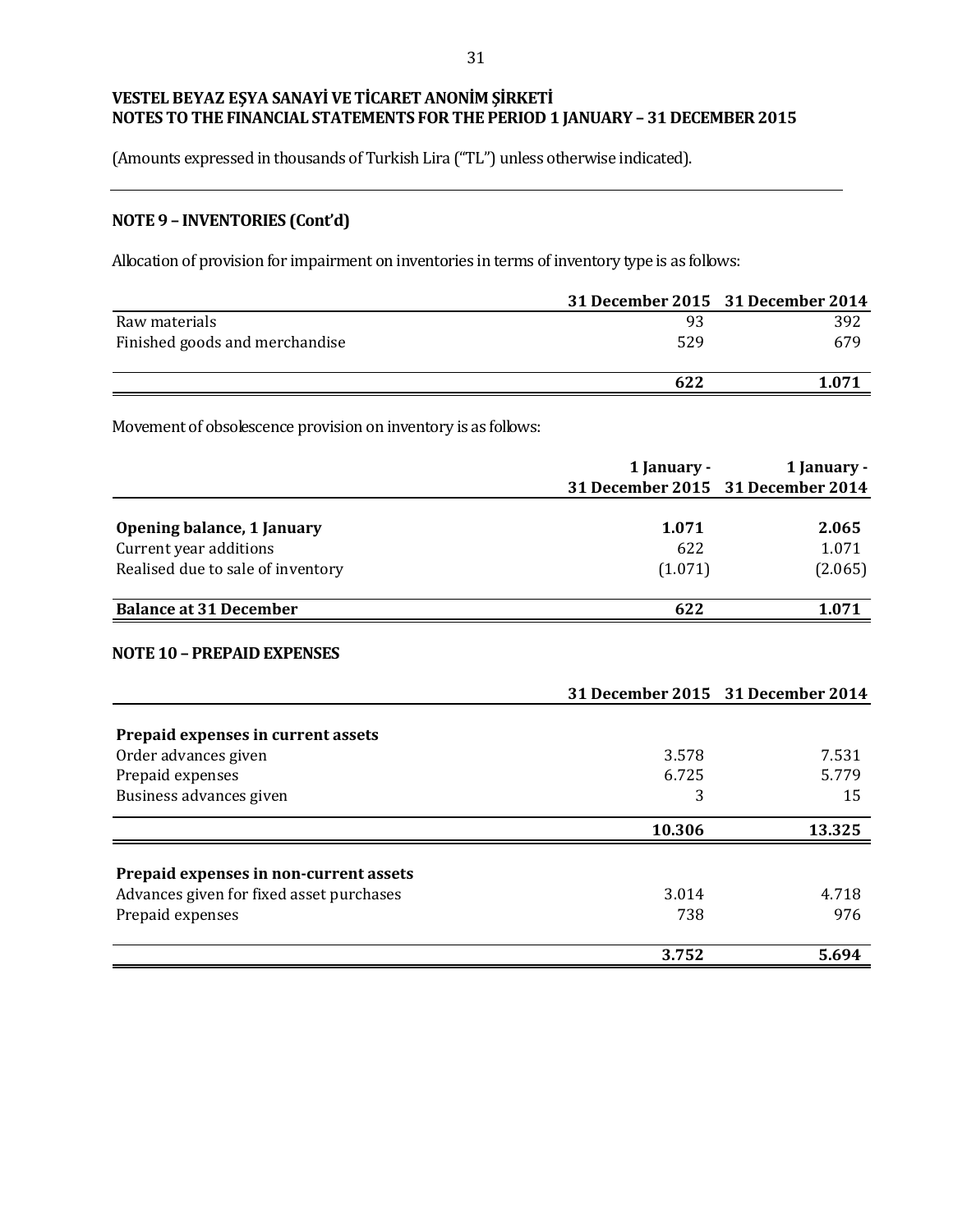(Amounts expressed in thousands of Turkish Lira ("TL") unless otherwise indicated).

# **NOTE 11 – PROPERTY, PLANT AND EQUIPMENT**

|                                 | 1 January |        |                                    |                | 31 December |
|---------------------------------|-----------|--------|------------------------------------|----------------|-------------|
|                                 |           |        | 2015 Additions Disposals Transfers |                | 2015        |
| <b>Cost or revaluation</b>      |           |        |                                    |                |             |
| Land                            | 6.547     |        |                                    |                | 6.547       |
| Land improvements               | 3.112     | 60     |                                    | 32             | 3.204       |
| <b>Buildings</b>                | 66.233    | 1.349  |                                    | 326            | 67.908      |
| Leasehold improvements          | 4.726     | 646    |                                    | 372            | 5.744       |
| Plant and machinery             | 744.670   | 38.179 | (6.653)                            | 7.691          | 783.887     |
| Motor vehicles                  | 396       | 25     |                                    |                | 421         |
| Furniture and fixtures          | 37.578    | 3.892  | (108)                              | 2.078          | 43.440      |
| Construction in progress        | 2.272     | 12.861 |                                    | (10.499)       | 4.634       |
|                                 | 865.534   | 57.012 | (6.761)                            |                | 915.785     |
| <b>Accumulated depreciation</b> |           |        |                                    |                |             |
| Land improvements               | 2.268     | 51     |                                    |                | 2.319       |
| <b>Buildings</b>                | 26.927    | 1.127  |                                    |                | 28.054      |
| Leasehold improvements          | 1.996     | 382    |                                    |                | 2.378       |
| Plant and machinery             | 479.632   | 66.775 | (6.263)                            |                | 540.144     |
| Motor vehicles                  | 172       | 60     |                                    |                | 232         |
| Furniture and fixtures          | 24.309    | 3.876  | (97)                               |                | 28.088      |
|                                 | 535.304   | 72.271 | (6.360)                            | $\blacksquare$ | 601.215     |
| Net book value                  | 330.230   |        |                                    |                | 314.570     |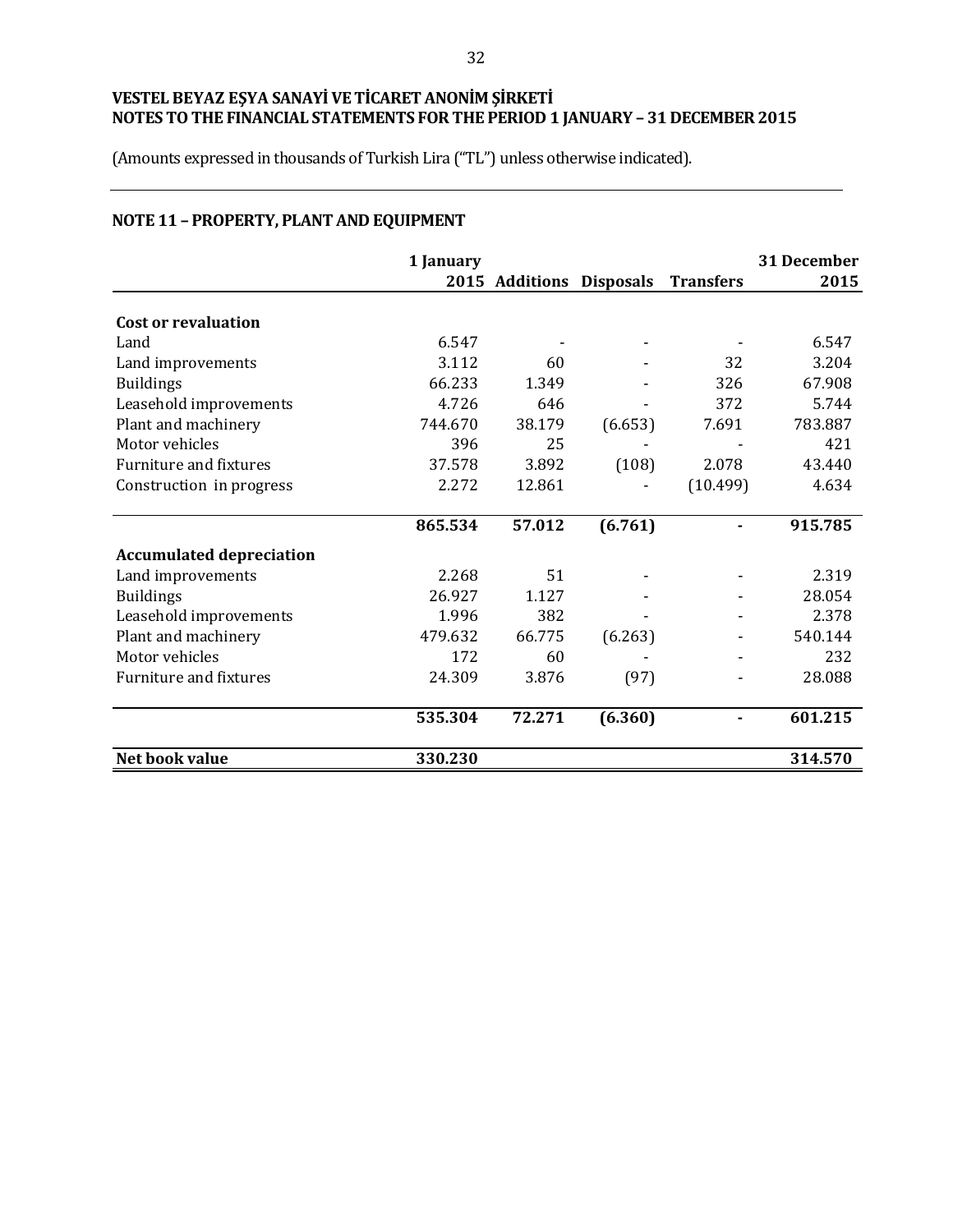(Amounts expressed in thousands of Turkish Lira ("TL") unless otherwise indicated).

# **NOTE 11 – PROPERTY, PLANT AND EQUIPMENT (Cont'd)**

|                                 | 1 January |                          |         |                  | <b>31 December</b> |
|---------------------------------|-----------|--------------------------|---------|------------------|--------------------|
|                                 |           | 2014 Additions Disposals |         | <b>Transfers</b> | 2014               |
| Cost                            |           |                          |         |                  |                    |
| Land                            | 6.547     |                          |         |                  | 6.547              |
| Land improvements               | 2.792     | 90                       | (4)     | 234              | 3.112              |
| <b>Buildings</b>                | 65.506    | 489                      | (2)     | 240              | 66.233             |
|                                 | 3.099     | 1.076                    |         | 551              | 4.726              |
| Leasehold improvements          |           |                          |         |                  |                    |
| Plant and machinery             | 661.011   | 43.782                   | (6.342) | 46.219           | 744.670            |
| Motor vehicles                  | 396       |                          |         |                  | 396                |
| Furniture and fixtures          | 32.588    | 4.307                    | (57)    | 740              | 37.578             |
| Construction in progress        | 25.081    | 25.175                   |         | (47.984)         | 2.272              |
|                                 | 797.020   | 74.919                   | (6.405) |                  | 865.534            |
| <b>Accumulated depreciation</b> |           |                          |         |                  |                    |
| Land improvements               | 2.063     | 207                      | (2)     |                  | 2.268              |
| <b>Buildings</b>                | 25.893    | 1.035                    | (1)     |                  | 26.927             |
| Leasehold improvements          | 1.784     | 212                      |         |                  | 1.996              |
| Plant and machinery             | 416.648   | 68.918                   | (5.934) |                  | 479.632            |
| Motor vehicles                  | 113       | 59                       |         |                  | 172                |
| Furniture and fixtures          | 21.007    | 3.357                    | (55)    |                  | 24.309             |
|                                 | 467.508   | 73.788                   | (5.992) |                  | 535.304            |
| Net book value                  | 329.512   |                          |         |                  | 330.230            |

Additions to property, plant and equipment in the period 1 January – 31 December 2015 and 2014 mainly consist of machinery and equipment investments made to refrigerator, washing machine, cooker and dishwasher factories.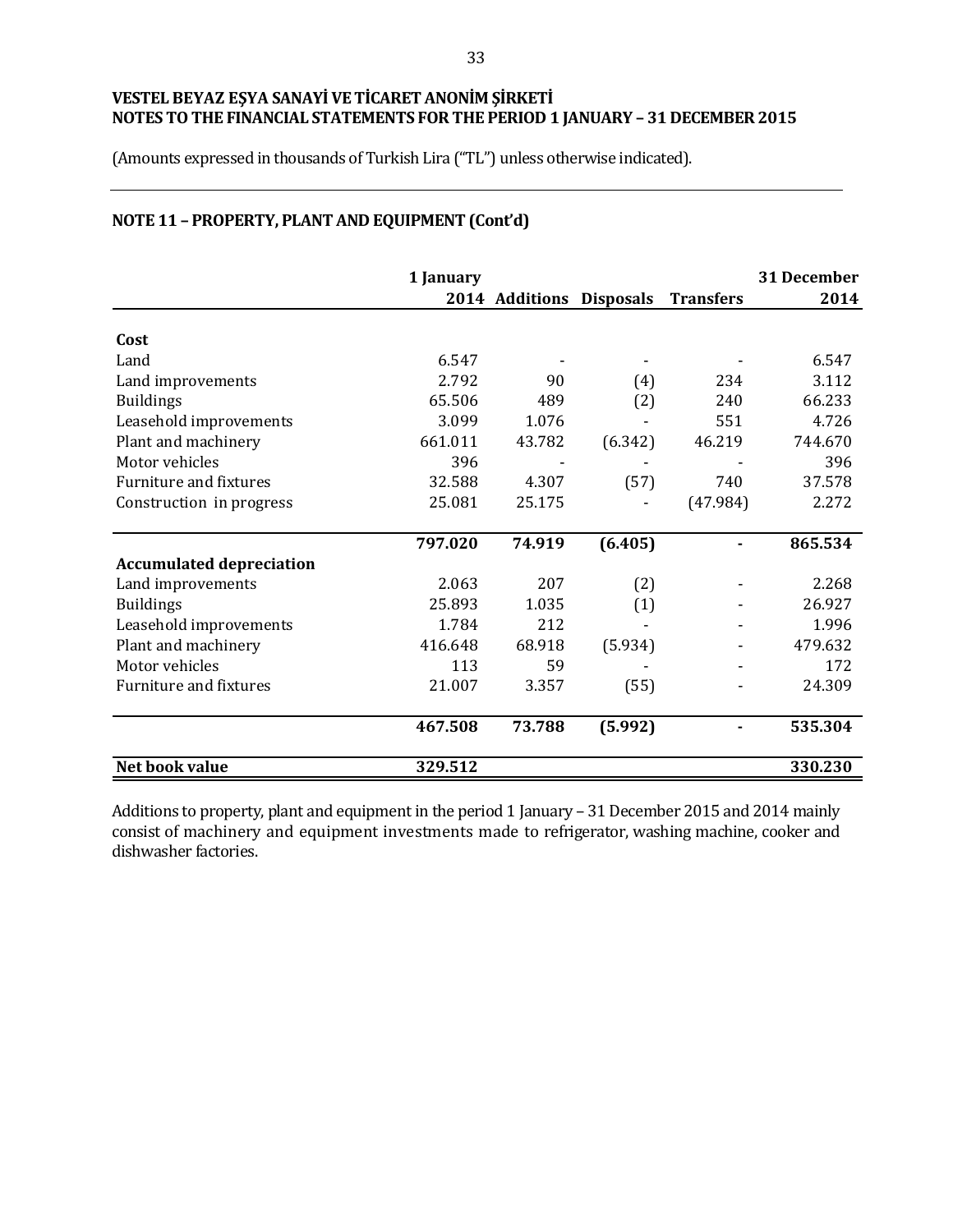(Amounts expressed in thousands of Turkish Lira ("TL") unless otherwise indicated).

# **NOTE 11 – PROPERTY, PLANT AND EQUIPMENT (Cont'd)**

Useful lives of property, plant and equipment is as follows:

|                        | Useful life    |
|------------------------|----------------|
| Land improvements      | 8 - 35 years   |
| <b>Buildings</b>       | 25 - 50 years  |
| Leasehold improvements | 5 years        |
| Plant and machinery    | $5 - 20$ years |
| Motor vehicles         | 5 years        |
| Furniture and fixtures | $5 - 10$ years |

Allocation of period depreciation and amortization expenses is as follows:

|                                              | 1 January - | 1 January -<br>31 December 31 December |  |
|----------------------------------------------|-------------|----------------------------------------|--|
|                                              | 2015        | 2014                                   |  |
| Cost of sales                                | 71.177      | 71.215                                 |  |
| Research and development expenses            | 13.287      | 12.167                                 |  |
| Marketing, selling and distribution expenses | 276         | 291                                    |  |
| General administrative expenses              | 497         | 397                                    |  |
|                                              | 85.237      | 84.070                                 |  |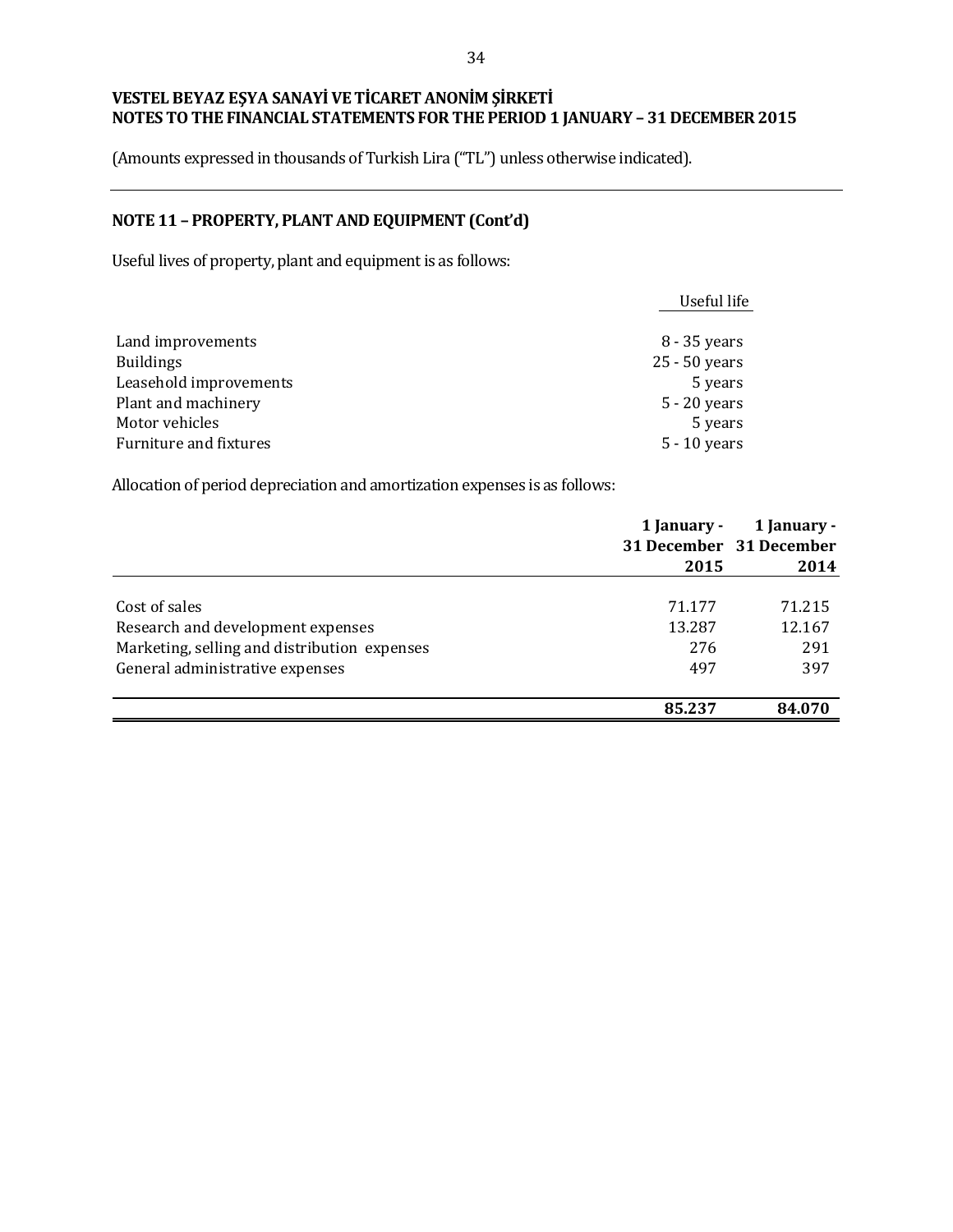(Amounts expressed in thousands of Turkish Lira ("TL") unless otherwise indicated).

#### **NOTE 12 – INTANGIBLE ASSETS**

|                                 | 1 January |                  |                  | 31 December |
|---------------------------------|-----------|------------------|------------------|-------------|
|                                 | 2015      | <b>Additions</b> | <b>Disposals</b> | 2015        |
| Cost                            |           |                  |                  |             |
| Rights                          | 6.376     |                  |                  | 6.376       |
| Development cost                | 105.380   | 28.519           | (418)            | 133.481     |
| Other intangible assets         | 8.166     | 1.852            |                  | 10.018      |
|                                 | 119.922   | 30.371           | (418)            | 149.875     |
| <b>Accumulated amortization</b> |           |                  |                  |             |
| Rights                          | 6.348     | 3                |                  | 6.351       |
| Development cost                | 42.597    | 12.329           |                  | 54.926      |
| Other intangible assets         | 3.001     | 634              |                  | 3.635       |
|                                 | 51.946    | 12.966           |                  | 64.912      |
| Net book value                  | 67.976    |                  |                  | 84.963      |

|                                 | 1 January |                |                  | 31 December |
|---------------------------------|-----------|----------------|------------------|-------------|
|                                 |           | 2014 Additions | <b>Disposals</b> | 2014        |
| Cost                            |           |                |                  |             |
| Rights                          | 6.376     |                |                  | 6.376       |
| Development cost                | 87.011    | 20.072         | (1.703)          | 105.380     |
| Other intangible assets         | 6.596     | 1.570          |                  | 8.166       |
|                                 | 99.983    | 21.642         | (1.703)          | 119.922     |
| <b>Accumulated amortization</b> |           |                |                  |             |
| Rights                          | 6.345     | 3              |                  | 6.348       |
| Development cost                | 32.791    | 9.806          |                  | 42.597      |
| Other intangible assets         | 2.505     | 496            |                  | 3.001       |
|                                 | 41.641    | 10.305         |                  | 51.946      |
| Net book value                  | 58.342    |                |                  | 67.976      |

Development costs, incurred by the Company on development projects relating to refrigerators, split air conditioners, washing machines, cookers and dish washers are capitalized as intangible assets when it is probable that costs will be recovered through future commercial activity and only if the cost can be measured reliably.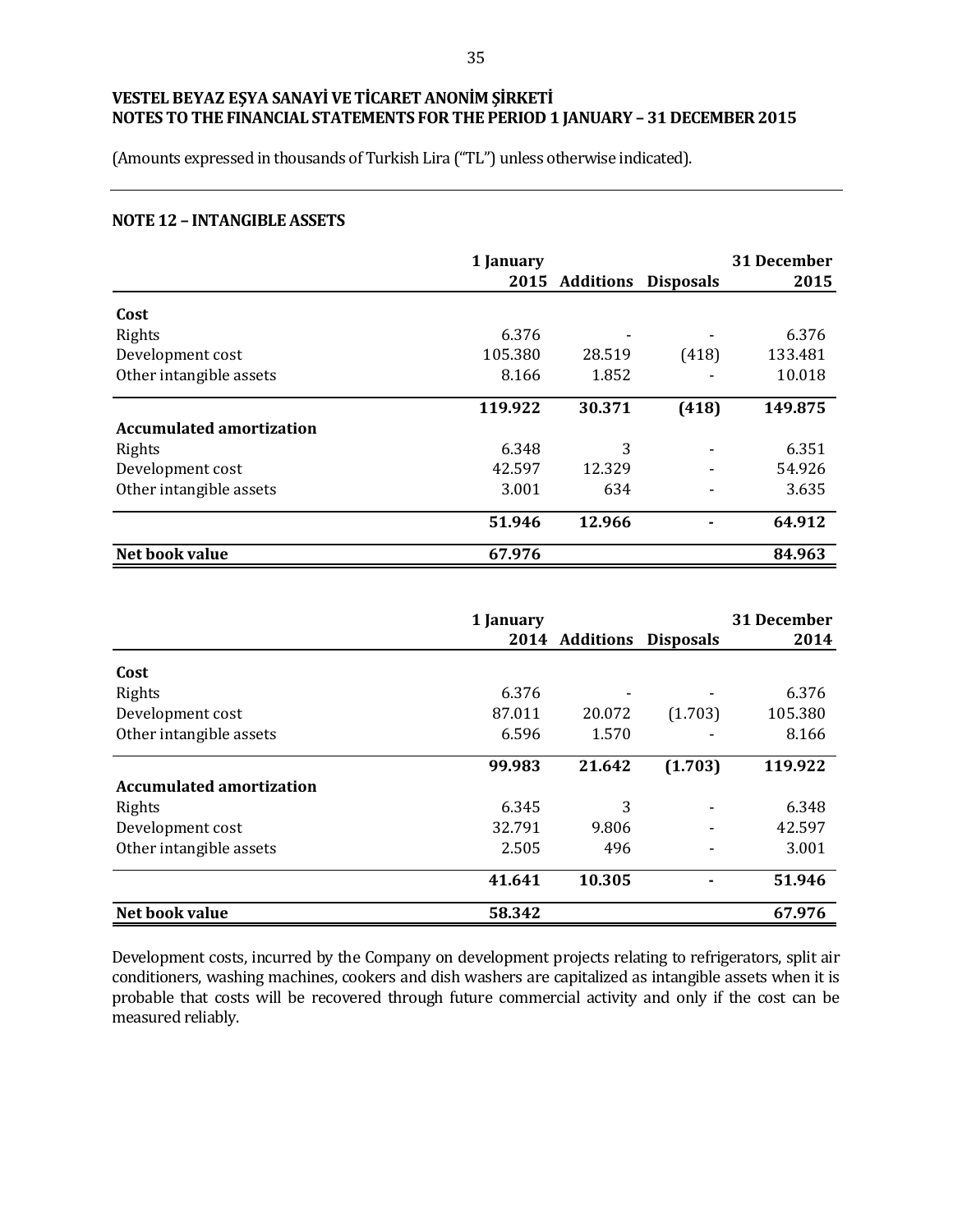(Amounts expressed in thousands of Turkish Lira ("TL") unless otherwise indicated).

#### **NOTE 12 – INTANGIBLE ASSETS (Cont'd)**

Useful lives of intangible assets is as follows:

|                         | Useful life  |
|-------------------------|--------------|
| Rights                  | 3-15 years   |
| Development cost        | $2-10$ years |
| Other intangible assets | 2-15 years   |

#### **NOTE 13 – GOVERMENT GRANTS**

There are investment incentive certificates to which the Company has been entitled by the official authorities in connection with certain capital expenditures. The grants obtained by the Company in nature are as follows:

- i) Exemption from customs duty on machinery and equipment to be imported,
- ii) Value-added tax exemption with respect to purchases of investment goods both from domestic and export markets,
- iii) Incentives under jurisdiction of the research and development law,
- iv) Inward processing permission certificates,
- v) Cash refund from Tübitak-Teydeb for research and development expenses,
- vi) Discounted corporate tax incentive,
- vii) Insurance premium employer share incentive,

Research and development incentive premium from Tübitak Teknoloji ve Yenilik Destek Programları Başkanlığı ("TEYDEB") amounts to 750 thousand TL for the period 1 January - 31 December 2015 (1 January - 31 December 2014: 927 thousand TL).

Brand support incentive Turquality obtained from Republic of Turkey Prime Ministry Undersecreteriat of Treasury amounts to 725 thousand TL in year 2015 (2014: 414 thousand TL).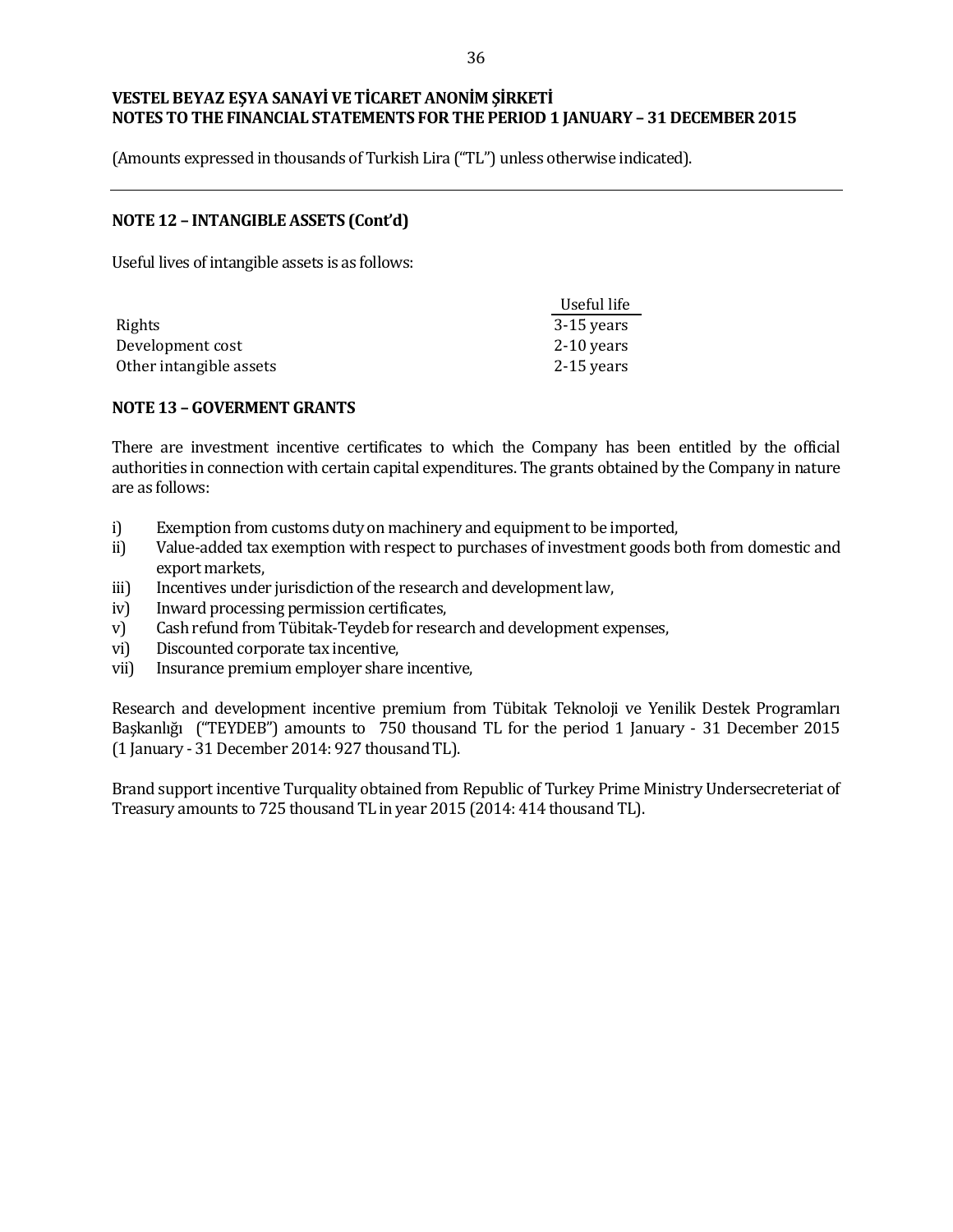(Amounts expressed in thousands of Turkish Lira ("TL") unless otherwise indicated).

#### **NOTE 14 – PROVISIONS, CONTINGENT ASSETS AND LIABILITIES**

#### **a) Provisions**

|                                                               | 31 December 2015 31 December 2014 |       |
|---------------------------------------------------------------|-----------------------------------|-------|
| <b>Short - term provisions</b><br>Provision for lawsuit risks | 1.358                             | 1.100 |
|                                                               | 1.358                             | 1.100 |

The movements in the provision for lawsuits are as follows:

|                               | 1 January -                       | 1 January - |  |
|-------------------------------|-----------------------------------|-------------|--|
|                               | 31 December 2015 31 December 2014 |             |  |
|                               |                                   |             |  |
| Opening balance, 1 January    | 1.100                             | 366         |  |
| Current year additions        | 596                               | 808         |  |
| Provisions no longer required | (338)                             | (74)        |  |
|                               |                                   |             |  |
| <b>Balance at 31 December</b> | 1.358                             | 1.100       |  |

## **b) Guarantees received by the Company**

## **Guarantee letters, collaterals, cheques and notes received**

|                         | 31 December 2015 31 December 2014 |           |
|-------------------------|-----------------------------------|-----------|
| Guarantee letters       | 5.945                             | 4.949     |
| Cheques and notes       | 5.700                             | 7.393     |
| Collaterals and pledges | 2.740.159                         | 2.637.433 |
|                         | 2.751.804                         | 2.649.775 |

Vestel Elektronik Sanayi ve Ticaret A.Ş. and Vestel Ticaret A.Ş. has given guarantees to various banks on behalf of the Company for its forward contracts and bank borrowings.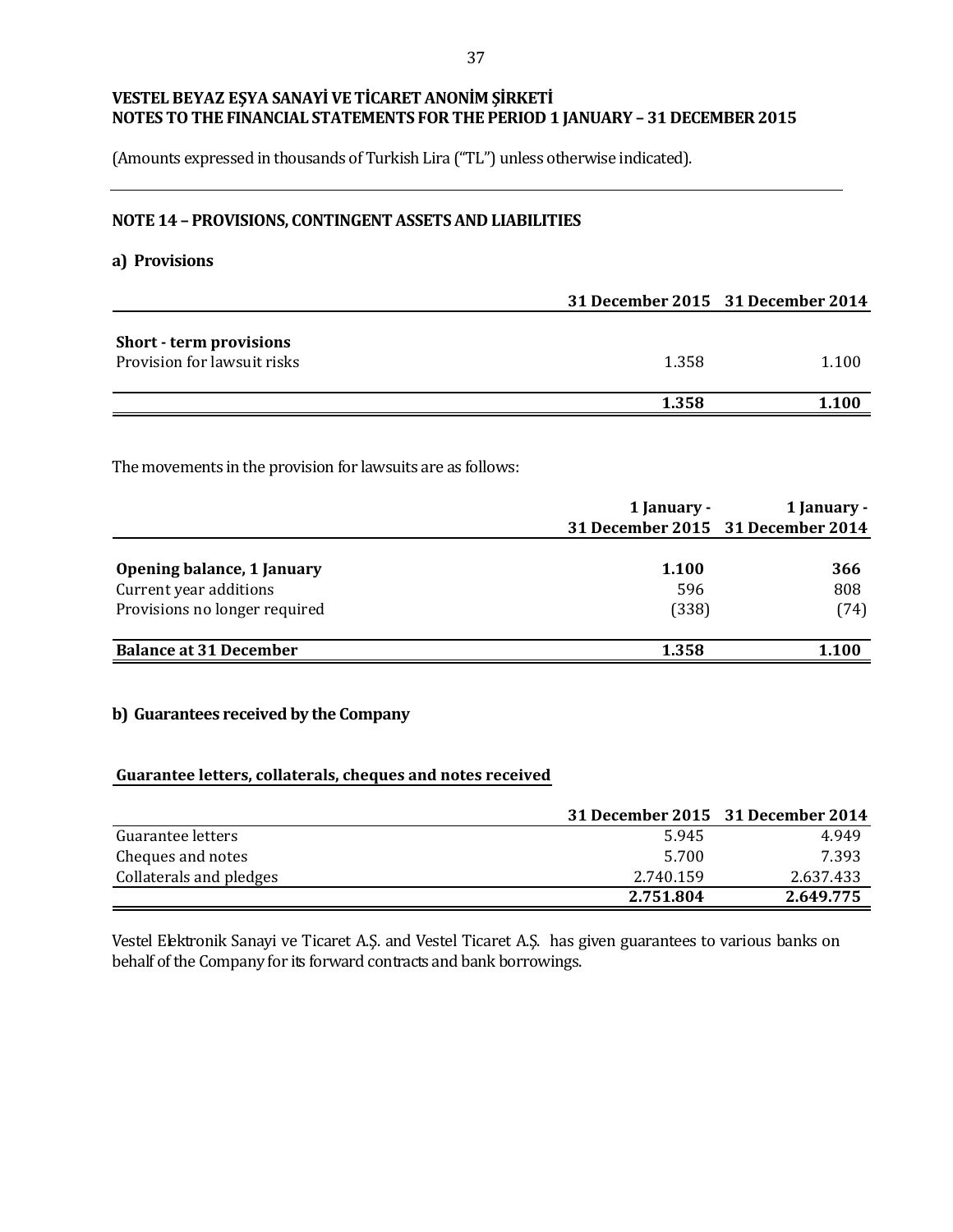(Amounts expressed in thousands of Turkish Lira ("TL") unless otherwise indicated).

# **NOTE 14 – PROVISIONS, CONTINGENT ASSETS AND LIABILITIES (Cont'd)**

# **c) Collaterals, pledges and mortgages ("CPM's") given by the Company are as follows:**

|                                                                                                                | <b>USD</b> | <b>EUR</b> |           | TL         |
|----------------------------------------------------------------------------------------------------------------|------------|------------|-----------|------------|
| <b>CPM's given by the Group</b>                                                                                | (000)      | ('000)     | TL        | Equivalent |
| <b>31 December 2015</b>                                                                                        |            |            |           |            |
| A. CPM's given on behalf of its own legal entity                                                               |            | 2.000      | 5.923     | 12.278     |
| B. CPM's given on behalf of fully consolidated<br>subsidiaries                                                 |            |            |           |            |
| C. CPM's given on behalf of third parties for<br>ordinary course of business                                   |            |            |           |            |
| D. Total amount of other CPM's given                                                                           | 1.607.821  | 58.490     | 1.892.025 | 6.752.783  |
| i. Total amount of CPM's given on behalf of the<br>parent company                                              | 1.224.184  |            | 1.241.688 | 4.801.125  |
| ii. Total amount of CPM's given to on behalf of<br>other group companies which are not in scope of B<br>and C. | 383.637    | 58.490     | 650.337   | 1.951.658  |
| iii. Total amount of CPM's given on behalf of third<br>parties which are not in scope of C.                    |            |            |           |            |
| <b>Total</b>                                                                                                   | 1.607.821  | 60.490     | 1.897.948 | 6.765.061  |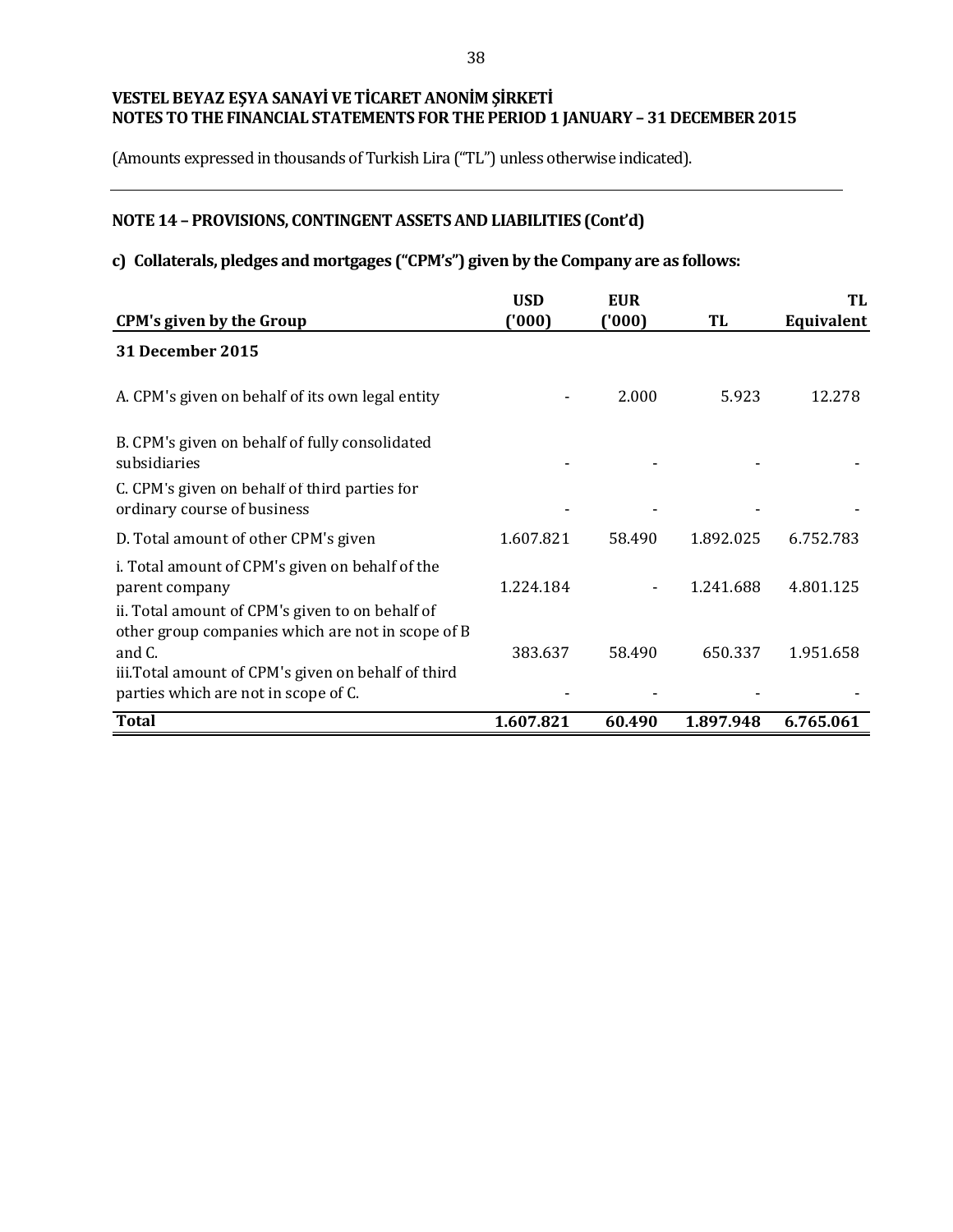(Amounts expressed in thousands of Turkish Lira ("TL") unless otherwise indicated).

#### **NOTE 14 – PROVISIONS, CONTINGENT ASSETS AND LIABILITIES (Cont'd)**

| <b>CPM's given by the Group</b>                                                                                                                                           | <b>USD</b><br>(000) | <b>EUR</b><br>('000) | TL        | TI.<br>Equivalent |
|---------------------------------------------------------------------------------------------------------------------------------------------------------------------------|---------------------|----------------------|-----------|-------------------|
| <b>31 December 2014</b>                                                                                                                                                   |                     |                      |           |                   |
| A. CPM's given on behalf of its own legal entity                                                                                                                          |                     | 2.000                | 6.267     | 11.908            |
| B. CPM's given on behalf of fully consolidated<br>subsidiaries                                                                                                            |                     |                      |           |                   |
| C. CPM's given on behalf of third parties for<br>ordinary<br>course of business                                                                                           |                     |                      |           |                   |
| D. Total amount of other CPM's given                                                                                                                                      | 1.513.267           | 150.424              | 2.387.445 | 6.320.861         |
| i. Total amount of CPM's given on behalf of the<br>parent company<br>ii. Total amount of CPM's given to on behalf of<br>other group companies which are not in scope of B | 1.106.806           | 67.381               | 1.633.286 | 4.389.920         |
| and C.<br>iii. Total amount of CPM's given on behalf of third<br>parties which are not in scope of C.                                                                     | 406.461             | 83.043               | 754.159   | 1.930.941         |
| <b>Total</b>                                                                                                                                                              | 1.513.267           | 152.424              | 2.393.712 | 6.332.769         |

The Company has given collaterals to various banks on behalf of Vestel Elektronik Sanayi and Ticaret A.Ş. Vestel Ticaret A.Ş. Vestel Germany GmbH and Vestel Holland BV for their forward contracts and bank loans obtained.

Proportion of other CPM's given by the Company to its equity is 959% as of 31 December 2015 (31 December 2014: 954%)

#### **NOTE 15 – COMMITMENTS**

As of the balance sheet date the Company has committed to realize exports amounting to 323.995 thousand USD (31 December 2014: 316.070 thousand USD) due to the export and investment incentive certificates obtained.

As of 31 December 2015 the Company has forward foreign currency purchase contract that amounts to 143.000 thousand USD, 73.875 thousand EUR, 132.516 thousand TL against forward foreign currency sales contract that amounts to 99.535 thousand USD, 147.544 thousand EUR, 9.930 thousand RUB. (31 December 2014 : 237.623 thousand USD, 78.268 thousand EUR, 804 thousand RUB, 39.880 thousand TL against forward foreign currency sales contract that amounts to 77.639 thousand USD, 199.400 thousand EUR, 804 thousand RUB and 44.281 thousand TL sales contract).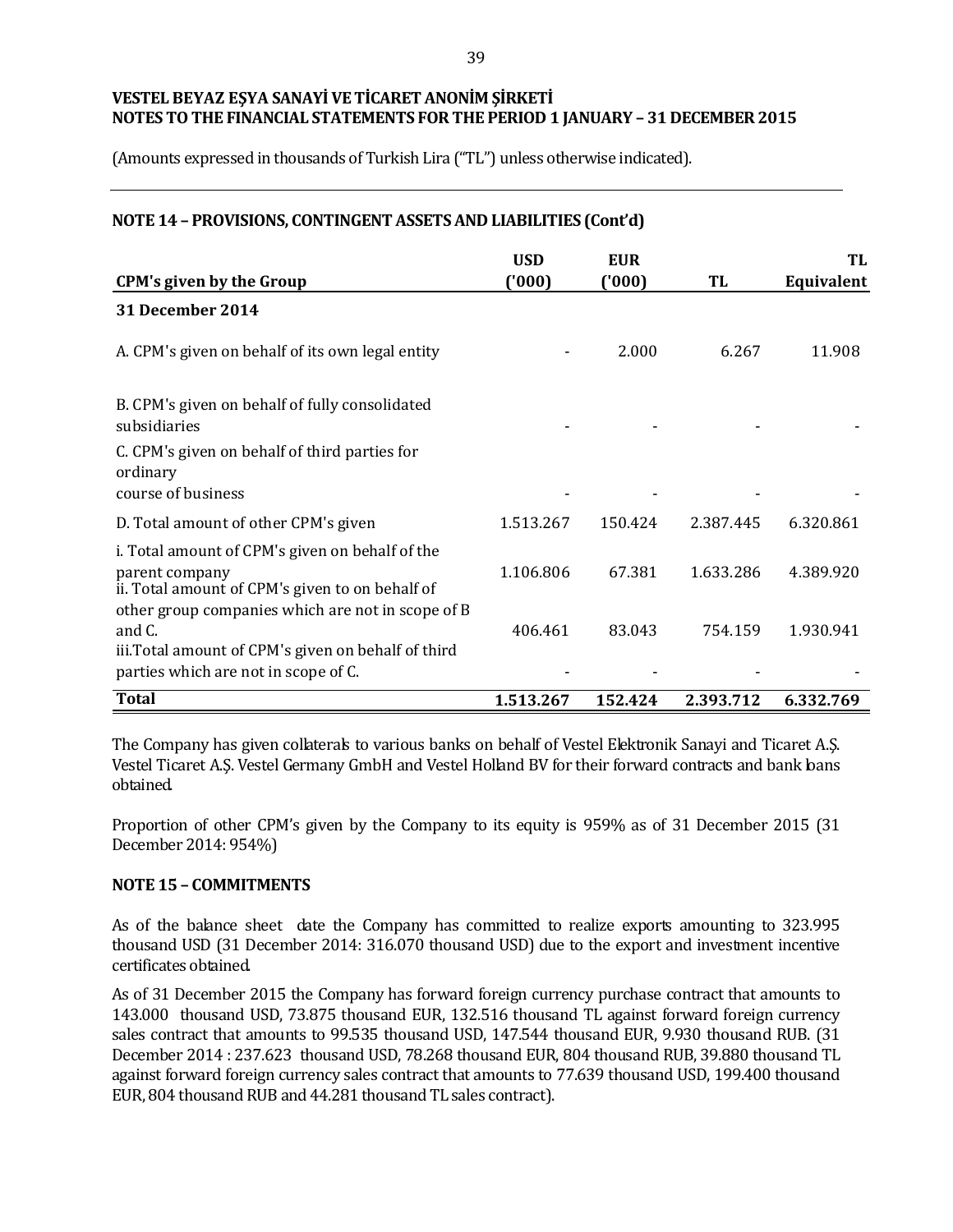(Amounts expressed in thousands of Turkish Lira ("TL") unless otherwise indicated).

#### **NOTE 16 – EMPLOYEE BENEFITS**

#### **Liabilities for employee benefits:**

|                          | 31 December 2015 31 December 2014 |        |
|--------------------------|-----------------------------------|--------|
|                          |                                   |        |
| Due to personnel         | 14.531                            | 12.720 |
| Social security payables | 5.523                             | 4.940  |
|                          |                                   |        |
|                          | 20.054                            | 17.660 |

#### **Long term provisions for employee benefits:**

|                                               |        | 31 December 2015 31 December 2014 |
|-----------------------------------------------|--------|-----------------------------------|
| Provision for employment termination benefits | 21.907 | 25.382                            |

Under Turkish law, the Company is required to pay employment termination benefits to each employee whose employment is terminated without due caus. In addition, under the existing Social Security Law No. 506, clause No. 60, amended by the Labor Laws dated 6 March 1981, No. 2422 and 25 August 1999, No. 4447, the Company is also required to pay termination benefits to each employee who has earned the right to retire by receiving termination indemnities.

The amount payable is the equivalent of one month's gross salary for each year of service and is limited to a maximum of TL 3.828,37/year as of 31 December 2015 (31 December 2014: TL 3.438,22/year).

The provision for employee termination benefits is not funded..

The provision is calculated by estimating the present value of the future obligation of the company arising from retirement of employees. Turkish Accounting Standards No: 19 ("Employee Benefits") requires actuarial valuation methods to be developed to estimate the enterprise's obligation under defined employee plans. Accordingly actuarial assumptions were used in the calculation of the total liability which is described below:

The principal assumption is that the maximum liability for each year of service will increase in line with inflation. Thus, the discount rate applied represents the expected real rate after adjusting for the anticipated effects of future inflation. An expected inflation rate and appropriate discount rate should both be determined, the net of these being real discount rate. Consequently in the accompanying financial statements as at 31 December 2015 the provision is calculated by estimating the present value of the future obligation of the company arising from retirement of employees. As of 31 December 2015 provision is calculated based on real discount rate of %4,48 (31 December 2014: 2,26%) assuming 6% annual inflation rate and 10,75% discount rate.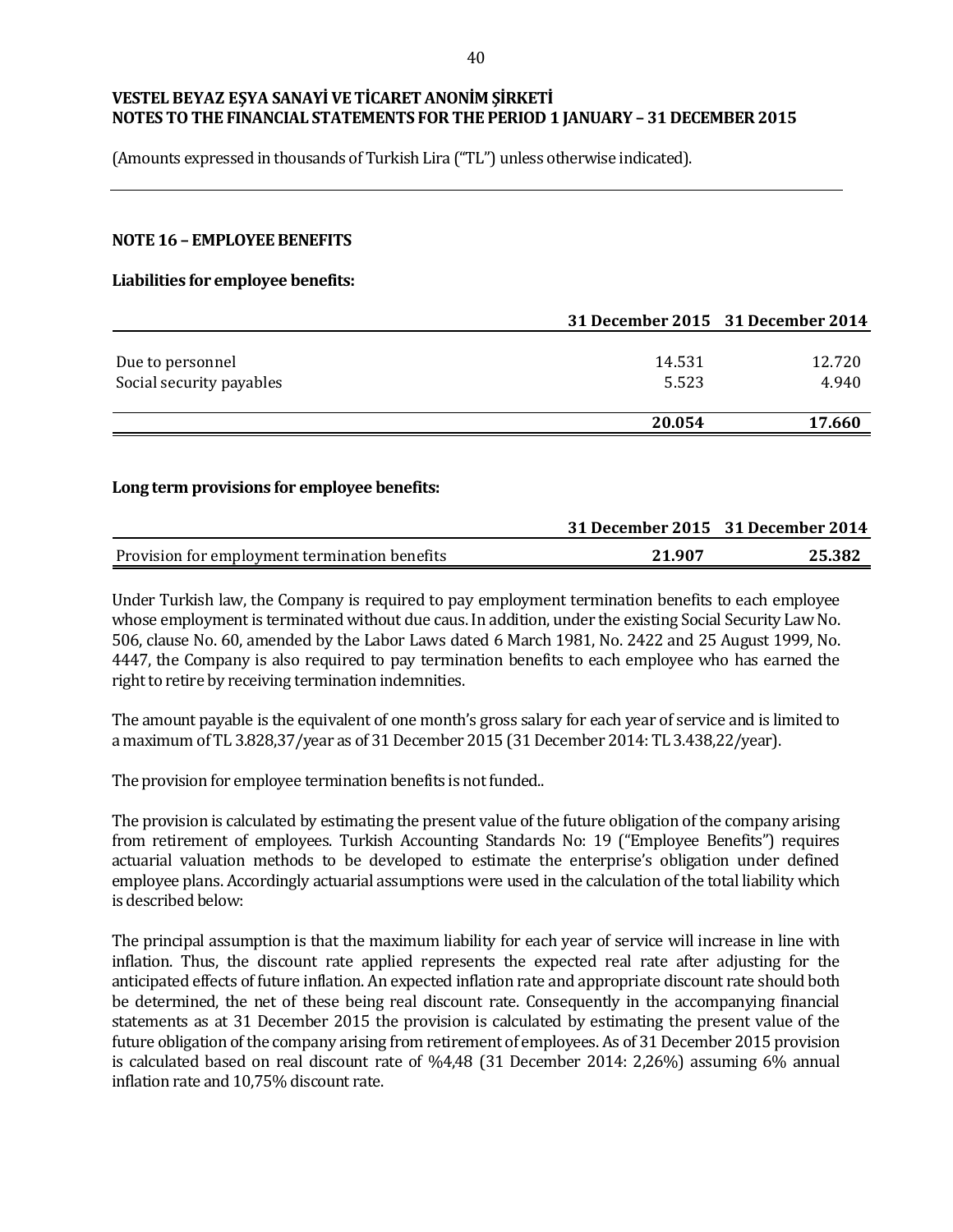(Amounts expressed in thousands of Turkish Lira ("TL") unless otherwise indicated).

# **NOTE 16 – EMPLOYEE BENEFITS (Cont'd)**

The movements in the provision for employment termination benefit are as follows:

|                               | 1 January -<br>31 December 2015 31 December 2014 | 1 January - |
|-------------------------------|--------------------------------------------------|-------------|
| <b>Balance at 1 January</b>   | 25.382                                           | 12.434      |
| Increase during the year      | 8.105                                            | 4.649       |
| Payments during the year      | (5.200)                                          | (4.367)     |
| Actuarial (gain) / loss       | (6.904)                                          | 11.271      |
| Interest expense              | 524                                              | 1.395       |
| <b>Balance at 31 December</b> | 21.907                                           | 25.382      |

## **NOTE17 – NATURE OF EXPENSES**

|                                                            | 1 January - | 1 January -                       |  |
|------------------------------------------------------------|-------------|-----------------------------------|--|
|                                                            |             | 31 December 2015 31 December 2014 |  |
|                                                            |             |                                   |  |
| Raw materials, supplies and finishd goods                  | 1.863.199   | 1.693.545                         |  |
| Changes in finished goods, work in process and trade goods | (28.008)    | 57.917                            |  |
| Personnel expenses                                         | 205.415     | 174.978                           |  |
| Depreciation and amortization                              | 85.237      | 84.070                            |  |
| Other                                                      | 138.025     | 132.560                           |  |
|                                                            |             |                                   |  |
|                                                            | 2.263.868   | 2.143.070                         |  |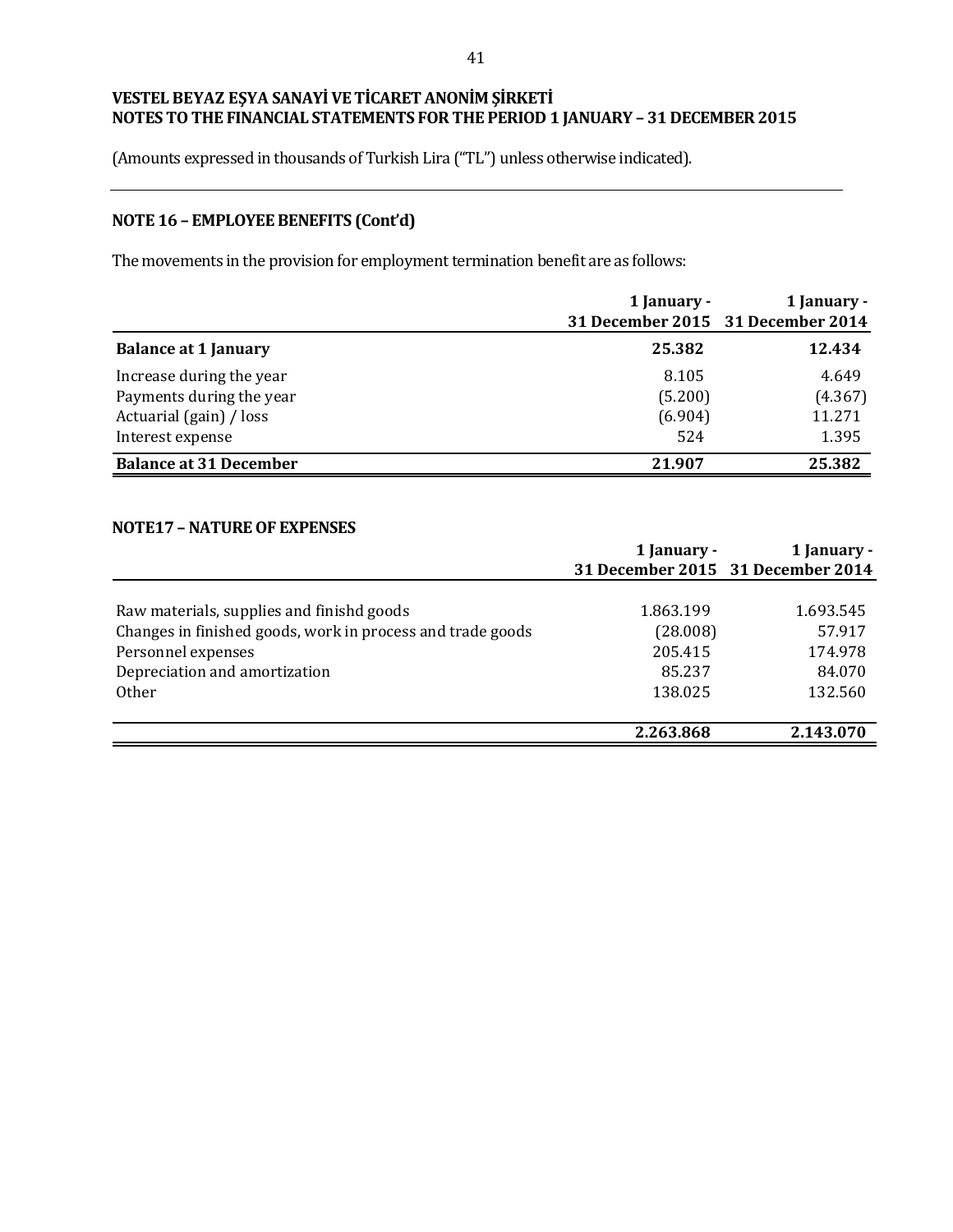(Amounts expressed in thousands of Turkish Lira ("TL") unless otherwise indicated).

#### **NOTE 18 –OTHER ASSETS AND LIABILITIES**

|                           |       | 31 December 2015 31 December 2014 |
|---------------------------|-------|-----------------------------------|
| Other current assets      |       |                                   |
| VAT carried forward       | 72    | 94                                |
| <b>Other</b>              | 220   | 6                                 |
|                           | 292   | 100                               |
|                           |       |                                   |
| Other current liabilities |       |                                   |
| Taxes and dues payable    | 6.396 | 5.517                             |
| <b>Other</b>              | 74    | 63                                |
|                           | 6.470 | 5.580                             |

# **NOTE 19 – CAPITAL, RESERVES AND OTHER EQUITY ITEMS**

## **a) Paid in capital**

|                                                       | 31 December 2015 31 December 2014 |         |
|-------------------------------------------------------|-----------------------------------|---------|
| Shares of par value Kr 1 each<br>Issued share capital | 190.000                           | 190.000 |
|                                                       |                                   |         |

As of 31 December 2015 and 31 December 2014 the shareholding structure is as follows:

|                                                                               |                         | <b>Shareholding</b> % |                         | Amount  |
|-------------------------------------------------------------------------------|-------------------------|-----------------------|-------------------------|---------|
|                                                                               | 31 December 31 December |                       | 31 December 31 December |         |
|                                                                               | 2015                    | 2014                  | 2015                    | 2014    |
| Vestel Elektronik Sanayi ve Ticaret A.S.<br>(with board of Directors Members) | 94,62%                  | 94.54%                | 179.780                 | 179.618 |
| Shares held by public                                                         | 5,38%                   | 5.46%                 | 10.220                  | 10.382  |
|                                                                               | 100%                    | 100%                  | 190.000                 | 190.000 |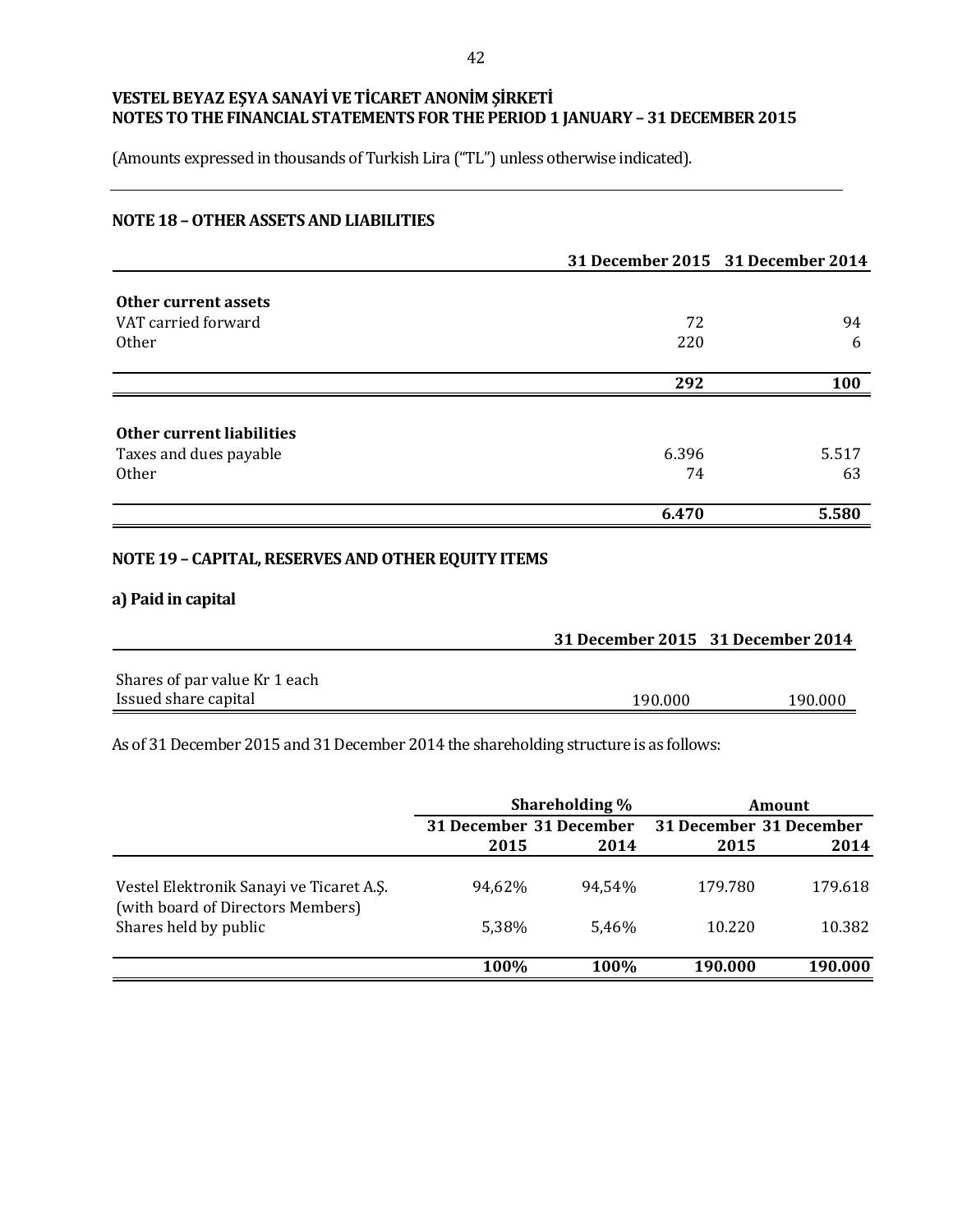(Amounts expressed in thousands of Turkish Lira ("TL") unless otherwise indicated).

### **NOTE 19 – CAPITAL, RESERVES AND OTHER EQUITY ITEMS (Cont'd)**

#### **b) Adjustments to share capital**

Adjustment to share capital (restated to 31 December 2004 purchasing power of money) is the difference between restated share capital and historical share capital.

|                             | 31 December 2015 31 December 2014 |       |
|-----------------------------|-----------------------------------|-------|
| Adjustment to share capital | 9.734                             | 9.734 |

#### **c) Share Premium**

Share premium account refers the difference between par value of the company's shares and the amount of the company received for newly issued shares. The share premium account is disclosed under equity as a separate line item and may not be distributed. It may be used in capital increase

| $\sim$<br>premium<br>Share | <b>031</b><br>.<br>⊥v · | $\sim$<br>$\mathbf{u}$<br>лn.<br>−י טי |
|----------------------------|-------------------------|----------------------------------------|
|                            |                         |                                        |

#### **d) Restricted reserves ("Legal reserves")**

The legal reserves consist of first and second legal reserves appropriated in accordance with the Turkish Commercial Code ("TCC"). The first legal reserve is appropriated out of the statutory profits at the rate of 5%, until the total reserve reaches a maximum of 20% of the Company's share capital. The second legal reserve is appropriated at the rate of 10% of all distributions in excess of 5% of the Company's share capital. Under TCC, the legal reserves can only be used to offset losses and are not available for any other usage unless they exceed 50% of paid in share capital.

| Legal reserves                | 57.354                            | 41.803  |
|-------------------------------|-----------------------------------|---------|
| e) Retained earnings          |                                   |         |
|                               | 31 December 2015 31 December 2014 |         |
| <b>Extraordinary reserves</b> | 133.233                           | 122.432 |
| Previous year's gain          | 47.083                            | 47.083  |
|                               | 180.316                           | 169.515 |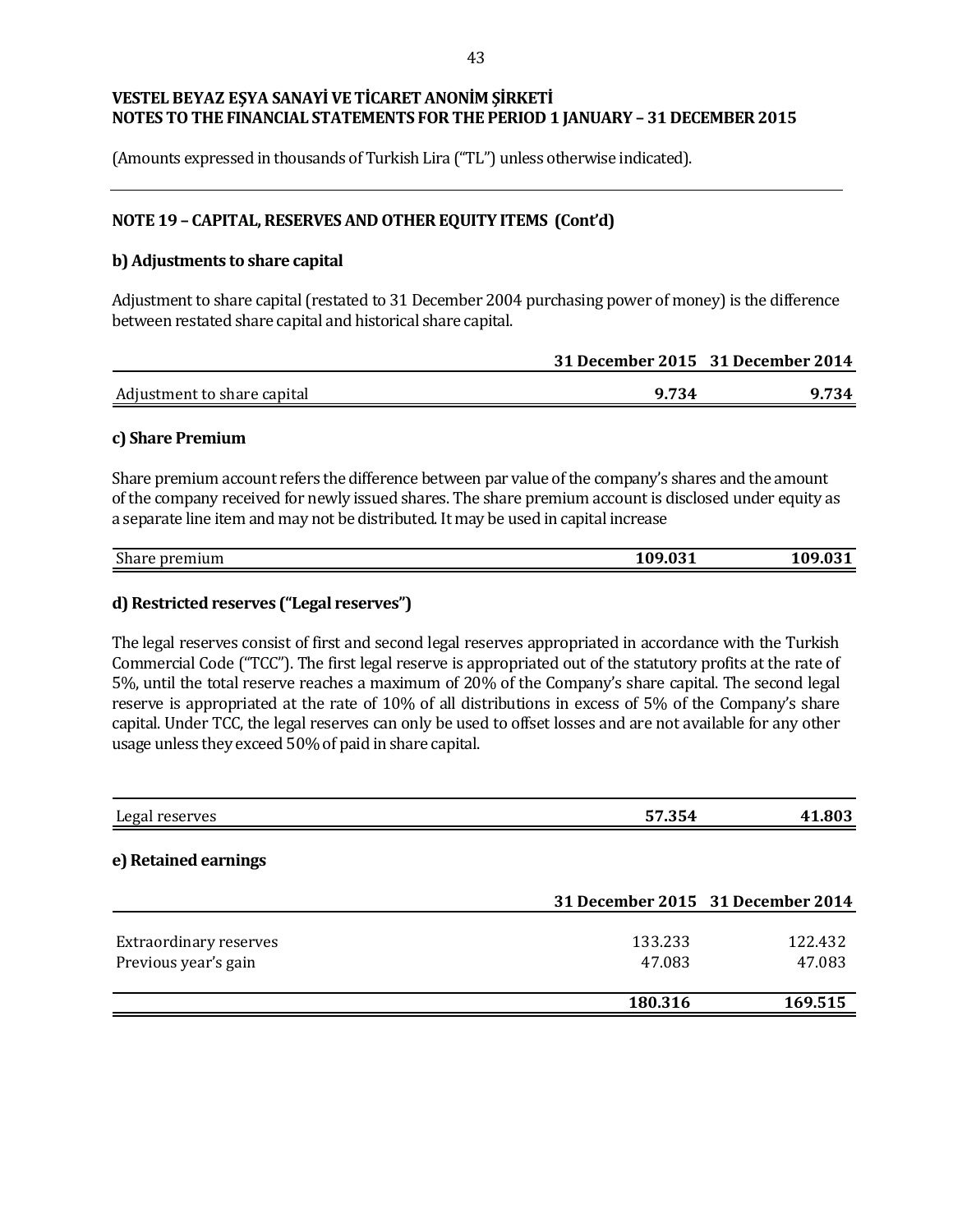(Amounts expressed in thousands of Turkish Lira ("TL") unless otherwise indicated).

## **NOTE 19 – CAPITAL, RESERVES AND OTHER EQUITY ITEMS (Cont'd)**

#### **f) Dividend distribution**

For quoted companies dividends are distributed in accordance with the Communiqué Serial II -19.1 on "Principals Regarding Distribution of Interim Dividends" issued by the CMB effective from 1 February 2014.

Companies distribute dividends in accordance with their dividend payment policies settled and dividend payment decision taken in general assembly and in conformity with relevant legislations. The communiqué does not state a minimum dividend rate. Companies distribute dividends in accordance with the method defined in their dividend policy or articles of association. Additionally, dividend can be distributed in fixed or variable installments and dividend advances can be paid over the profit on interim financial statements.

Unless the general reserves that has to be appropriated in accordance with TCC or the dividend to shareholders as determined in the articles of association or dividend policy are set aside; no decision can be taken to set aside other reserves, to transfer reserves to the subsequent year or to distribute dividends to holders of usufruct right certificates, to board of directors members or to employees; and no dividend can be distributed to those unless the determined dividend to shareholders is paid in cash.

On the other hand, in accordance with the Articles of Association of the Company, up to 5% of retained earnings after dividend distribution could be allocated to the Board of Directors or used for certain reasons designated by the Board of Directors when necessary.

- Based on the approval of the General Assembly, up to %3 of retained earnings after dividend distribution could be allocated to plant investments designated in accordance with article of 468 in TCC,
- Up to %5 of retained earnings after dividend distribution could be allocated to the Board of Directors as necessary,
- Up to %5 of retained earnings after dividend distribution could be allocated to donations, bonuses etc.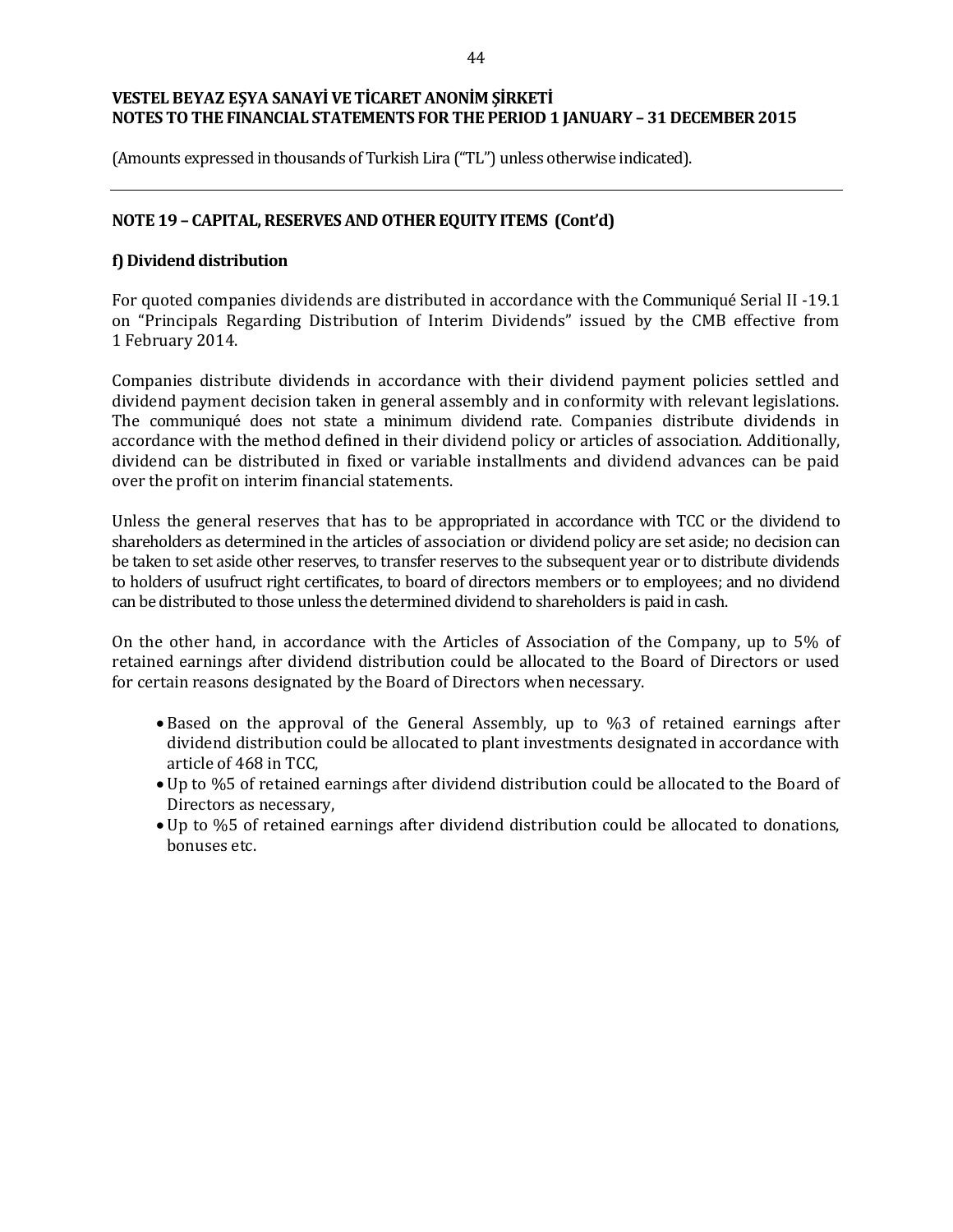(Amounts expressed in thousands of Turkish Lira ("TL") unless otherwise indicated).

#### **NOTE 20 – SALES**

|                           | 1 January -<br>31 December<br>2015 | 1 January -<br>31 December<br>2014 |
|---------------------------|------------------------------------|------------------------------------|
|                           |                                    |                                    |
| Domestic sales            | 578.897                            | 589.876                            |
| Overseas sales            | 1.948.294                          | 1.754.140                          |
| <b>Gross sales</b>        | 2.527.191                          | 2.344.016                          |
| Less: Sales discounts (-) | (3.123)                            | (6.875)                            |
| <b>Net sales</b>          | 2.524.068                          | 2.337.141                          |
| Cost of sales             | (2.151.671)                        | (2.036.804)                        |
| <b>Gross profit</b>       | 372.397                            | 300.337                            |

#### **NOTE 21 – GENERAL ADMINISTRATIVE EXPENSES, MARKETING EXPENSES, RESEARCH AND DEVELOPMENT EXPENSES**

## **a) General administrative expenses:**

|                               | 1 January - | 1 January -                       |
|-------------------------------|-------------|-----------------------------------|
|                               |             | 31 December 2015 31 December 2014 |
|                               |             |                                   |
| Personnel expenses            | 11.469      | 8.186                             |
| Depreciation and amortization | 497         | 397                               |
| Office and rent expenses      | 9.255       | 7.609                             |
| Advertising and IT expenses   | 7.508       | 7.472                             |
| <b>Other</b>                  | 17.196      | 12.731                            |
|                               |             |                                   |
|                               | 45.925      | 36.395                            |
|                               |             |                                   |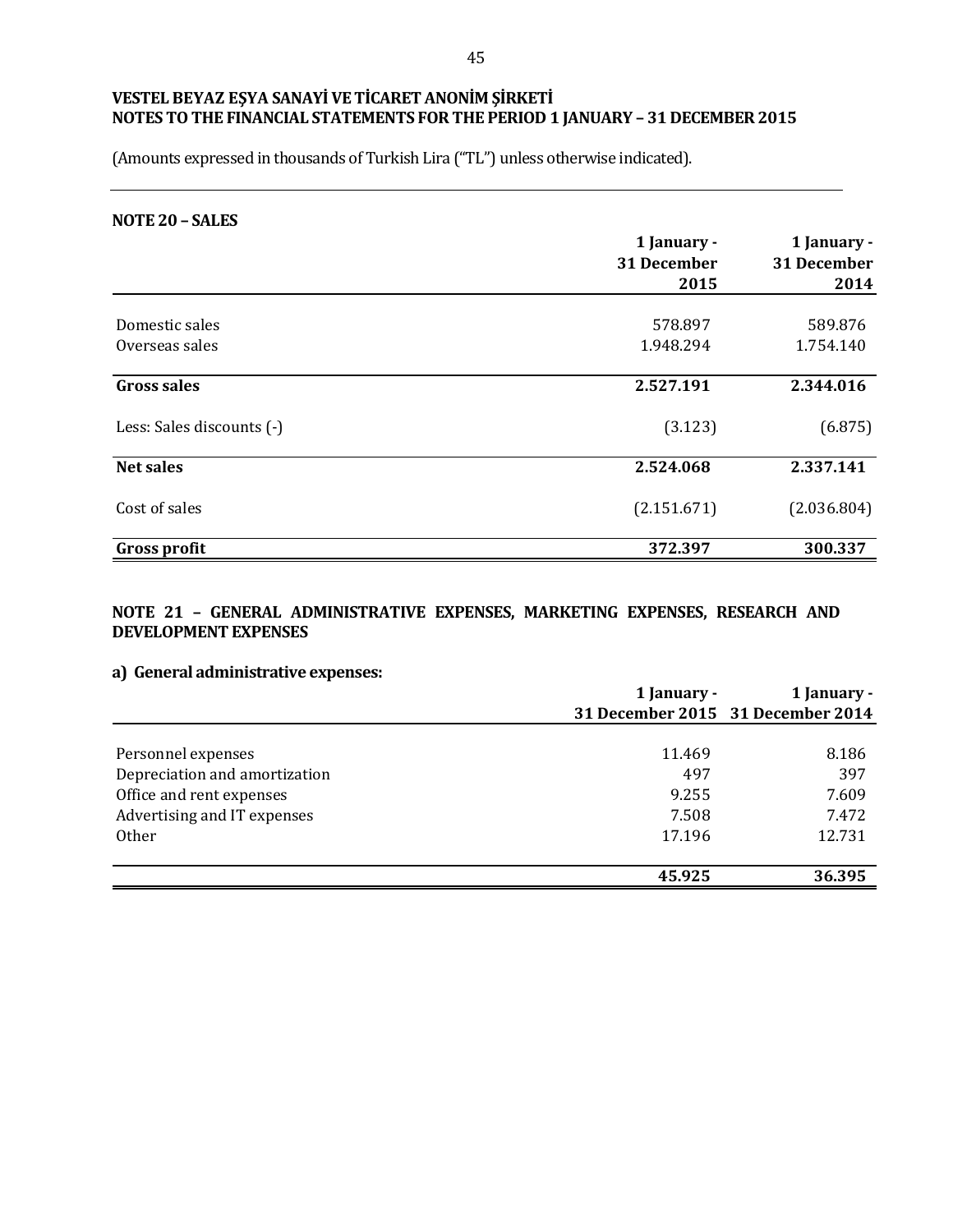(Amounts expressed in thousands of Turkish Lira ("TL") unless otherwise indicated).

## **NOTE 21 – GENERAL ADMINISTRATIVE EXPENSES, MARKETING EXPENSES, RESEARCH AND DEVELOPMENT EXPENSES (Cont'd)**

#### **b) Marketing expenses:**

|                                       | 1 January - | 1 January -                       |
|---------------------------------------|-------------|-----------------------------------|
|                                       |             | 31 December 2015 31 December 2014 |
|                                       |             |                                   |
| Personnel expenses                    | 8.381       | 4.818                             |
| Depreciation and amortization         | 276         | 291                               |
| <b>Transportation expenses</b>        | 24.243      | 23.049                            |
| <b>Other</b>                          | 7.706       | 14.590                            |
|                                       | 40.606      | 42.748                            |
|                                       |             |                                   |
| c) Research and development expenses: |             |                                   |
| Personnel expenses                    | 5.424       | 7.004                             |
| Depreciation and amortization         | 13.287      | 12.167                            |
| 0ther                                 | 6.955       | 7.952                             |
|                                       | 25.666      | 27.123                            |

## **NOTE 22 –OTHER INCOME AND EXPENSE FROM OPERATING ACTIVITIES**

## **a) Other income from operating activities:**

|                                                        | 1 January -<br>31 December<br>2015 | 1 January -<br>31 December<br>2014 |
|--------------------------------------------------------|------------------------------------|------------------------------------|
|                                                        |                                    |                                    |
| Credit finance gains arising from trading activities   | 29.848                             | 16.898                             |
| Foreign exchange gains arising from trading activities | 119.172                            | 45.043                             |
| Other income                                           | 6.431                              | 5.001                              |
|                                                        | 155.451                            | 66.942                             |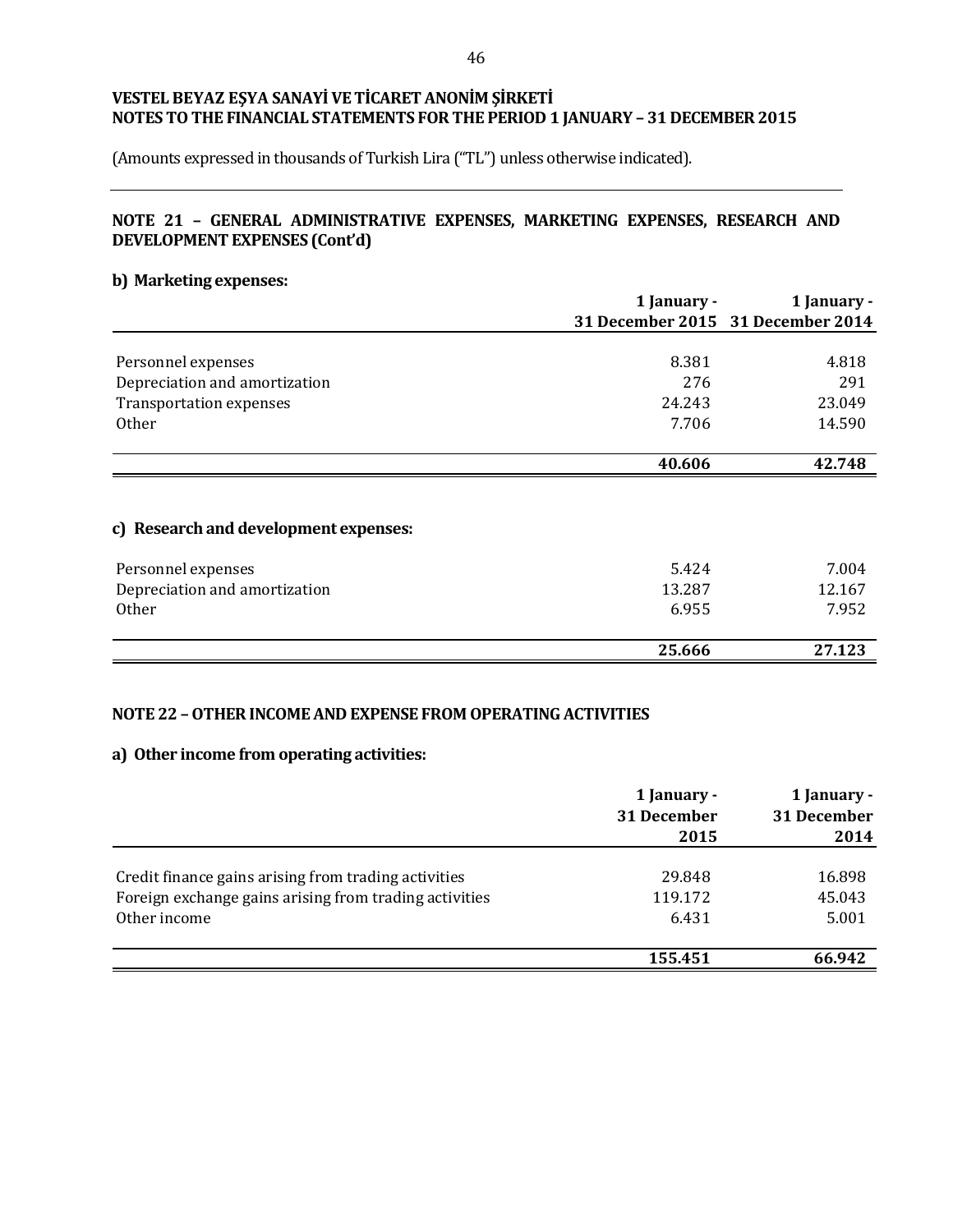(Amounts expressed in thousands of Turkish Lira ("TL") unless otherwise indicated).

# **NOTE 22 –OTHER INCOME AND EXPENSE FROM OPERATING ACTIVITIES (Cont'd)**

## **b) Other expense from operating activities:**

|                                                           | 1 January -<br>31 December<br>2015 | 1 January -<br>31 December<br>2014 |
|-----------------------------------------------------------|------------------------------------|------------------------------------|
|                                                           |                                    |                                    |
| Debit finance charges arising from trading activities     | 23.932                             | 16.479                             |
| Foreign exchange expenses arising from trading activities | 121.615                            | 91.208                             |
| Other expenses                                            | 4.945                              | 3.660                              |
|                                                           | 150.492                            | 111.347                            |

### **NOTE 23 – FINANCIAL INCOME AND FINANCIAL EXPENSE**

## **a) Financial Income:**

|                                           | 1 January -<br>31 December | 1 January -<br>31 December |
|-------------------------------------------|----------------------------|----------------------------|
|                                           |                            |                            |
|                                           | 2015                       | 2014                       |
|                                           |                            |                            |
| Foreign exchange gains                    | 9.793                      | 21.251                     |
| Gains on derivative financial instruments | 174.961                    | 69.110                     |
| Interest income                           | 1.267                      | 173                        |
|                                           | 186.021                    | 90.534                     |

#### **b) Financial Expense:**

|                                            | 1 January -<br>31 December | 1 January -<br>31 December |
|--------------------------------------------|----------------------------|----------------------------|
|                                            | 2015                       | 2014                       |
| Foreign exchange losses                    | 41.486                     | 15.861                     |
| Losses on derivative financial instruments | 210.920                    | 53.253                     |
| Interest expense                           | 19.507                     | 17.245                     |
| Other finance expnses                      | 2.326                      | 1.682                      |
|                                            | 274.239                    | 88.041                     |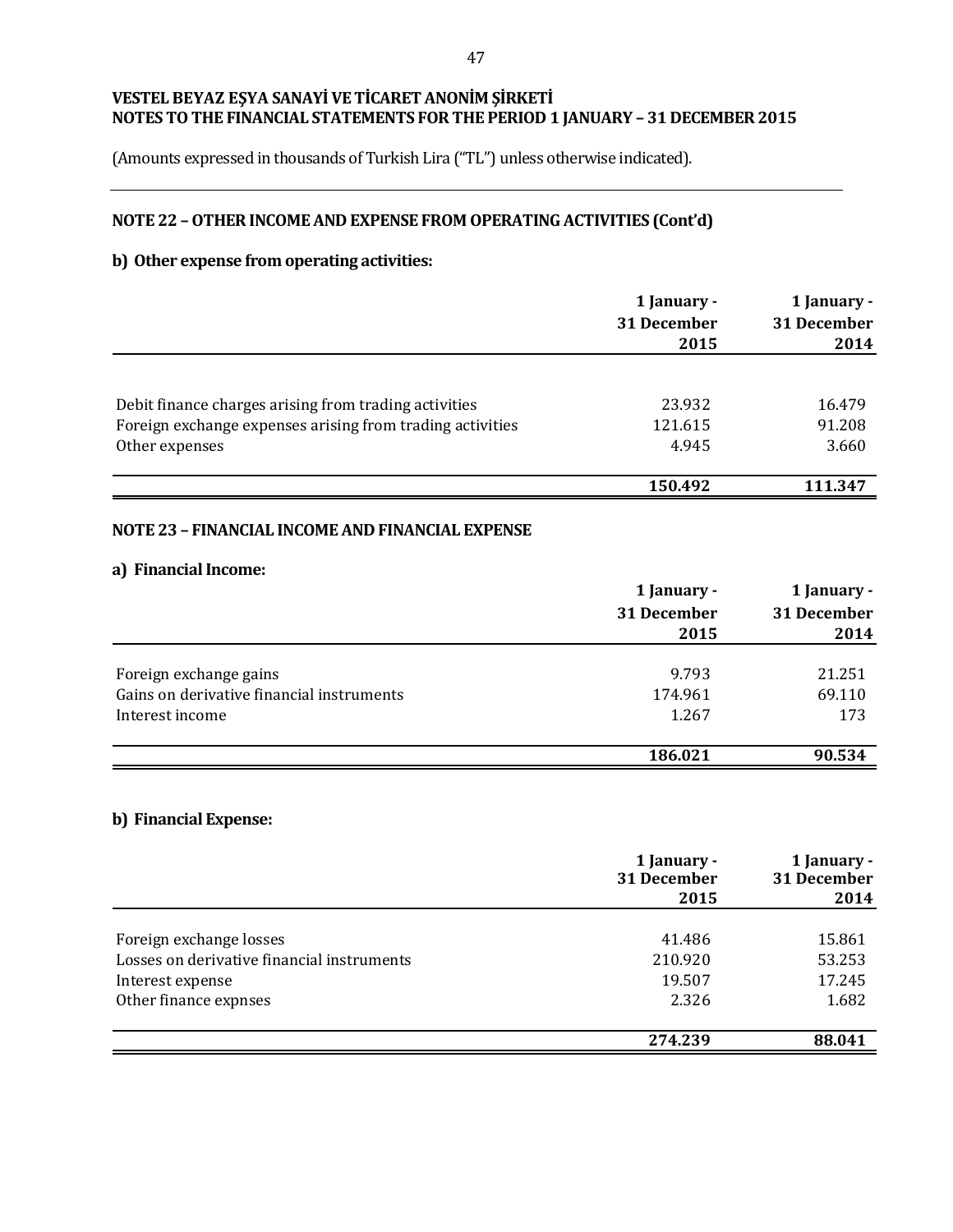(Amounts expressed in thousands of Turkish Lira ("TL") unless otherwise indicated).

## **NOTE 24 – ANALYSIS OF OTHER COMPREHENSIVE INCOME ITEMS**

# **a) Cash flow hedge fund:**

|                                                                    | 1 January - | 1 January -             |
|--------------------------------------------------------------------|-------------|-------------------------|
|                                                                    |             | 31 December 31 December |
|                                                                    | 2015        | 2014                    |
| 1 January                                                          | 20.512      | (3.896)                 |
| (Profit) / loss from cash flow hedges                              | (16.104)    | 30.510                  |
| Deferred tax calculated over profit / (loss) from cash flow hedges | 3.221       | (6.102)                 |
| 31 December                                                        | 7.629       | 20.512                  |

## **b) Actuarial (loss) / gain arising from defined benefit plans:**

|                                                               | 1 January - | 1 January -<br>31 December 31 December |
|---------------------------------------------------------------|-------------|----------------------------------------|
|                                                               | 2015        | 2014                                   |
| 1 January                                                     | (9.209)     | (192)                                  |
| Actuarial income / loss arising from defined benefit plans    | 6.904       | (11.271)                               |
| Deferred tax calculated over actuarial gain/loss arising from | (1.381)     | 2.254                                  |
| defined benefit plans                                         |             |                                        |
| 31 December                                                   | (3.686)     | (9.209)                                |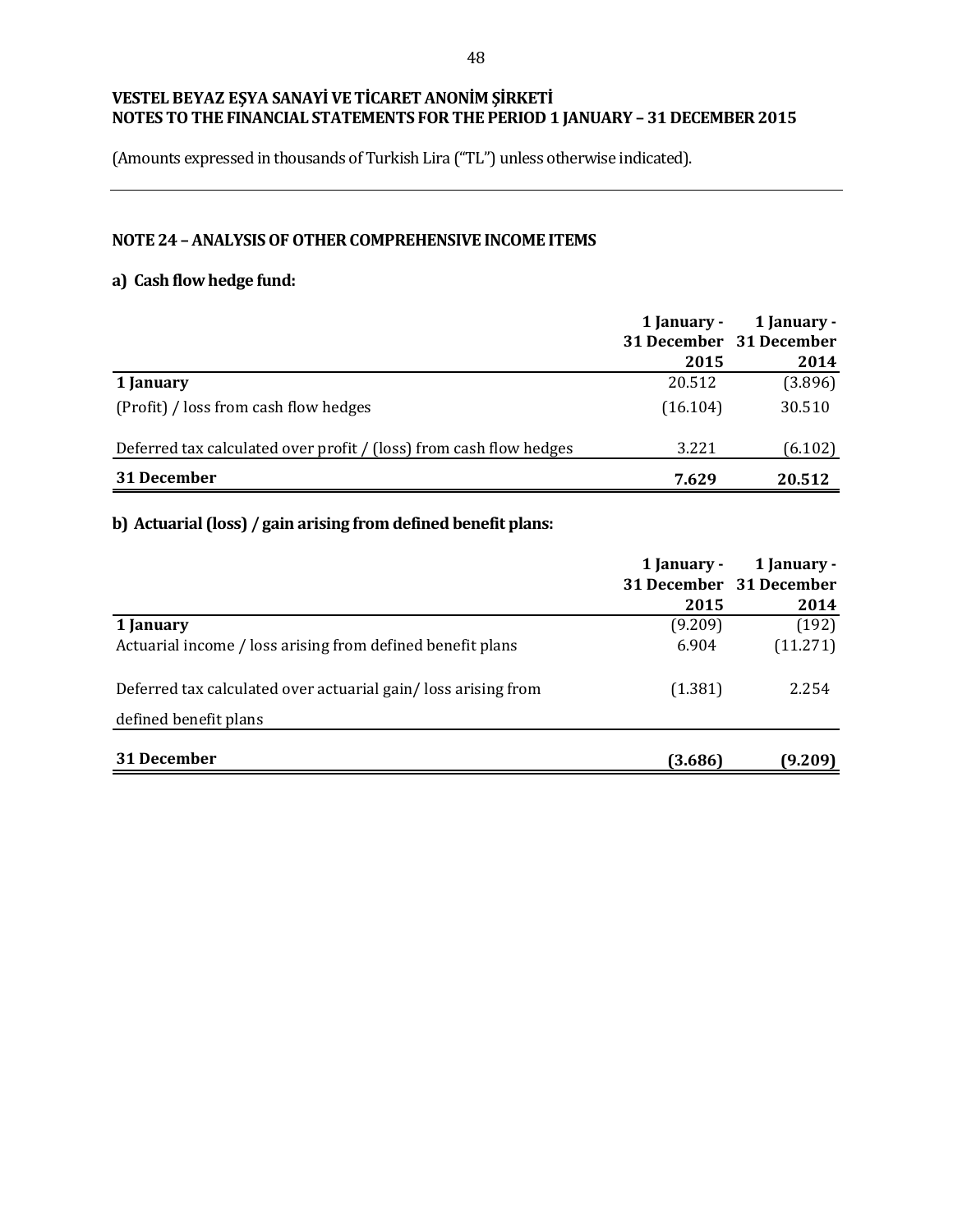(Amounts expressed in thousands of Turkish Lira ("TL") unless otherwise indicated).

#### **NOTE 25 – TAXES ON INCOME (INCLUDING DEFERRED TAX ASSETS AND LIABILITIES)**

|                                      | 31 December 2015 31 December 2014 |          |
|--------------------------------------|-----------------------------------|----------|
|                                      |                                   |          |
| Corporation and income taxes         | 12.059                            | 20.767   |
| Prepaid taxes (-)                    | (25.519)                          | (18.166) |
| Current income tax liabilities - net | (13.460)                          | 2.601    |
|                                      |                                   |          |
|                                      | (5.045)                           | (5.898)  |

In Turkey, beginning from 1 January 2006, the corporate tax rate is 20%.

Corporate tax is applied on taxable corporate income, which is calculated from the statutory accounting profit by adding back non-deductible expenses and by deducting other exempt income. In addition to corporate taxes, companies should also calculate income withholding taxes on any dividends distributed at the rate of % 15, except for companies receiving dividends who are resident companies in Turkey. Undistributed dividends incorporated in share capital are not subject to income withholding taxes.

In Turkey, advance tax returns are filed on a quarterly basis at the rate of %20, until the 14th day of the following month and paid until the 17th day. Advance tax returns files within the year are offset against corporate income tax calculated over the annual taxable corporate income.

According to the Corporate Tax Law, 75% of the capital gains arising from the sale of tangible assets and investments in equity shares owned for at least two years are exempted from corporate tax on the condition that such gains are reflected in the equity.

Under the Turkish taxation system, tax losses can be carried forward to be offset against future taxable income for up to five years. Tax losses cannot be carried back.

There is no procedure for a final and definitive agreement on tax assessments. Tax returns are filed between 1-25 April following the close of the accounting year to which they relate. Tax authorities may however examine such returns and the underlying accounting records and may revise assessment within five years.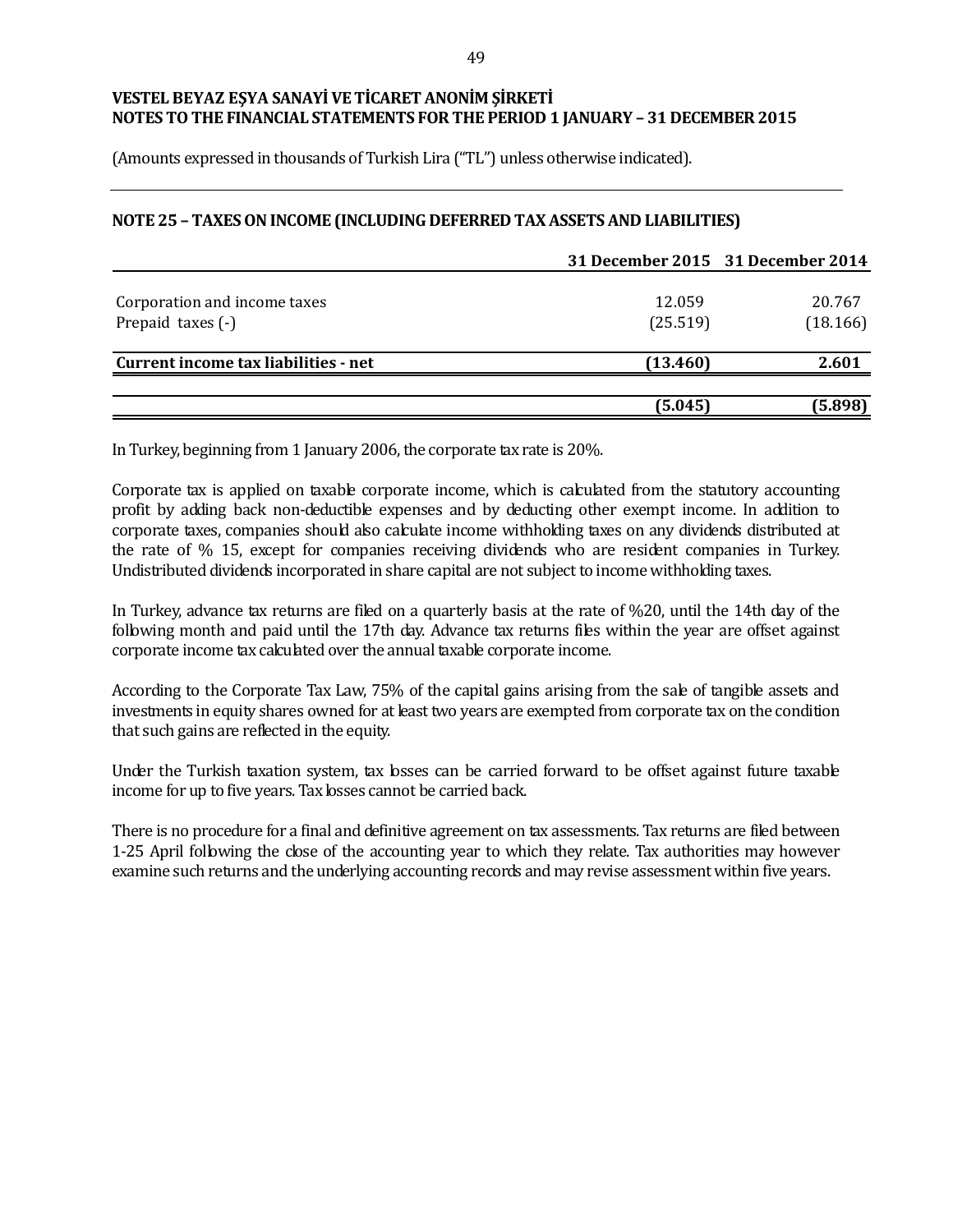(Amounts expressed in thousands of Turkish Lira ("TL") unless otherwise indicated).

#### **NOTE 25 – TAXES ON INCOME (INCLUDING DEFERRED TAX ASSETS AND LIABILITIES) (Cont'd)**

As of 1 January - 31 December 2015 and 2014 tax expense in the statement of income is as follows:

|                                                    | 1 January -<br>31.12.2015 | 1 January -<br>31.12.2014 |  |
|----------------------------------------------------|---------------------------|---------------------------|--|
| Current period tax expense<br>Deferred tax expense | (12.059)<br>(987)         | (20.767)<br>(215)         |  |
| Total tax expense                                  | (13.046)                  | (20.982)                  |  |

Total tax benefit for the year can be reconciled to the accounting profit as follows:

|                                                             | 1 January - | 1 January -<br>31 December 2015 31 December 2014 |
|-------------------------------------------------------------|-------------|--------------------------------------------------|
|                                                             |             |                                                  |
| <b>Profit before tax</b>                                    | 176.941     | 152.159                                          |
| Local tax rate                                              | 20%         | 20%                                              |
| Tax income calculated using local tax rate                  | (35.388)    | (30.432)                                         |
| Effect of unused tax losses for which no deferred tax asset |             |                                                  |
| was recognised                                              | (16)        | (682)                                            |
| Research and development incentives                         | 4.910       | 4.042                                            |
| Reduced taxation                                            | 17.448      | 6.090                                            |
|                                                             | (13.046)    | (20.982)                                         |

#### **Deferred tax assets and liabilities**

The Company recognizes deferred tax assets and liabilities based upon temporary differences arising between their financial statements prepared in accordance with CMB Communiqué II, No. 14.1 and their statutory financial statements. These temporary differences usually result from the recognition of revenue and expenses in different reporting periods for CMB Financial Reporting Standards and tax purposes.

Tax rate used in the calculation of deferred tax assets and liabilities based on the liability method is 20% as of 31 December 2015. (31 December 2014:%20).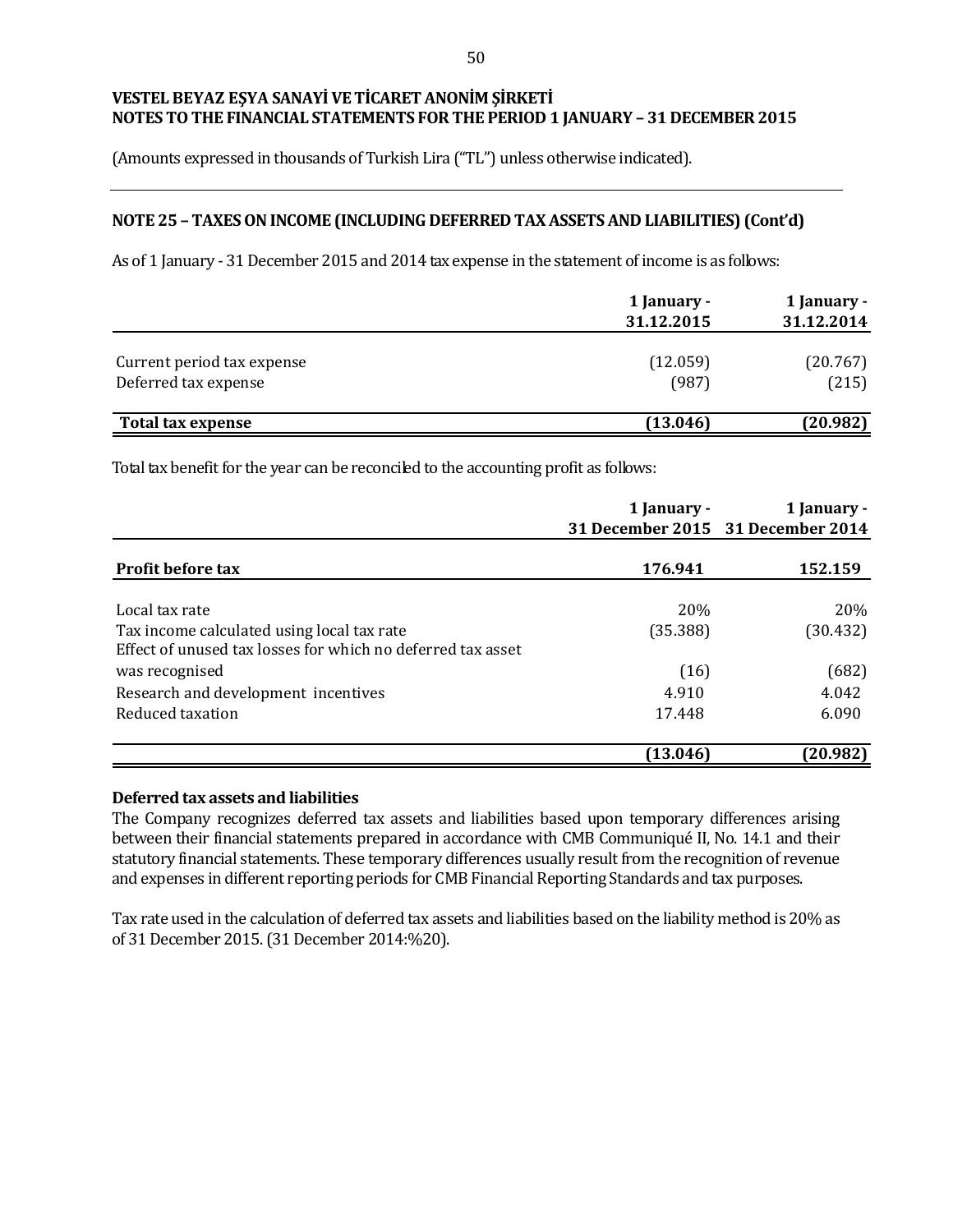(Amounts expressed in thousands of Turkish Lira ("TL") unless otherwise indicated).

# **NOTE 25 – TAXES ON INCOME (INCLUDING DEFERRED TAX ASSETS AND LIABILITIES) (Cont'd)**

The breakdown of cumulative temporary differences and the resulting deferred tax assets and liabilities provided using principal tax rate as of the balance sheet dates is as follows:

|                                        | <b>Cumulative temporary</b> |             |                         |       |
|----------------------------------------|-----------------------------|-------------|-------------------------|-------|
|                                        | differences                 |             | Deferred tax            |       |
|                                        | 31 December                 | 31 December | 31 December 31 December |       |
|                                        | 2015                        | 2014        | 2015                    | 2014  |
|                                        |                             |             |                         |       |
| Deferred tax assets                    |                             |             |                         |       |
| <b>Employment termination benefits</b> | (21.907)                    | (25.382)    | 4.381                   | 4.886 |
| Provision for impairment on            |                             |             |                         |       |
| inventories                            | (620)                       | (1.070)     | 124                     | 214   |
| <b>Other</b>                           | (8.885)                     | (7.235)     | 1.777                   | 1.447 |
|                                        |                             |             | 6.282                   | 6.547 |

|                                          | <b>Cumulative temporary</b> |             |                         |          |
|------------------------------------------|-----------------------------|-------------|-------------------------|----------|
|                                          | differences                 |             | Deferred tax            |          |
|                                          | 31 December                 | 31 December | 31 December 31 December |          |
|                                          | 2015                        | 2014        | 2015                    | 2014     |
| Deferred tax liabilites                  |                             |             |                         |          |
| Useful life and valuation differences on |                             |             |                         |          |
| property, plant and equipment and        |                             |             |                         |          |
| intangible assets                        | 35.200                      | 42.905      | (7.040)                 | (8.581)  |
| Derivative financial instruments         | 20.456                      | 18.566      | (4.091)                 | (3.713)  |
| <b>Other</b>                             | 980                         | 755         | (196)                   | (151)    |
|                                          |                             |             | (11.327)                | (12.445) |
| Deferred tax liabilites - net            |                             |             | (5.045)                 | (5.898)  |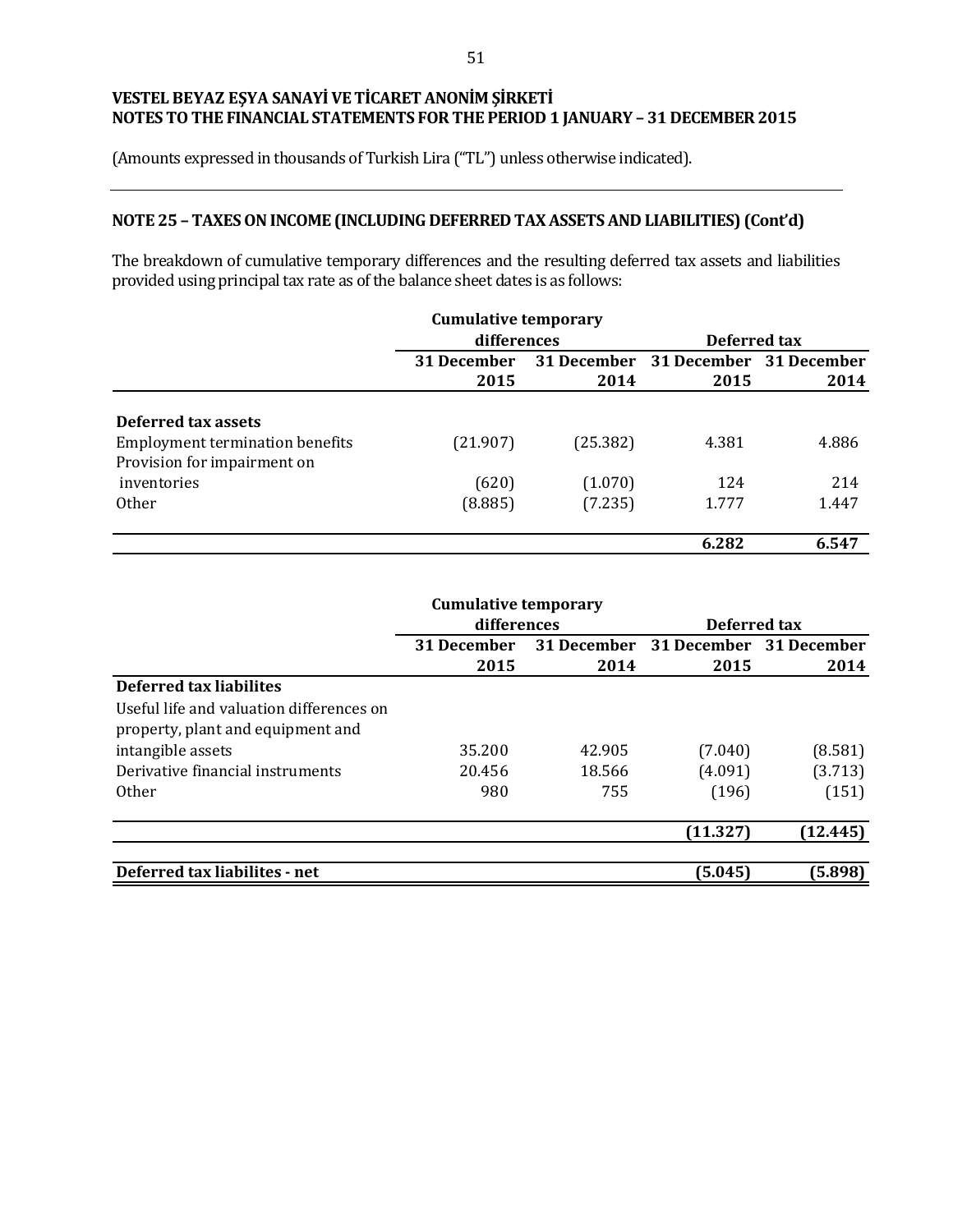(Amounts expressed in thousands of Turkish Lira ("TL") unless otherwise indicated).

# **NOTE 25 – TAXES ON INCOME (INCLUDING DEFERRED TAX ASSETS AND LIABILITIES) (Cont'd)**

The movement of net deferred tax assets and liabilities is as follows:

|                                            | 1 January - | 1 January -<br>31 December 2015 31 December 2014 |
|--------------------------------------------|-------------|--------------------------------------------------|
|                                            |             |                                                  |
| Opening balance, 01 January                | (5.898)     | (1.835)                                          |
| Tax expense recognized in income statement | (987)       | (215)                                            |
| Recognized in shareholders' equity         | 1.840       | (3.848)                                          |
| Deferred tax liabilities                   |             |                                                  |
| at the end of the period, net              | (5.045)     | (5.898)                                          |

#### **NOTE 26 – EARNINGS PER SHARE**

|                                                                                                                         | 1 January -<br>31 December<br>2015 | 1 January -<br>31 December<br>2014 |
|-------------------------------------------------------------------------------------------------------------------------|------------------------------------|------------------------------------|
| Net income attributable to equity holders of the parent<br>Weighted number of ordinary shares with a Kr 1 of face value | 163.895                            | 131.177                            |
| (thousand shares)                                                                                                       | 190.000                            | 190.000                            |
|                                                                                                                         | 0,86                               | 0,69                               |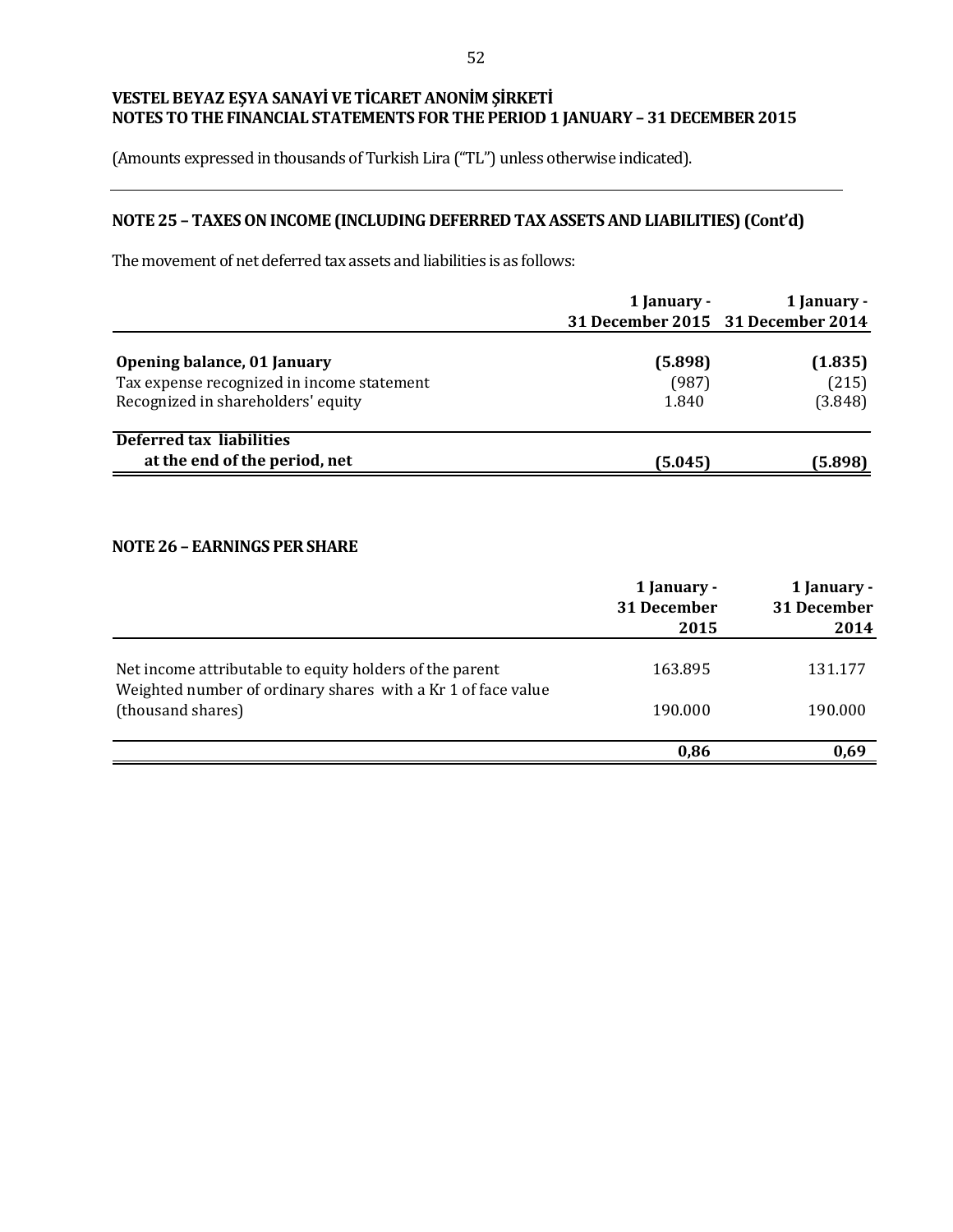(Amounts expressed in thousands of Turkish Lira ("TL") unless otherwise indicated).

#### **NOTE 27 – DERIVATIVE INSTRUMENTS**

|                                                                                                     | 31 December 2015          |                                                |                    | 31 December 2014                               |  |
|-----------------------------------------------------------------------------------------------------|---------------------------|------------------------------------------------|--------------------|------------------------------------------------|--|
|                                                                                                     | <b>Contract</b><br>amount | <b>Fair Value</b><br>Assets /<br>(Liabilities) | Contract<br>amount | <b>Fair Value</b><br>Assets /<br>(Liabilities) |  |
| <b>Held for trading</b><br>Forward foreign currency transactions<br>Foreign currency swap contracts | 171.258<br>-              | 9.536                                          | 489.833<br>50.000  | (1.274)<br>(5.800)                             |  |
| Cash flow hedge<br>Forward foreign currency transactions                                            | 611.791                   | 10.920                                         | 321.874            | 25.640                                         |  |
|                                                                                                     | 783.049                   | 20.456                                         | 861.707            | 18.566                                         |  |

#### **NOTE 28 – FINANCIAL INSTRUMENTS AND FINANCIAL RISK MANAGEMENT**

#### **a) Foreign currency risk:**

The Company is exposed to exchange rate risk due to its foreign currency denominated transactions. The main principle of foreign currency risk management is to maintain foreign exchange position at the level that minimizes the impact of foreign exchange fluctuations.

Derivative instruments are used in foreign currency risk management where necessary. In this respect the Company mainly prefers using foreign exchange forward contracts.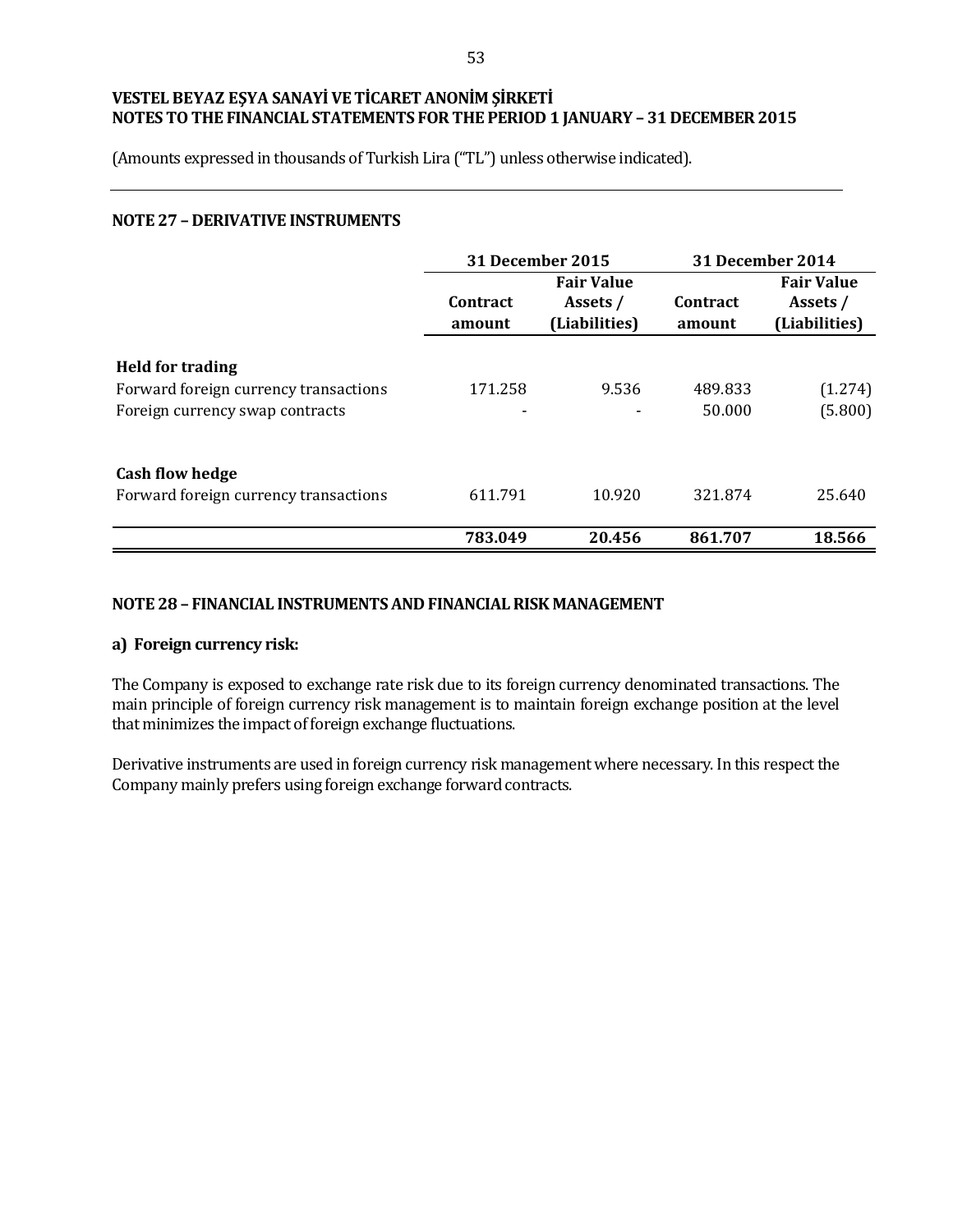(Amounts expressed in thousands of Turkish Lira ("TL") unless otherwise indicated).

#### **NOTE 28– FINANCIAL INSTRUMENTS AND FINANCIAL RISK MANAGEMENT (Cont'd)**

As of 31 December 2015 and 31 December 2014 the Company's net debt / total equity ratios are as follows:

|                                      |          | 31 December 2015 31 December 2014 |
|--------------------------------------|----------|-----------------------------------|
| Total financial liabilities (note 5) | 60.489   | 118.964                           |
| Cash and cash equivalents (note 4)   | (88.687) | (163.711)                         |
| Net debt                             | (28.198) | (44.747)                          |
| Total equity                         | 714.273  | 662.563                           |
| <b>Capital invested</b>              | 686.075  | 617.816                           |
| Net debt/capital invested            | (0, 04)  | (0,07)                            |

#### **b) Financial risk factors:**

The Company's activities expose it to a variety of financial risks including the foreign currency exchange rates risk, credit risk and liquidity risk. The Company's overall risk management programme on the unpredictability of financial markets and seeks to minimize potential adverse effects on the financial performance of the Company. The Company uses derivative financial instruments in order to protect itself from various financial risks.

#### **b.1) Credit risk:**

Credit risk arises from bank deposits, trade receivables and other trade receivables. Ownership of financial assets involves the risk that counterparties may be unable to meet the terms of these agreements. The Company sells significant portion of its products to Vestel Ticaret A.Ş. which is a group company. Credit risk is evaluated by considering past experiences and current economic conditions and receivables is presented in the balance sheet after appropriate amount of provision for doubtful receivables is allocated. The company considers that the credit risk is managed effectively. The following statements show the analysis of credit risk as of 31 December 2015 and 31 December 2014: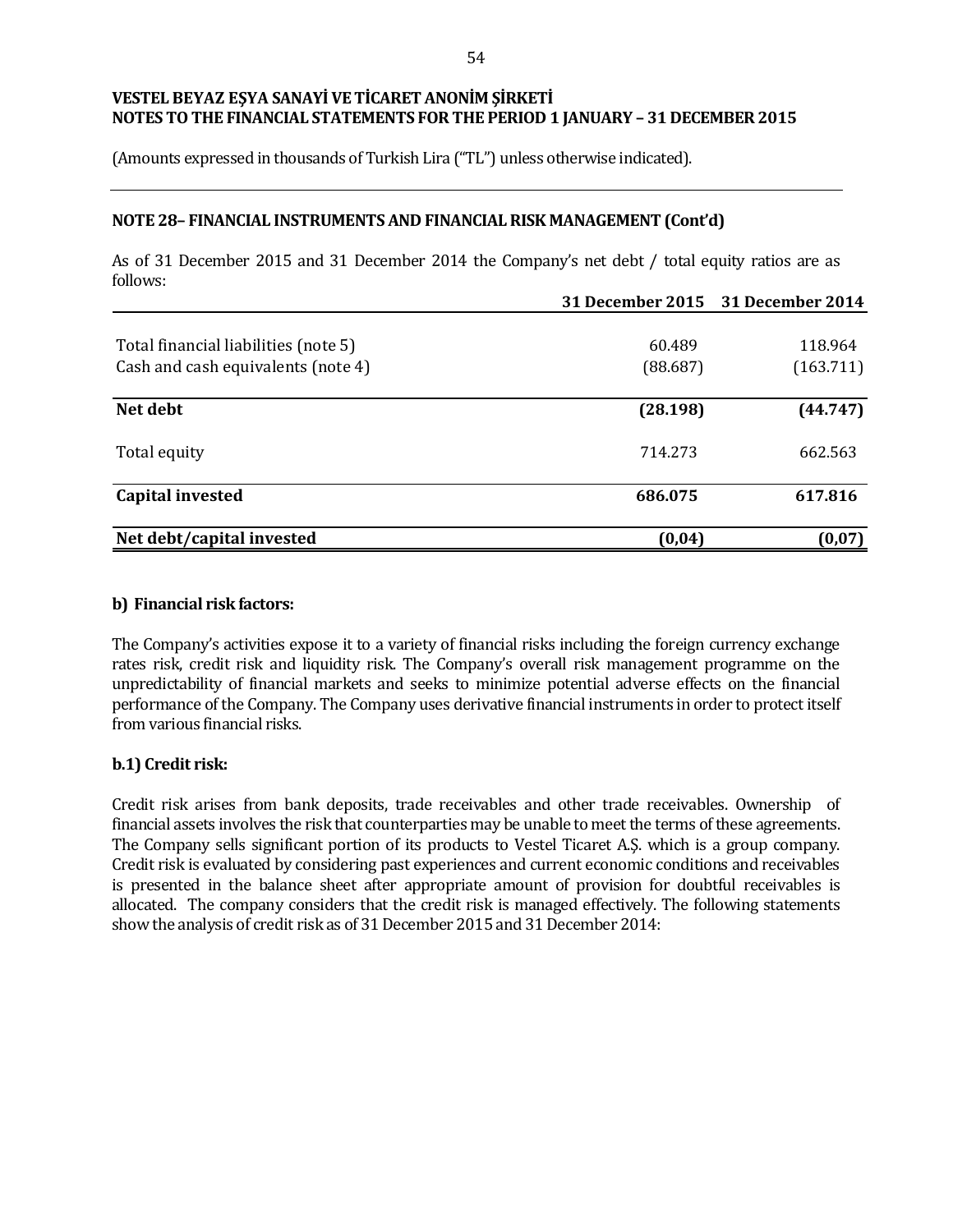(Amounts expressed in thousands of Turkish Lira ("TL") unless otherwise indicated).

# **NOTE 28 – FINANCIAL INSTRUMENTS AND FINANCIAL RISK MANAGEMENT (Cont'd)**

|                                                                                                            | <b>Receivables</b>       |                |                          |                |                      |              |
|------------------------------------------------------------------------------------------------------------|--------------------------|----------------|--------------------------|----------------|----------------------|--------------|
|                                                                                                            | <b>Trade Receivables</b> |                | <b>Other Receivables</b> |                |                      |              |
|                                                                                                            | <b>Related</b>           | <b>Third</b>   | <b>Related</b>           | <b>Third</b>   |                      |              |
| 31 December 2015                                                                                           | <b>Parties</b>           | <b>Parties</b> | <b>Parties</b>           | <b>Parties</b> | <b>Bank deposits</b> | <b>Other</b> |
| Maximum exposed credit risk as at 31 December 2015<br>$(A+B+C+D)$                                          | 818.706                  | 5.879          |                          | 98.237         | 84.518               | 4.169        |
| - Secured portion of the maximum credit risk by guarantees, etc                                            |                          |                |                          |                |                      |              |
|                                                                                                            |                          |                |                          |                |                      |              |
| A. Net book value of financial asset either are not due or impaired                                        | 818.706                  | 2.691          | $\overline{\phantom{a}}$ | 98.237         | 84.518               | 4.169        |
| - Secured portion by guarantees, etc<br>B. Net book value of financial asset with renegotiated conditions, |                          |                |                          |                |                      |              |
| otherwise considered as overdue or impaired                                                                |                          | 3.087          |                          |                |                      |              |
| C. Net book value of overdue but not impaired financial assets                                             |                          | 101            |                          |                |                      |              |
| - Secured portion by guarantees, etc                                                                       |                          |                |                          |                |                      |              |
| D. Net book value of the impaired assets                                                                   |                          |                |                          |                |                      |              |
| - Overdue                                                                                                  | $\overline{\phantom{a}}$ | 210            |                          |                |                      |              |
| - Impairment                                                                                               |                          | (210)          |                          |                |                      |              |
| -Secured portion of the net value by guarantees, etc                                                       |                          |                |                          |                |                      |              |
|                                                                                                            |                          |                |                          |                |                      |              |
| E. Off balance sheet items comprised of credit risk                                                        |                          |                |                          |                |                      |              |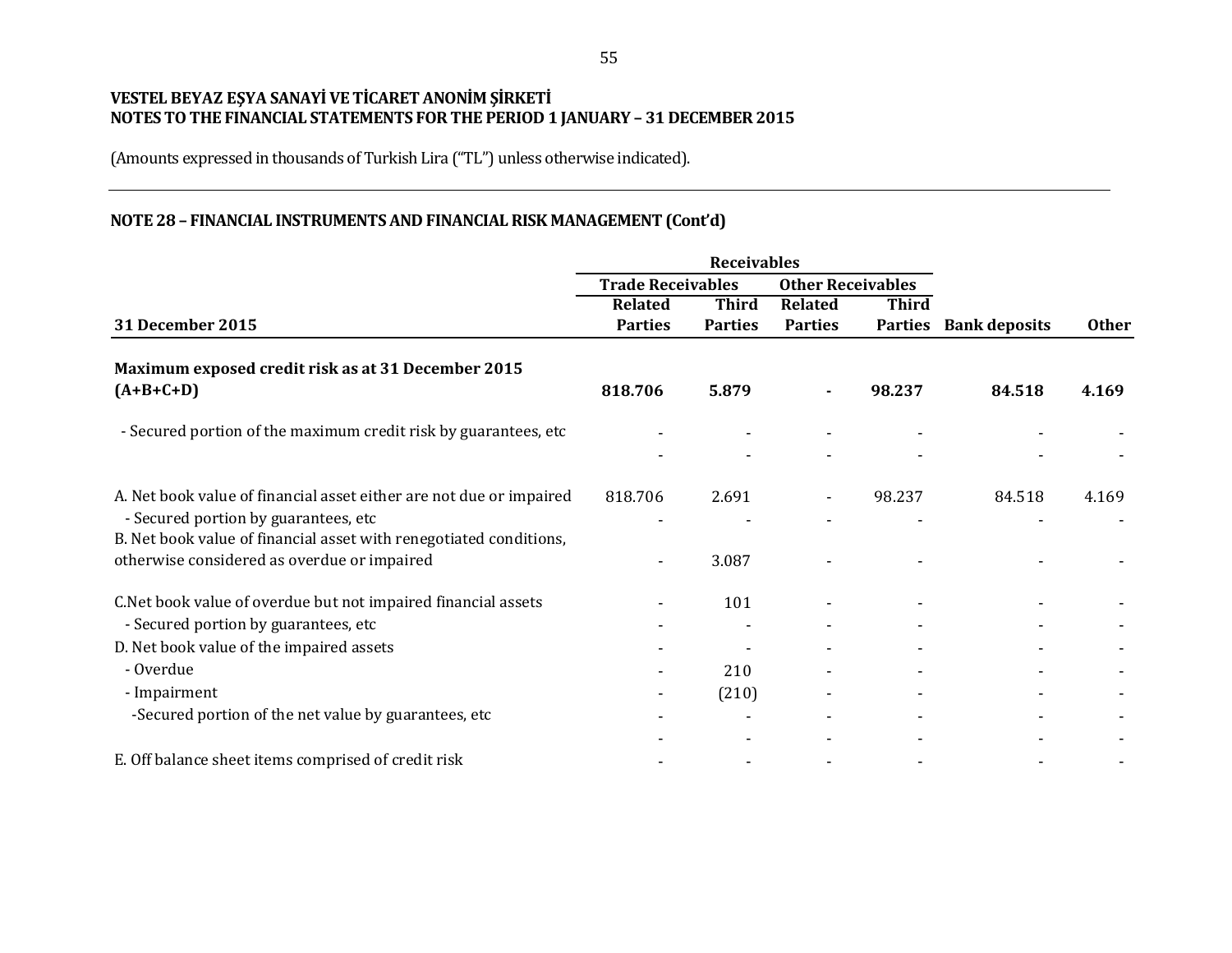(Amounts expressed in thousands of Turkish Lira ("TL") unless otherwise indicated).

# **NOTE 28 – FINANCIAL INSTRUMENTS AND FINANCIAL RISK MANAGEMENT (Cont'd)**

|                                                                                                                   | <b>Receivables</b>       |                |                          |                |                      |              |
|-------------------------------------------------------------------------------------------------------------------|--------------------------|----------------|--------------------------|----------------|----------------------|--------------|
|                                                                                                                   | <b>Trade Receivables</b> |                | <b>Other Receivables</b> |                |                      |              |
|                                                                                                                   | <b>Related</b>           | <b>Third</b>   | <b>Related</b>           | <b>Third</b>   |                      |              |
| <b>31 December 2014</b>                                                                                           | <b>Parties</b>           | <b>Parties</b> | <b>Parties</b>           | <b>Parties</b> | <b>Bank deposits</b> | <b>Other</b> |
| Maximum exposed credit risk as at 31 December 2014                                                                |                          |                |                          |                |                      |              |
| $(A+B+C+D)$                                                                                                       | 646.554                  | 11.196         | $\blacksquare$           | 50.557         | 163.003              |              |
| - Secured portion of the maximum credit risk by guarantees, etc                                                   |                          |                |                          |                |                      |              |
|                                                                                                                   |                          |                |                          |                |                      |              |
| A. Net book value of financial asset either are not due or impaired                                               | 646.554                  | 8.188          | $\blacksquare$           | 50.557         | 163.003              |              |
| - Secured portion by guarantees, etc                                                                              |                          |                |                          |                |                      |              |
| B. Net book value of financial asset with renegotiated conditions,<br>otherwise considered as overdue or impaired |                          |                |                          |                |                      |              |
| C. Net book value of overdue but not impaired financial assets                                                    |                          | 3.008          |                          |                |                      |              |
| - Secured portion by guarantees, etc                                                                              |                          | 2.688          |                          |                |                      |              |
| D. Net book value of the impaired assets                                                                          |                          |                |                          |                |                      |              |
| - Overdue                                                                                                         | ۰                        | 195            |                          |                |                      |              |
| - Impairment                                                                                                      |                          | (195)          |                          |                |                      |              |
| -Secured portion of the net value by guarantees, etc                                                              |                          |                |                          |                |                      |              |
|                                                                                                                   |                          |                |                          |                |                      |              |
| E. Off balance sheet items comprised of credit risk                                                               |                          |                |                          |                |                      |              |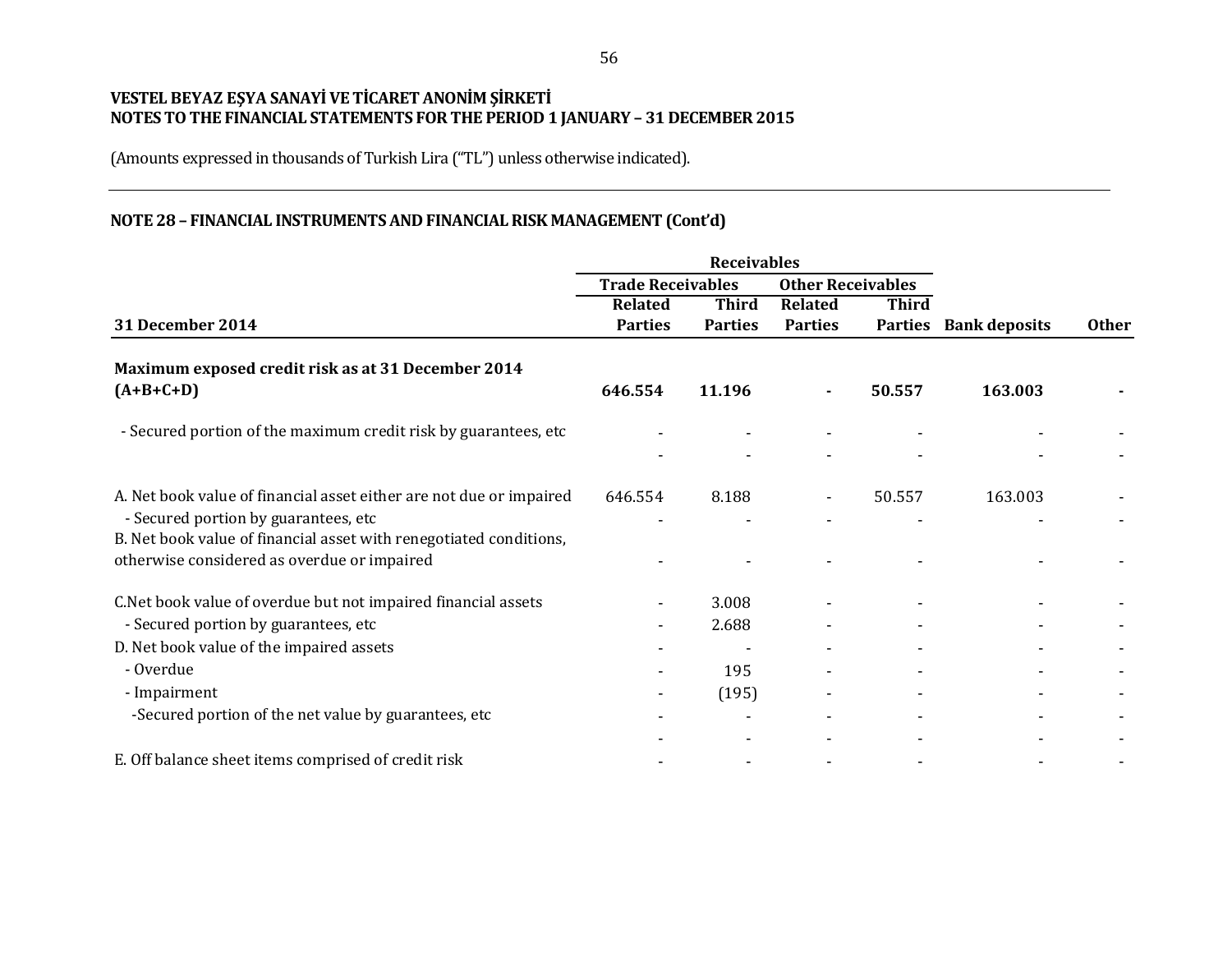(Amounts expressed in thousands of Turkish Lira ("TL") unless otherwise indicated).

#### **NOTE 28 – FINANCIAL INSTRUMENTS AND FINANCIAL RISK MANAGEMENT (Cont'd)**

Aging analysis of the receivables which are overdue but not impaired:

|                           | <b>31 December 2015</b>  | 31 December 2014 |  |
|---------------------------|--------------------------|------------------|--|
|                           |                          |                  |  |
| 0 -1 month                | 101                      | 1.947            |  |
| 1 -3 month                | $\overline{\phantom{a}}$ | 1.061            |  |
| Total overdue receivables | 101                      | 3.008            |  |

#### **b.2) Price risk:**

Due to the fact that the Company's operating profit and cash flows from operating activities has been affected by competition in the sector and changes in raw material prices, the prices is monitored by the Company management and cost-cutting measures has been taken in order to mitigate cost pressure effect on price level. In addition, the Company reviews market prices for active financial and operational risk management regularly.

Existing risks has been monitored on Audit Committee and Board of Directors meetings and raw material prices in market is reviewed closely.

#### **b.3) Liquidity risk:**

The Company manages liquidity risk by maintaining adequate reserves, banking facilities and reserve borrowing facilities by continuously monitoring forecast and actual cash flows and matching the maturity profiles of financial assets and liabilities.

The Company manages liquidity risk by providing the continuity of sufficient funds and loan reserves by twinning the maturities of financial assets and liabilities by following cash flow regularly.

The following tables detail the Company's remaining contractual maturity for its financial liabilities. The tables have been drawn up based on the undiscounted cash flows of non-derivative financial liabilities based on the earliest date on which the Company can be required to pay. The table includes both interest and principal cash flows. Derivative financial liabilities are presented by undiscounted net inflows and outflows.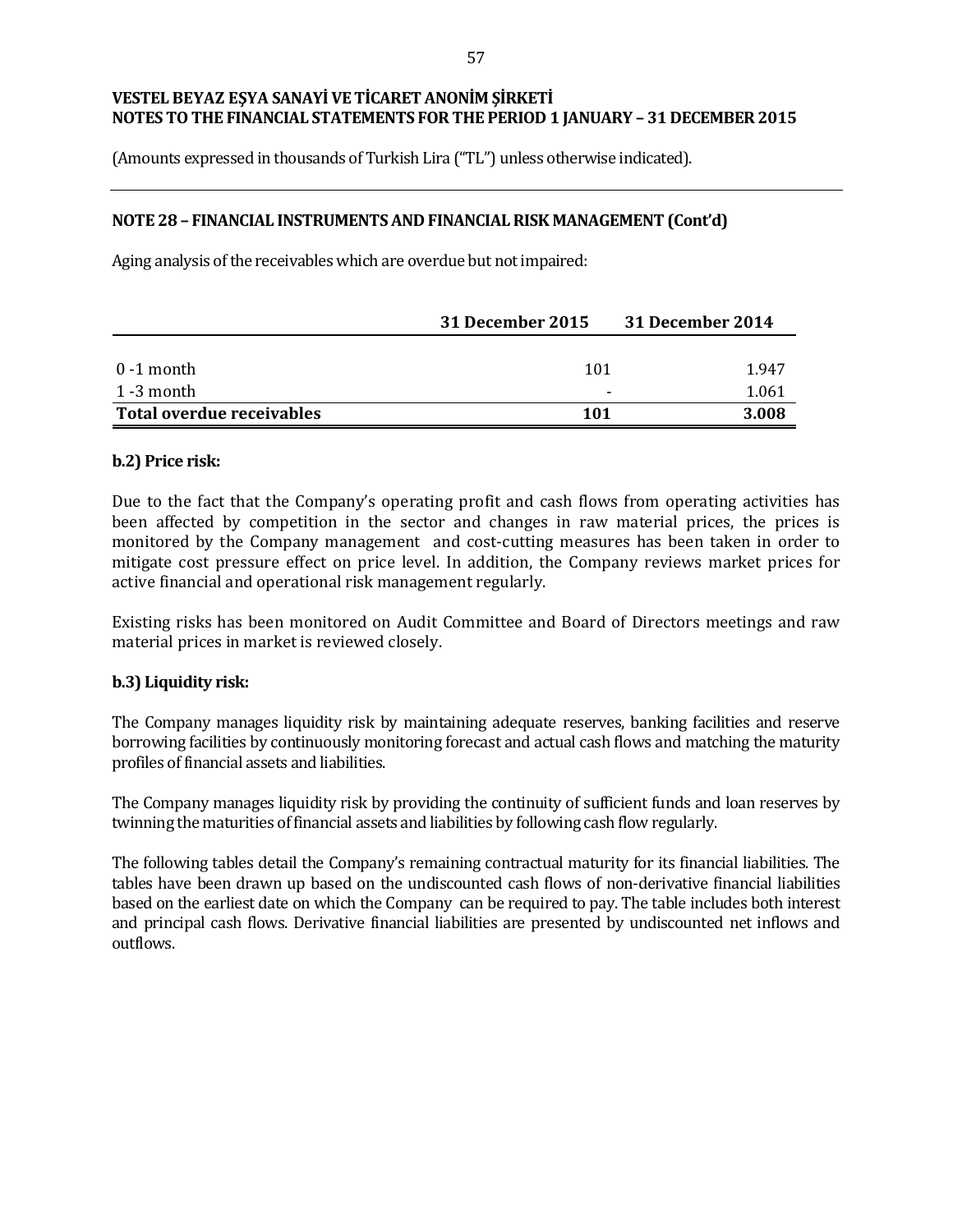(Amounts expressed in thousands of Turkish Lira ("TL") unless otherwise indicated).

# **NOTE 28 – FINANCIAL INSTRUMENTS AND FINANCIAL RISK MANAGEMENT (Cont'd)**

The analysis of the Company's financial liabilities with respect to their maturuites as of 31 December 2015:

|                                                |                          | <b>Total</b> |                  |           |                          |                          |
|------------------------------------------------|--------------------------|--------------|------------------|-----------|--------------------------|--------------------------|
|                                                |                          | contractual  |                  |           |                          | <b>More</b>              |
|                                                | <b>Book</b>              |              | cash Less than 3 | $3 - 12$  |                          | than 5                   |
| <b>Contractual Maturities</b>                  | <b>Value</b>             | outflows     | months           |           | months $1 - 5$ years     | years                    |
| Non-derivative financial<br><b>liabilities</b> |                          |              |                  |           |                          |                          |
| <b>Bank Barrowings</b>                         | 60.489                   | 62.865       | 2.890            | 3.081     | 56.894                   |                          |
| <b>Trade Payables</b>                          | 730.650                  | 732.370      | 549.022          | 183.348   | $\overline{\phantom{a}}$ | $\overline{\phantom{0}}$ |
| Other Payables                                 | 160.438                  | 174.217      | 2.601            | 2.578     | 169.038                  |                          |
|                                                | 951.577                  | 969.452      | 554.513          | 189.007   | 225.932                  |                          |
| Derivative financial instruments               |                          |              |                  |           |                          |                          |
| Derivative cash inflows                        |                          | (783.049)    | (535.887)        | (247.162) |                          |                          |
| Derivative cash outflows                       | $\overline{\phantom{a}}$ | 758.637      | 521.696          | 236.941   | $\overline{\phantom{a}}$ |                          |
|                                                | (20.456)                 | (24.412)     | (14.191)         | (10.221)  |                          |                          |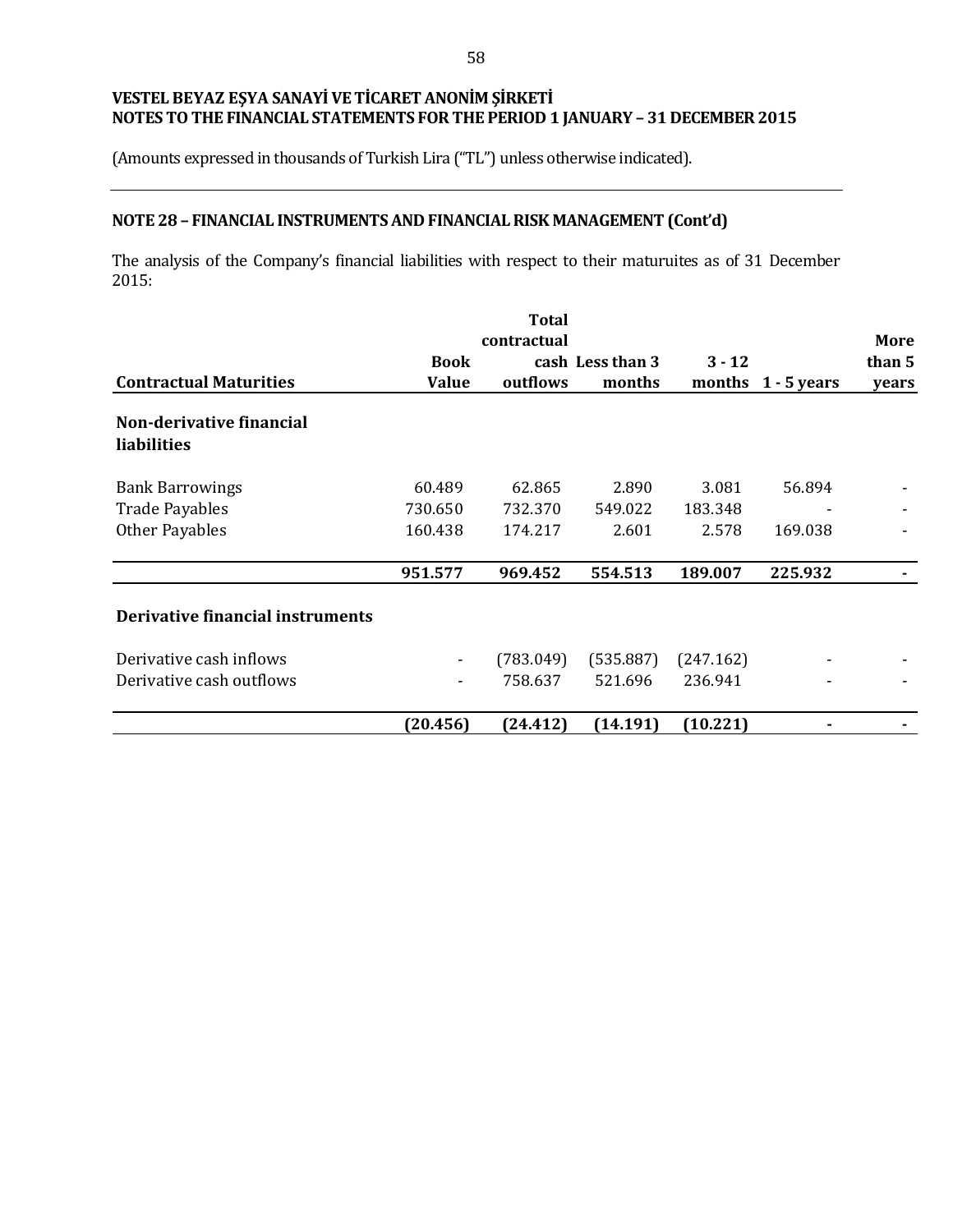(Amounts expressed in thousands of Turkish Lira ("TL") unless otherwise indicated).

#### **NOTE 28 – FINANCIAL INSTRUMENTS AND FINANCIAL RISK MANAGEMENT (Cont'd)**

The analysis of the Company's financial liabilities with respect to their maturuites as of 31 December 2014:

|                                                |                | <b>Total</b> |                  |           |               |        |
|------------------------------------------------|----------------|--------------|------------------|-----------|---------------|--------|
|                                                |                | contractual  |                  |           |               | More   |
|                                                | <b>Book</b>    |              | cash Less than 3 | $3 - 12$  |               | than 5 |
| <b>Contractual Maturities</b>                  | <b>Value</b>   | outflows     | months           | months    | $1 - 5$ years | years  |
| Non-derivative financial<br><b>liabilities</b> |                |              |                  |           |               |        |
| <b>Bank Barrowings</b>                         | 118.964        | 125.442      | 26.673           | 34.592    | 64.177        |        |
| <b>Trade Payables</b>                          | 555.571        | 556.568      | 357.700          | 198.868   |               |        |
| <b>Other Payables</b>                          | 142.372        | 160.273      | 2.317            | 2.410     | 135.054       | 20.492 |
|                                                | 816.907        | 842.283      | 386.690          | 235.870   | 199.231       | 20.492 |
| Derivative financial instruments               |                |              |                  |           |               |        |
| Derivative cash inflows                        |                | (861.707)    | (442.103)        | (369.604) | (50.000)      |        |
| Derivative cash outflows                       | $\blacksquare$ | 769.073      | 432.314          | 354.485   | (17.726)      |        |
|                                                | (18.566)       | (92.634)     | (9.789)          | (15.119)  | (67.726)      |        |
|                                                |                |              |                  |           |               |        |

#### **b.4) Foreign currency risk:**

The Company is exposed to exchange rate risk due to its foreign currency denominated transactions. The main principle of foreign currency risk management is to maintain foreign exchange position at the level that minimizes the impact of foreign exchange fluctuations.

Derivative instruments are used in foreign currency risk management where necessary. In this respect the Company mainly prefers using foreign exchange forward contracts.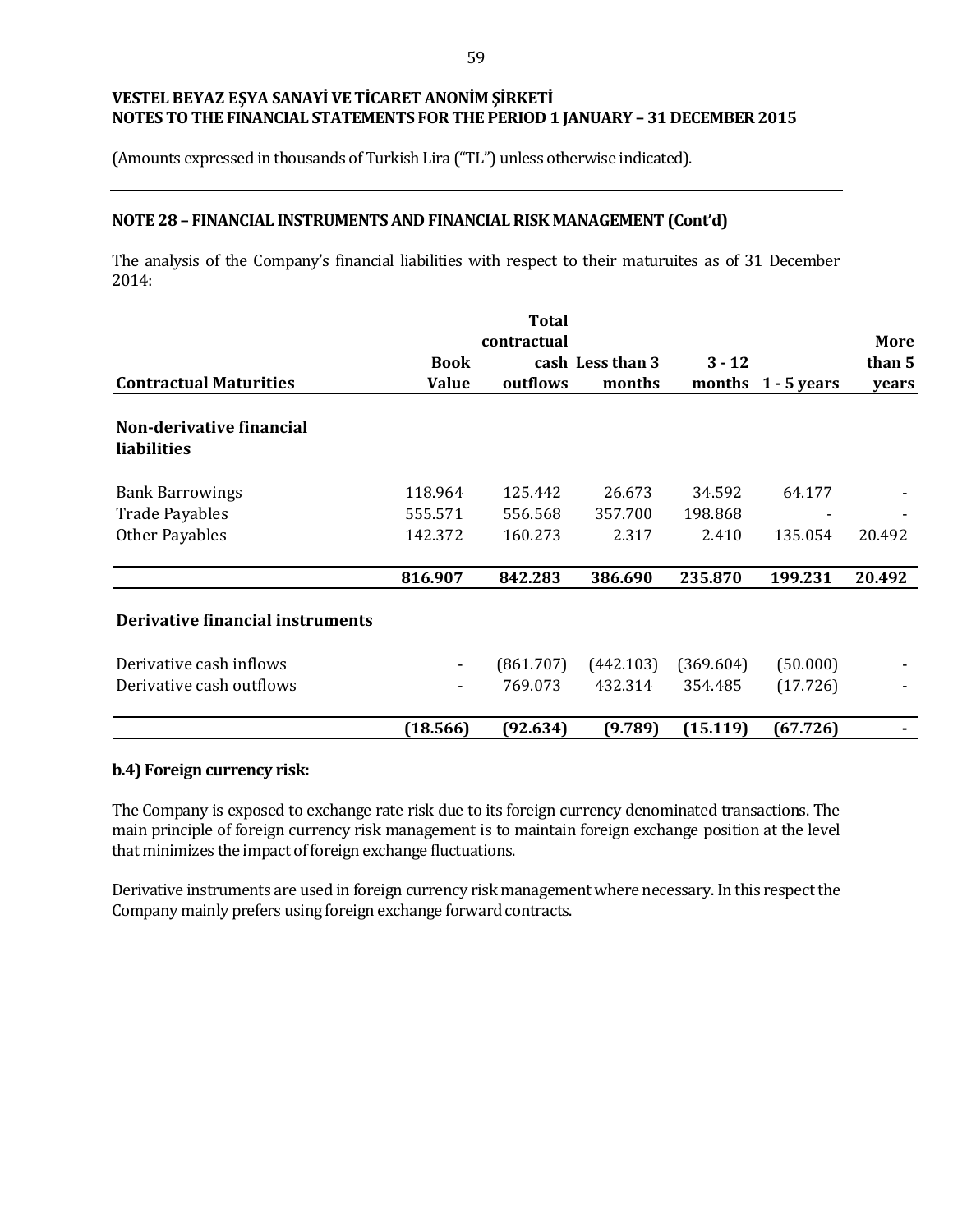(Amounts expressed in thousands of Turkish Lira ("TL") unless otherwise indicated).

# **NOTE 28 – FINANCIAL INSTRUMENTS AND FINANCIAL RISK MANAGEMENT (Cont'd)**

|                                               |                    |            | Other (TL   |                      |
|-----------------------------------------------|--------------------|------------|-------------|----------------------|
| <b>31 December 2015</b>                       | <b>USD</b>         | <b>EUR</b> | Equivalent) | <b>TL Equivalent</b> |
| 1. Trade receivables                          | $\overline{7.741}$ | 190.252    | 21.785      | 648.837              |
| 2a. Monetary financial assets (including      |                    |            |             |                      |
| cash and cash equivalents)                    | 9.179              | 378        | 60          | 27.950               |
| 2b. Non-monetary financial assets             |                    |            |             |                      |
| 3. Other                                      | 90                 |            |             | 262                  |
| 4. Current assets (1+2+3)                     | 17.010             | 190.630    | 21.845      | 677.049              |
| 5. Trade receivables                          |                    |            |             |                      |
| 6a. Monetary financial assets                 |                    |            |             |                      |
| 6b. Non-monetary financial assets             |                    |            |             |                      |
| 7. Other                                      |                    |            |             |                      |
| 8. Non-current assets (5+6+7)                 |                    |            |             |                      |
| 9. Total assets (4+8)                         | 17.010             | 190.630    | 21.845      | 677.049              |
| 10. Trade payables                            | 115.246            | 52.299     | 684         | 501.959              |
| 11. Financial liabilities                     |                    | 1.853      |             | 5.887                |
| 12a. Other monetary liabilities               |                    |            |             |                      |
| 12b. Other non-monetary liabilities           |                    |            |             |                      |
| 13. Current liabilities (10+11+12)            | 115.246            | 54.152     | 684         | 507.846              |
| 14. Trade payables                            |                    |            |             |                      |
| 15. Financial liabilities                     |                    | 17.156     |             | 54.516               |
| 16a. Other monetary liabilities               |                    | 50.490     |             | 160.437              |
| 16b. Other non-monetary liabilities           |                    |            |             |                      |
| 17. Non-current liabilities (14+15+16)        |                    | 67.646     |             | 214.953              |
| 18. Total liabilities (13+17)                 | 115.246            | 121.798    | 684         | 722.799              |
| 19. Off-balance sheet derivative instruments/ |                    |            |             |                      |
| net asset (liability) position (19a+19b)      | 43.465             | (73.669)   | (495)       | (108.207)            |
| 19a. Hedged total assets                      | 143.000            | 73.875     |             | 650.532              |
| 19b. Hedged total liabilities                 | (99.535)           | (147.544)  | (495)       | (758.739)            |
| 20. Net foreign currency asset/ (liability)   |                    |            |             |                      |
| position (9-18+19)                            | (54.771)           | (4.837)    | 20.666      | (153.957)            |
| 21. Net foreign currency monetary asset/      |                    |            |             |                      |
| (liability) position                          |                    |            |             |                      |
| $(=1+2a+5+6a-10-11-12a-14-15-16a)$            | (98.326)           | 68.832     | 21.161      | (46.012)             |
| 22. Fair value of financial instruments used  |                    |            |             |                      |
| in foreign currency hedging                   |                    |            |             | 20.456               |
| 23. Export                                    | 18.225             | 620.790    | 8.905       | 1.948.294            |
| 24. Import                                    | 164.800            | 176.613    | 897         | 977.992              |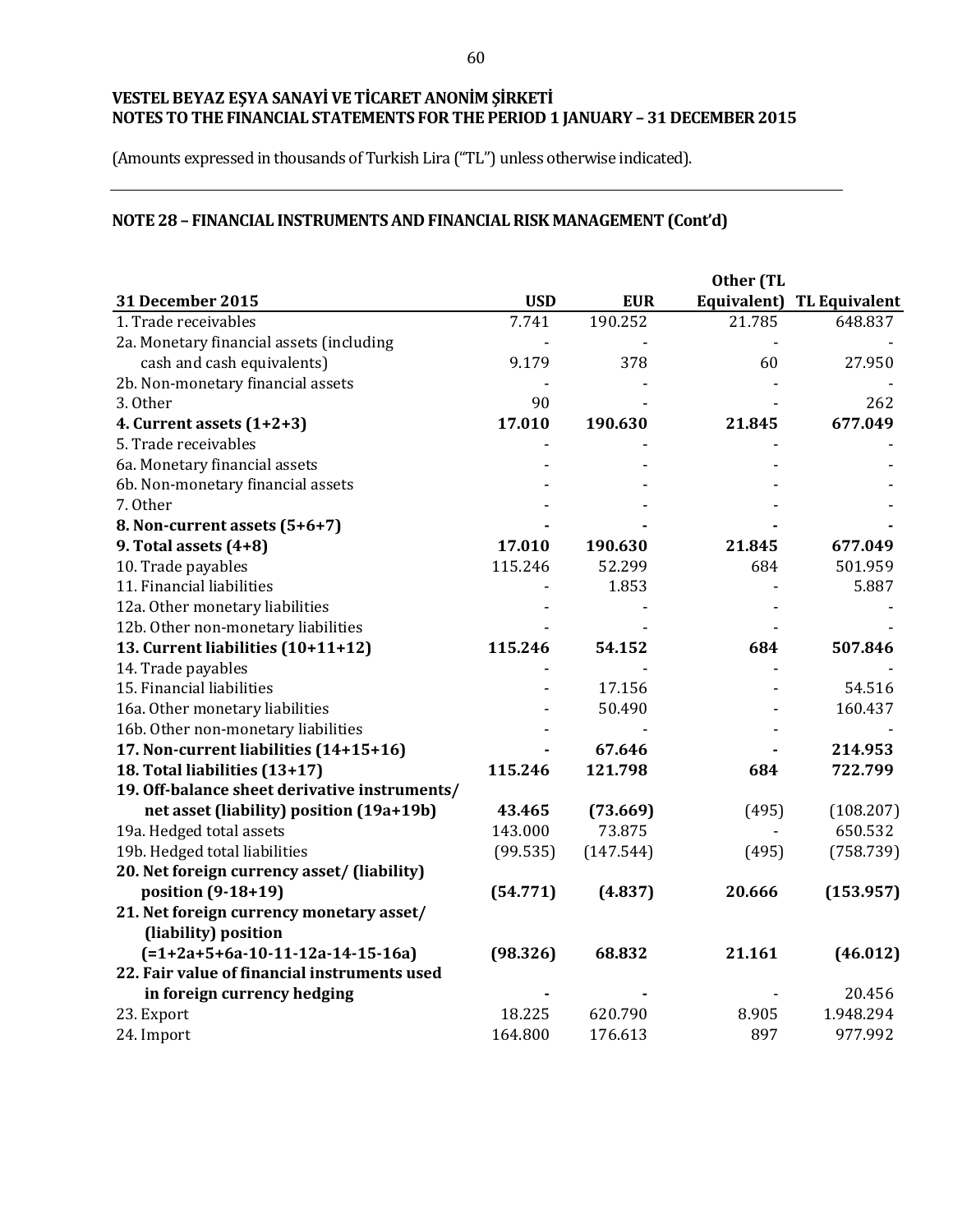(Amounts expressed in thousands of Turkish Lira ("TL") unless otherwise indicated).

# **NOTE 28 – FINANCIAL INSTRUMENTS AND FINANCIAL RISK MANAGEMENT (Cont'd)**

|                                               |            |            | Other (TL   |                      |
|-----------------------------------------------|------------|------------|-------------|----------------------|
| <b>31 December 2014</b>                       | <b>USD</b> | <b>EUR</b> | Equivalent) | <b>TL Equivalent</b> |
| 1. Trade receivables                          | 10.086     | 178.250    | 19.603      | 545.781              |
| 2a. Monetary financial assets (including      |            |            |             |                      |
| cash and cash equivalents)                    | 19.457     | 490        |             | 46.501               |
| 2b. Non-monetary financial assets             |            |            |             |                      |
| 3. Other                                      | 44         |            |             | 102                  |
| 4. Current assets $(1+2+3)$                   | 29.587     | 178.740    | 19.603      | 592.384              |
| 5. Trade receivables                          |            |            |             |                      |
| 6a. Monetary financial assets                 |            |            |             |                      |
| 6b. Non-monetary financial assets             |            |            |             |                      |
| 7. Other                                      |            |            |             |                      |
| 8. Non-current assets (5+6+7)                 |            |            |             |                      |
| 9. Total assets $(4+8)$                       | 29.587     | 178.740    | 19.603      | 592.384              |
| 10. Trade payables                            | 105.845    | 50.702     |             | 388.459              |
| 11. Financial liabilities                     |            | 20.085     |             | 56.654               |
| 12a. Other monetary liabilities               |            |            |             |                      |
| 12b. Other non-monetary liabilities           |            |            |             |                      |
| 13. Current liabilities (10+11+12)            | 105.845    | 70.787     |             | 445.113              |
| 14. Trade payables                            |            |            |             |                      |
| 15. Financial liabilities                     |            | 3.320      |             | 9.365                |
| 16a. Other monetary liabilities               |            | 50.474     |             | 142.372              |
| 16b. Other non-monetary liabilities           |            |            |             |                      |
| 17. Non-current liabilities (14+15+16)        |            | 53.794     |             | 151.737              |
| 18. Total liabilities (13+17)                 | 105.845    | 124.581    |             | 596.850              |
| 19. Off-balance sheet derivative instruments/ |            |            |             |                      |
| net asset (liability) position (19a+19b)      | 159.984    | (121.132)  |             | 29.310               |
| 19a. Hedged total assets                      | 237.623    | 78.268     | 32          | 771.827              |
| 19b. Hedged total liabilities                 | (77.639)   | (199.400)  | (32)        | (742.517)            |
| 20. Net foreign currency asset/ (liability)   |            |            |             |                      |
| position (9-18+19)                            | 83.726     | (66.973)   | 19.603      | 24.844               |
| 21. Net foreign currency monetary asset/      |            |            |             |                      |
| (liability) position                          |            |            |             |                      |
| $(=1+2a+5+6a-10-11-12a-14-15-16a)$            | (76.302)   | 54.159     | 19.603      | (4.568)              |
| 22. Fair value of financial instruments used  |            |            |             |                      |
| in foreign currency hedging                   |            |            |             | 18.566               |
| 23. Export                                    | 30.157     | 574.602    | 8.584       | 1.754.140            |
| 24. Import                                    | 186.884    | 182.094    | 880         | 935.394              |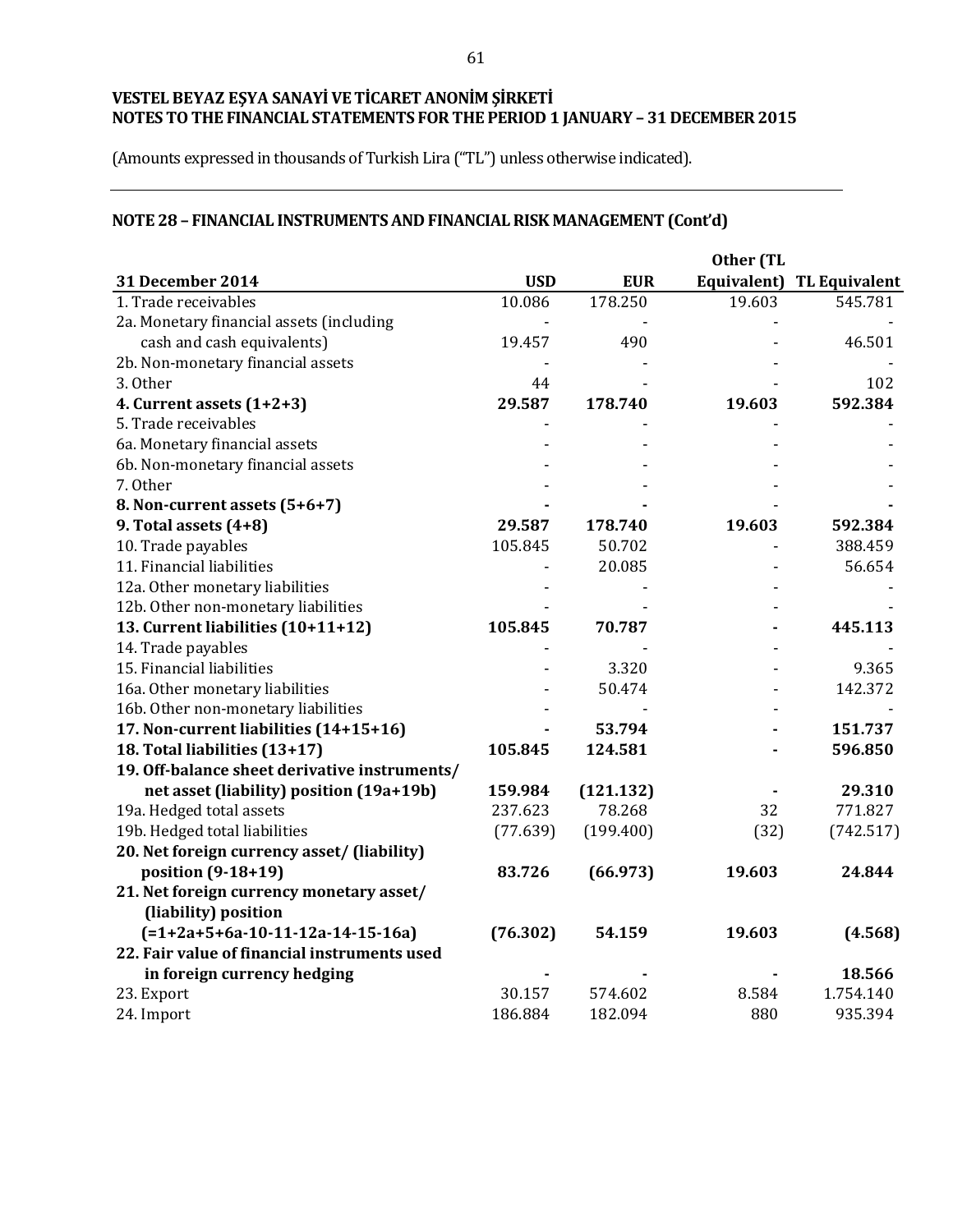(Amounts expressed in thousands of Turkish Lira ("TL") unless otherwise indicated).

#### **NOTE 28 – FINANCIAL INSTRUMENTS AND FINANCIAL RISK MANAGEMENT (Cont'd)**

As of 31 December 2015 and 31 December 2014, sensitivity analysis of foreign exchange rate tables is presented below, secured portions include impact of derivative instruments.

|                                                              | Gain / Loss         |                     | <b>Equity</b>                                                              |                            |  |
|--------------------------------------------------------------|---------------------|---------------------|----------------------------------------------------------------------------|----------------------------|--|
| <b>31 December 2015</b>                                      | Foreign<br>exchange | Foreign<br>exchange | Foreign<br>exchange<br>appreciation depreciation appreciation depreciation | <b>Foreign</b><br>exchange |  |
|                                                              |                     |                     |                                                                            |                            |  |
| +/-10% fluctuation of USD rate:                              |                     |                     |                                                                            |                            |  |
| USD net asset / liability                                    | (28.589)            | 28.589              | (28.589)                                                                   | 28.589                     |  |
| Secured portion from USD risk (-)                            | 4.358               | (4.358)             | 12.737                                                                     | (12.737)                   |  |
|                                                              |                     |                     |                                                                            |                            |  |
| <b>USD</b> net effect                                        | (24.231)            | 24.231              | (15.852)                                                                   | 15.852                     |  |
| +/-10% fluctuation of EUR rate:<br>EUR net asset / liability | 21.872              | (21.872)            | 21.872                                                                     | (21.872)                   |  |
| Secured portion from EUR risk (-)                            | (7.287)             | 7.287               | (23.429)                                                                   | 23.429                     |  |
| <b>EUR</b> net effect                                        | 14.585              | (14.585)            | (1.557)                                                                    | 1.557                      |  |
| +/-10% fluctuation of other currency<br>rates:               |                     |                     |                                                                            |                            |  |
| Other currencies net asset / liability                       | 2.116               | (2.116)             | 2.116                                                                      | (2.116)                    |  |
| $risk(-)$                                                    | (39)                | 39                  | (39)                                                                       | 39                         |  |
|                                                              |                     |                     |                                                                            |                            |  |
| Other currency net effect                                    | 2.077               | (2.077)             | 2.077                                                                      | (2.077)                    |  |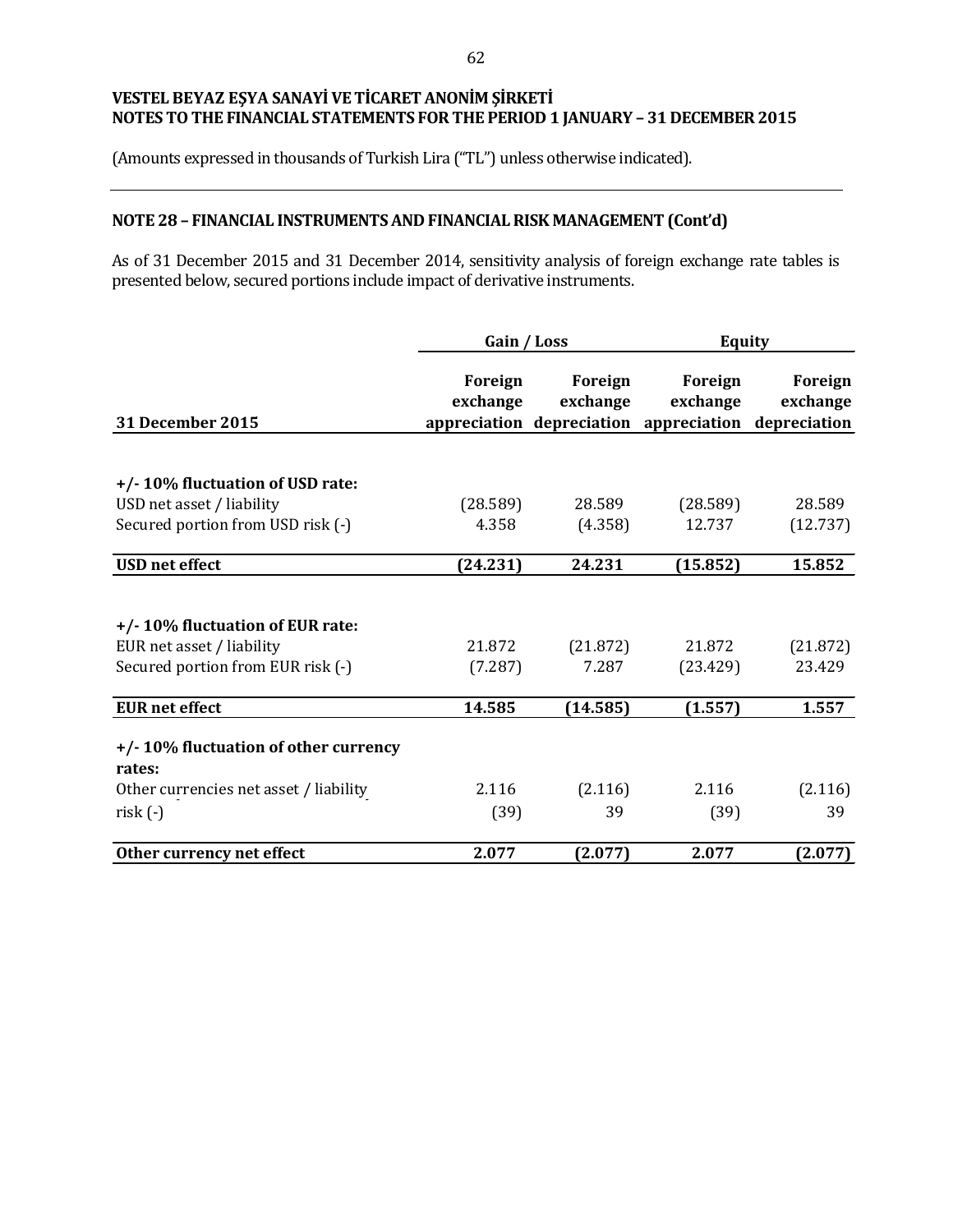(Amounts expressed in thousands of Turkish Lira ("TL") unless otherwise indicated).

# **NOTE 28 – FINANCIAL INSTRUMENTS AND FINANCIAL RISK MANAGEMENT (Cont'd)**

|                                                                                                   | Gain / Loss         |                     | <b>Equity</b>                                                              |                     |  |
|---------------------------------------------------------------------------------------------------|---------------------|---------------------|----------------------------------------------------------------------------|---------------------|--|
| 31 December 2014                                                                                  | Foreign<br>exchange | Foreign<br>exchange | Foreign<br>exchange<br>appreciation depreciation appreciation depreciation | Foreign<br>exchange |  |
|                                                                                                   |                     |                     |                                                                            |                     |  |
| +/-10% fluctuation of USD rate:                                                                   |                     |                     |                                                                            |                     |  |
| USD net asset / liability                                                                         | (17.694)            | 17.694              | (17.694)                                                                   | 17.694              |  |
| Secured portion from USD risk (-)                                                                 | 4.905               | (4.905)             | 37.069                                                                     | (37.069)            |  |
| <b>USD</b> net effect                                                                             | (12.789)            | 12.789              | 19.375                                                                     | (19.375)            |  |
| +/-10% fluctuation of EUR rate:<br>EUR net asset / liability<br>Secured portion from EUR risk (-) | 15.277<br>(4.592)   | (15.277)<br>4.592   | 15.277<br>(34.191)                                                         | (15.277)<br>34.191  |  |
| <b>EUR</b> net effect                                                                             | 10.685              | (10.685)            | (18.914)                                                                   | 18.914              |  |
| +/-10% fluctuation of other currency<br>rates:<br>Other currencies net asset / liability          | 1.960               | (1.960)             | 1.960                                                                      | (1.960)             |  |
| Secured portion from other currency                                                               |                     |                     |                                                                            |                     |  |
| $risk(-)$                                                                                         | (2.264)             | 2.264               | (2.264)                                                                    | 2.264               |  |
| Other currency net effect                                                                         | (304)               | 304                 | (304)                                                                      | 304                 |  |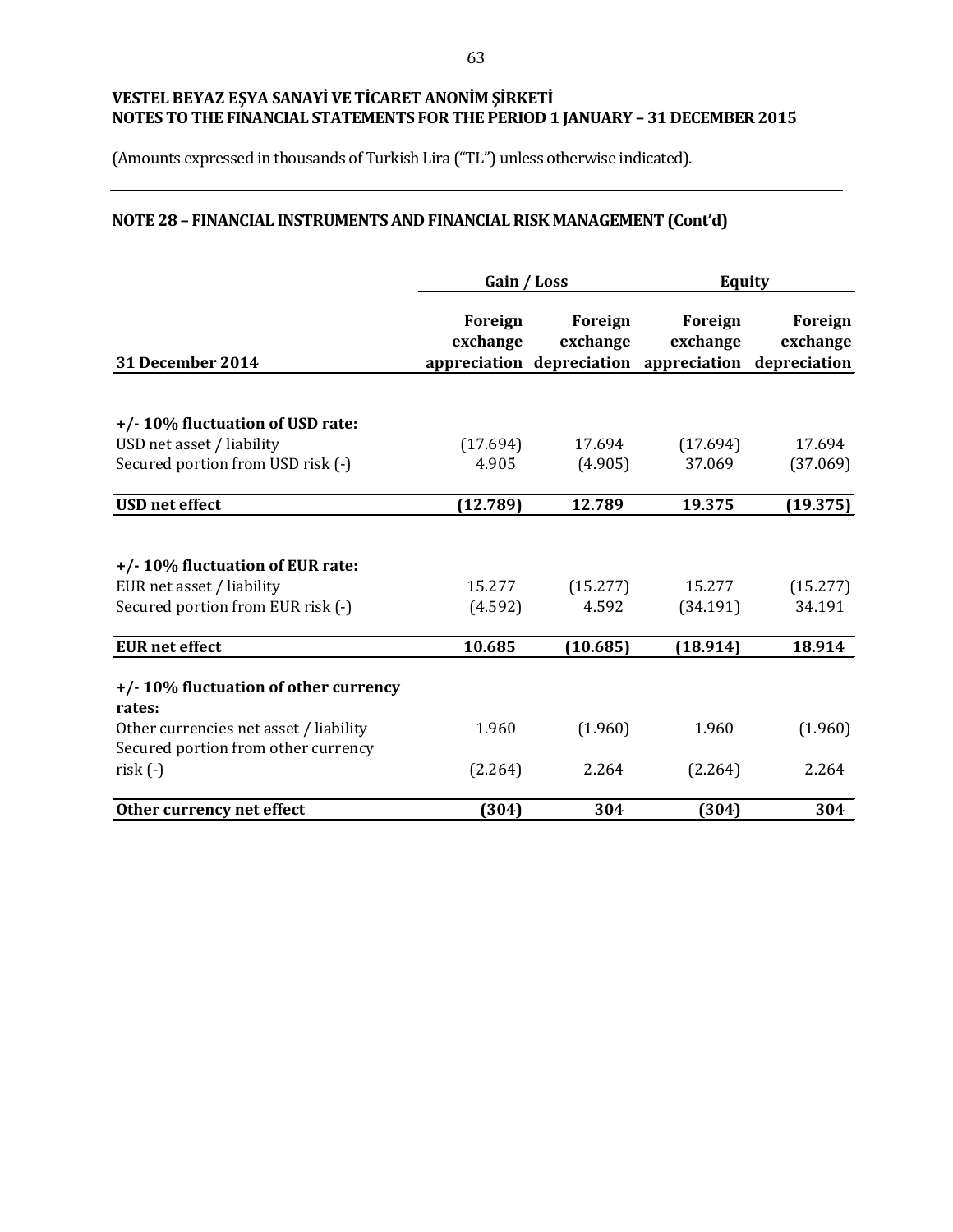(Amounts expressed in thousands of Turkish Lira ("TL") unless otherwise indicated).

#### **NOTE 28 – FINANCIAL INSTRUMENTS AND FINANCIAL RISK MANAGEMENT (Cont'd)**

#### **b.5) Interest rate risk:**

The Company is exposed to interest rate risk as the Company borrow funds at both fixed and floating interest rates. The risk is managed by the Company by maintaining an appropriate mix between fixed and floating rate borrowings, by the use of interest rate hedge contracts and forward interest rate contracts.

Analysis of financial instruments of the Company which are sensitive to interest rate changes is as follows :

|                                                    | <b>31 December 2015</b> | <b>31 December 2014</b> |
|----------------------------------------------------|-------------------------|-------------------------|
|                                                    |                         |                         |
| Financial instruments with fixed interest rates    |                         |                         |
| Time Deposits                                      | 56.178                  | 109.175                 |
| <b>Financial Liabilities</b>                       | 49.448                  | 99.870                  |
| Financial instruments with variable interest rates |                         |                         |
| <b>Finansal Liabilities</b>                        | 11.041                  | 19 094                  |

On 31 December 2015, if interest rates of all currency denominated financial assets and liabilities with variable interest rates has strengthened / weakened by 100 base point with all other variables held constant, income before taxes would have been 85 TL (2014: 207 TL) lower / higher as a result of interest expenses.

#### **NOTE 29 - FINANCIAL INSTRUMENTS (FAIR VALUE AND HEDGE ACCOUNTING DISCLOSURES)**

#### **Categories of financial instruments and fair values**

The Company has classified its financial assets and liabilities as at fair value through profit or loss, available for sale financial assets and loans and receivables. Among Company's financial assets, cash and cash equivalents (note 4), trade receivables (notes 6 and 7) and other receivables (notes 6 and 8), are classified as loans and receivables and are measured at amortized cost using the effective interest method.

Company's financial liabilities consist of financial liabilities (note 5) and trade payables (note 7) are measured at amortized cost using the effective interest method.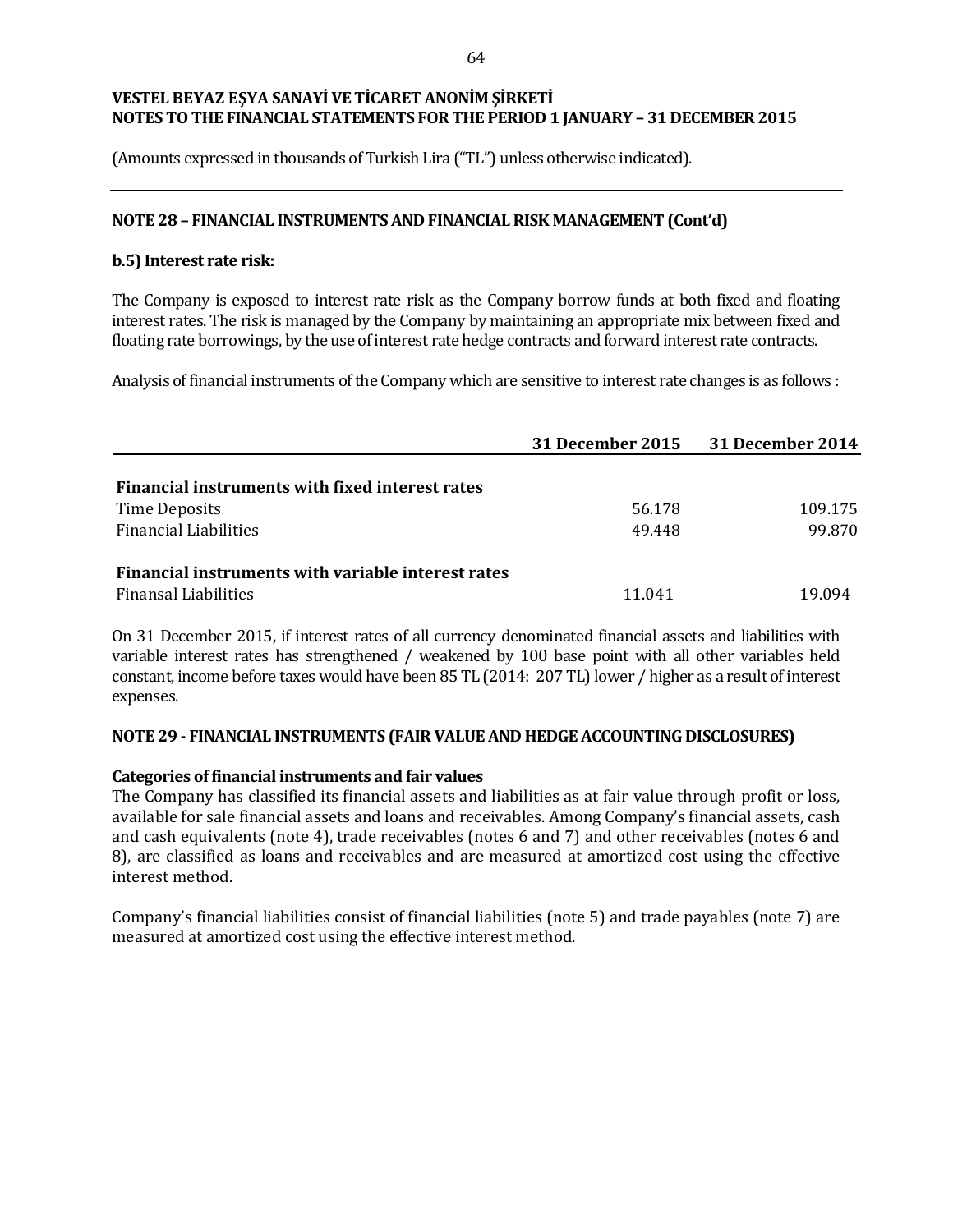(Amounts expressed in thousands of Turkish Lira ("TL") unless otherwise indicated).

## **NOTE 29 - FINANCIAL INSTRUMENTS (FAIR VALUE AND HEDGE ACCOUNTING DISCLOSURES) (Cont'd)**

#### **Fair value of financial instruments**

Fair value is the price that would be received to sell an asset or paid to transfer a liability in an orderly transaction between market participants at the measurement date.

The estimated fair values of financial instruments have been determined by the Company, using available market information and appropriate valuation methodologies. However, judgement is necessarily required interpret market data to estimate the fair value. Accordingly, the estimates presented herein are not necessarily indicative of the amounts the Company could realize in a current market exchange. Following methods and assumptions were used to estimate the fair value of the financial instruments for which is practicable to estimate fair value:

#### Monetary assets

The book value of foreign currency denominated balances which are translated to TL using exchange rates prevailing on the date of the balance sheet approximate their fair values. For financial assets measured at cost including cash and cash equivalents, the carrying amounts are the same with fair values due to their short term nature. Carrying amounts of trade receivables net of impairments approximate their fair values.

#### Monetary liabilities

The fair values of short term financial liabilities and other financial liabilities are estimated to be their fair values since they are short term. As of 31 December 2015, the carrying value and the fair value of long term-borrowings, including the short term portions are equal to 60,403 TL (31 December 2014:94,941 TL) (note 5) and 60,403 TL (31 December 2014: 94,941 TL) respectively. Fair value is calculated by discounting the cash out flows regarding due dates of financial liabilities considering the changing country risk premium and changes in the market interest rates.

#### **Fair value hierarchy**

The Company classifies the fair value measurement of each class of financial instruments according to the source, using the three level hierarchy, as follows:

Level 1: Market price valuation techniques for the determined financial instruments traded in markets (unadjusted)

Level 2: Other valuation techniques includes direct or indirect observable inputs

Level 3: Valuation techniques does not contains observable market inputs